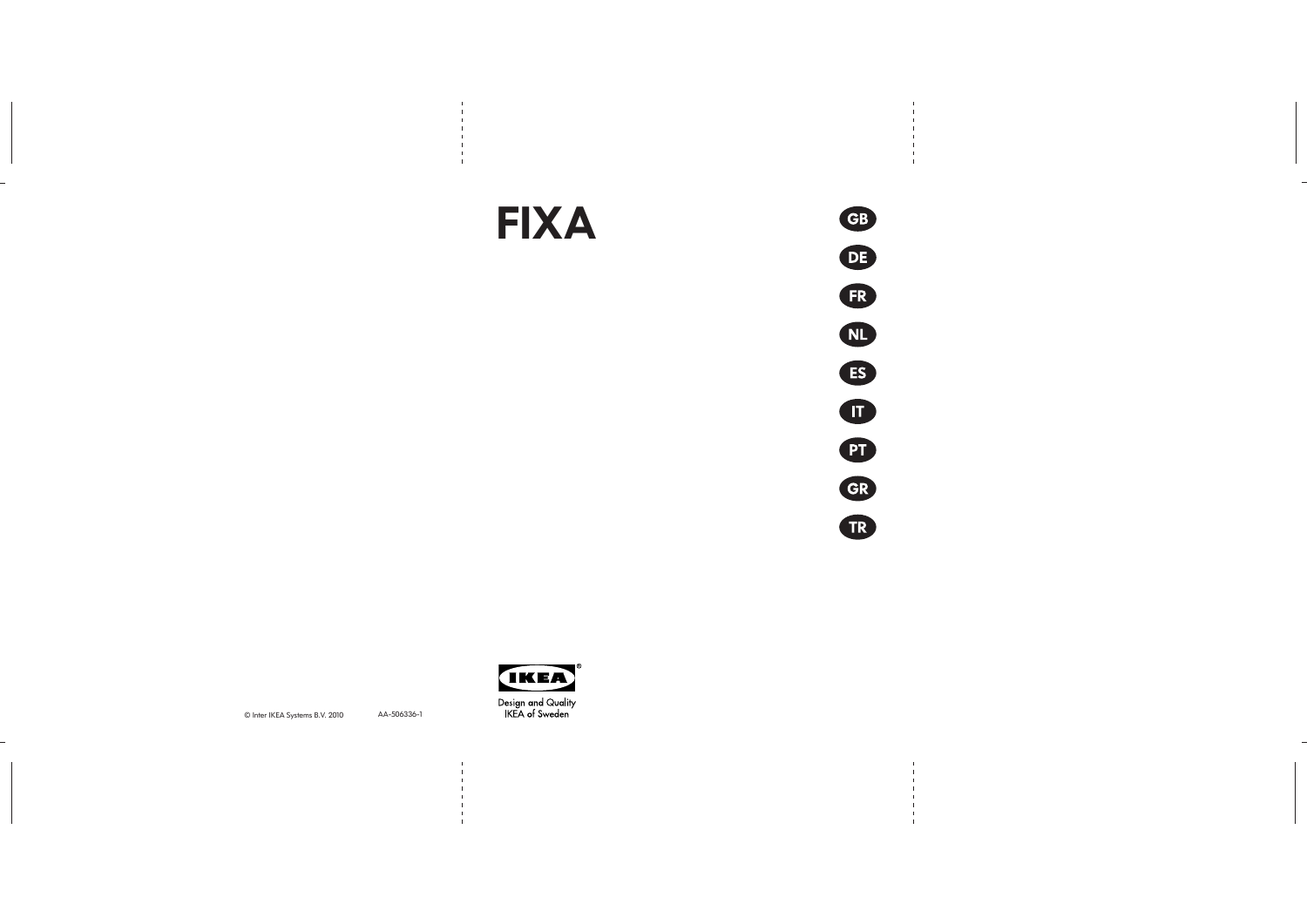

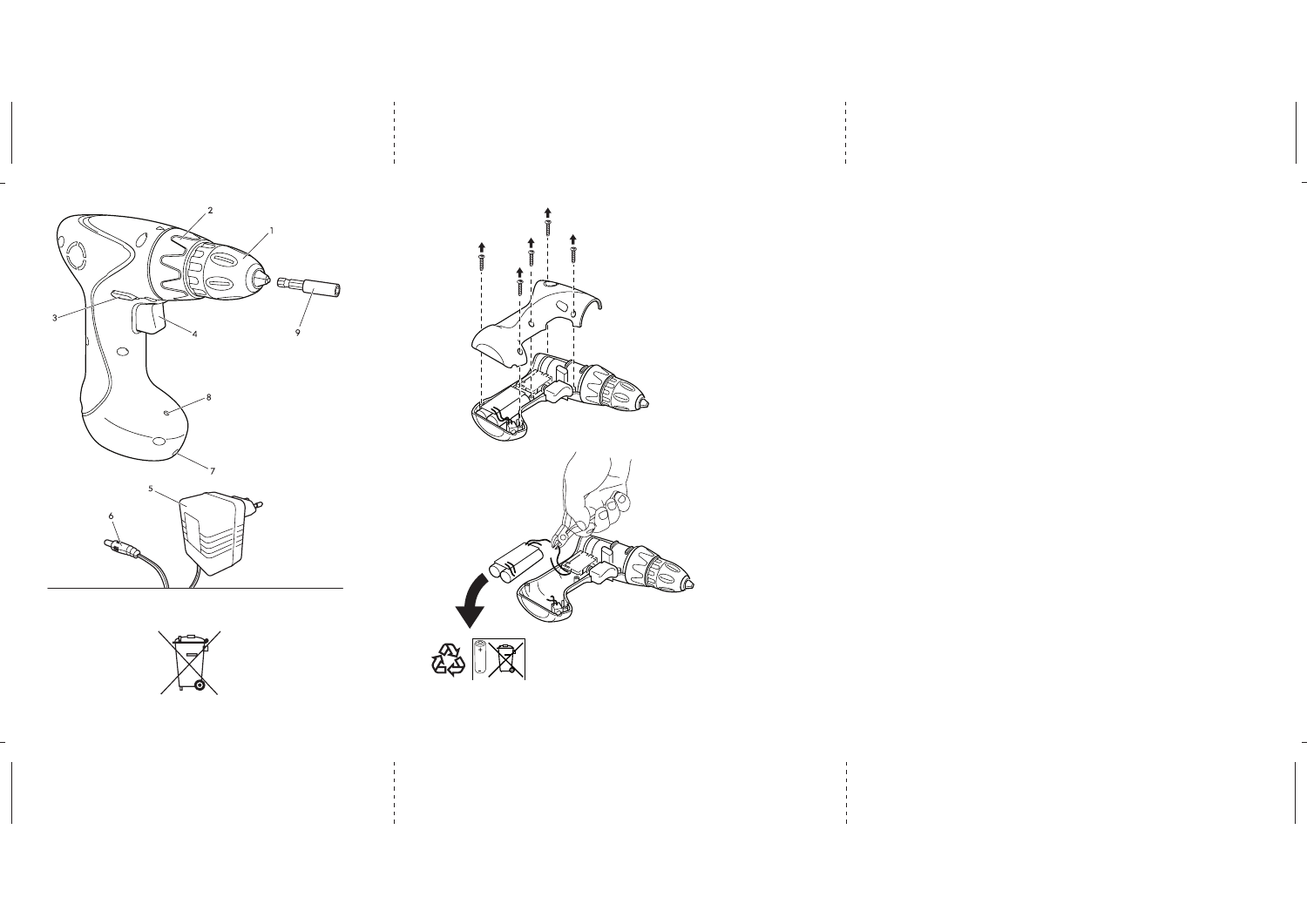| <b>ENGLISH</b>    | original instructions                              |
|-------------------|----------------------------------------------------|
| <b>DEUTSCH</b>    | übersetzt aus der ursprünglichen<br>Anleitung      |
| <b>FRANÇAIS</b>   | Traduit à partir des instructions<br>originales.   |
| <b>NEDERLANDS</b> | Vertaald van de oorspronkelijke<br>instructies     |
| ESPAÑOL           | Traducido de las instrucciones<br>originales       |
| ITALIANO          | Traduzione delle istruzioni originali.             |
| <b>PORTUGUÊS</b>  | Traduzido a partir das instruções<br>originais.    |
| ΕΛΛΗΝΙΚΑ          | Μετάφραση από το πρωτότυπο<br>κείμενο των οδηγιών. |
| <b>TÜRKCE</b>     | Orijinal talimatlardan tercüme<br>edilmiştir.      |
|                   |                                                    |

|                | 4  |  |
|----------------|----|--|
| nglichen       | 10 |  |
| <b>uctions</b> | 16 |  |
| nkelijke       | 21 |  |
| iones          | 27 |  |
| ni originali.  | 33 |  |
| struções       | 38 |  |
| ιότυπο         | 43 |  |
| cüme           | 49 |  |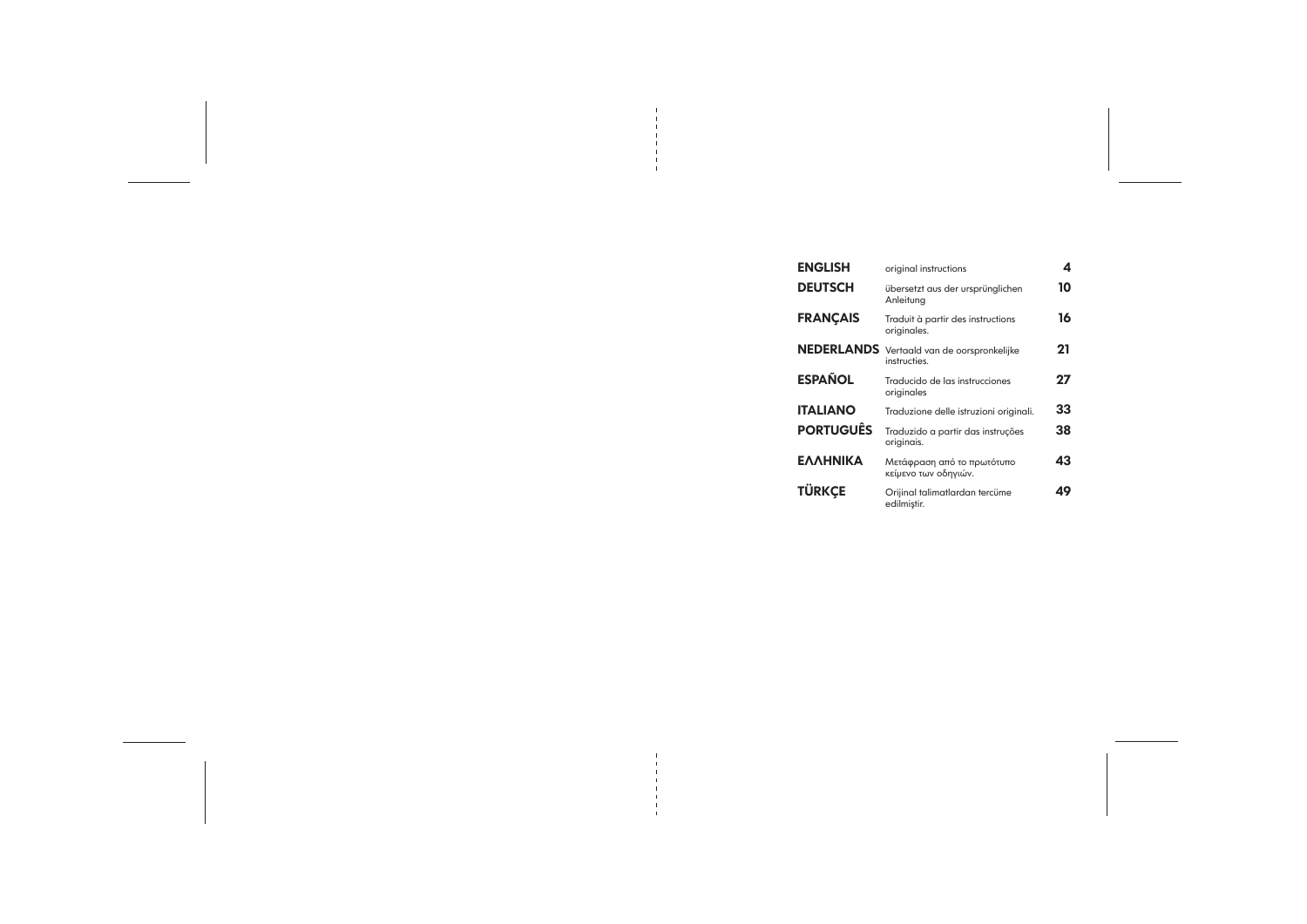## ENGLISH



#### Cordless screwdriver/drill

#### Technical specifications:

Screwdriving without impact: ah=0.564  $m/s^2$ , K=1.5 m/s.

Voltage/battery type: 7.2 V lithium-ion battery. Max. rpm (no-load speeds): 0-400 rpm. Holder for screwdriver bits: 6 mm (1/4"). Chuck: 10 mm (3/8"), keyless, quick-fit/quick-release chuck. Charger: Local mains voltage. Loading time: 3-5 hrs. Other information: Adjustable torque. Vibration (according to EN 60745-1:2009, EN 60745-2-2:2010)

Drilling into metal:  $ah.D = 0.945 m/s<sup>2</sup>$ ,  $K=1.5$  m/s<sup>2</sup>.

Noise (according to EN 60745-1:2009, EN 60745-2-1:2010, EN 60745-2-2:2010) Noise pressure level Lpa = 63.6 dB (A),  $Kpa = 3 dB (A)$ Noise power level Lwa = 74.6 dB (A),  $Kwa = 3 dB (A)$ 

#### **Components**

 $\angle$ ! Warning! Read all instructions. Failure to follow all instructions listed below may result in electric shock, fire and/or serious injury. The term "power tool" in all of the warnings listed below refers to your mains operated (corded) power tool or battery operated (cordless) power tool. Save these instructions.

- 1. Keyless chuck
- 2. Torque regulator
- 3. Selector for rotation right/left
- 4. Infinitely variable speed control/trigger
- 5. Charger
- 6. Charger plug
- 7. Charger socket
- 8. Charge indicator
- 9. Holder for screwdriver bit

#### Areas of use

This cordless drill/driver may be used for drilling in wood, metal, plastic and ceramic

materials, and for tightening/loosening screws.

## GENERAL SAFETY INSTRUCTIONS

#### Work area

a. Keep work area clean and well lit. Cluttered and dark areas invite accidents. b. Do not operate power tools in explosive atmospheres, such as in the presence of flammable liquids, gasses or dust. Power tools create sparks which may ignite the dust of fumes.

c. Keep children and bystanders away while operating a power tool. Distractions can cause you to lose control.

#### Electrical safety

a. Power tool plugs must match the outlet. Never modify the plug in any way. Do not use any adapter plugs which earthed (grounded) power tools. Unmodified plugs and matching outlets will reduce risk of electric shock.

b. Avoid body contact with earthed or grounded surfaces such as pipes, radiators, ranges and refrigerators. There is an increased risk of electric shock if your body

Avrupa Birliği üyesi ülkelerdeki kişi ve kurumların kullanımını ilgilendirir. Elektrikli ve elektronik ekipmanların çöpe atılma işlemleri hakkında detaylı bilgi almak için ilgili

perakendeci veya tedarikçi firma ile temasa geçiniz.

Avrupa Birliği üyesi olmayan ülkelerdeki kişi ve kurumların kullanımını ilgilendirir.

# 这

Bu sembol sadece Avrupa Birliği üyesi olan ülkeler için geçerlidir. Bu ürünün en doğru şekilde çöpe atılma işlemleri hakkında detaylı bilgi almak için ülkenizdeki yetkili kurum veya ilgili perakendeci firma ile temasa geçiniz.

#### CE UYGUNLUK BEYANI

Bu ürünün aşağıdaki standartlara veya standart belgelerle uyumunun sorumluluğumuz altında olduğunu beyan ederiz: EN 60 745-1, EN 60 745-2-2, EN 55 014-1, EN 55 014- 2, 2006/42/EC, 2004/108/EC, 2006/66/ EC, 2002/96/EC, 2002/95/EC direktiflerin hükümlerine uygun olarak.

Teknik belgeler: IKEA of Sweden AB, Box 702, Tulpanvägen 8, SE-343 81 Älmhult, SWEDEN.

Teknik dökümanların derlenmesinde ve İsveç AB IKEA adına verilen bu beyanda sorumlu imza sahibidir.

Stefan Sjöstrand Business Area Manager IKEA of Sweden AB

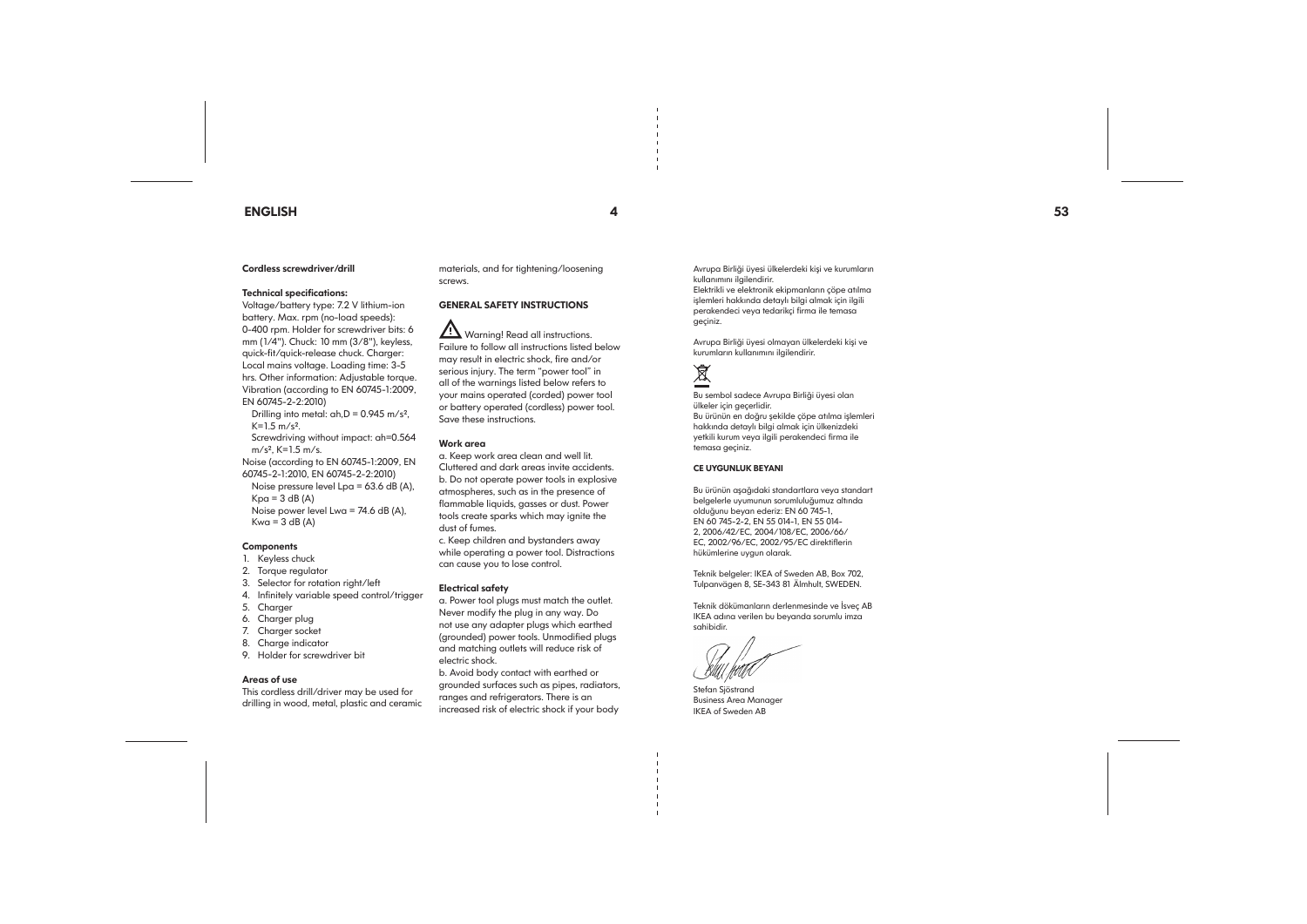fazla bırakmayınız. Kırmızı diyot lambası tam olarak dolduğunda sönecektir. Kullanılmadığında cihazın fişini çekerek uygun bir yerde muhafaza ediniz. Sıfırın altında sıcaklıklarda şarj etmemenizi tavsiye ederiz.

#### Cihazın kullanımı

#### Mil hızını ayarlama

Mil hızını, tetiğe uygulanan basıcı değiştirmeden sıfırdan maksimum düzeye getirmek mümkündür.

#### Dönüş yönünün ters döndürülmesi

Dönüş yönünü, tetik üzerinde bulunan yön seçici yardımı ile değiştirebilirsiniz. Tetiği kilitlemek için yön seçiciyi sağ ve sol seçenekleri ortasında konumlandırınız.

#### Sıkma ayarı

Tork regülatörü istenilen konuma getirilir. 1-15 arasındaki ayarlar vidaları sıkmak/gevşetmek (değer yükseldikçe daha fazla sıkılaştırır). Delik delme işlemini gerçekleştirmek için ilk olarak matkap sembolü seçilmelidir.

#### Anahtarsız mandrel

Şarjlı tornavidanız, hem tornavidayı hem de matkap uçlarını sıkmayı veya gevşetmeyi kolaylaştıran anahtarsız mandrele sahiptir. Mandreli açmak/kapatmak için arkadaki halkayı tutun ve ön kolu çevirin.

## $\angle$ ! UYARI: SIKIŞMA RİSKİ

Şarjlı tornavidanın motoru çalışırken, bir elinizle mandrelin ağzını açarken veya kapatırken diğer elinizle mandrelin ön kolunu tutmayınız.

#### Delme/Vidalama Uçlarının Takılması

Delme/vidalama Uçlarınının tetiğini orta pozisyona getiriniz. Mandreli, girişini kullanmak istediğiniz matkap ucu şaftından biraz daha geniş bir şekilde ayarlayınız.

Matkap ucunu mandrele takınız. Mandreli matkap ucunu yukarıda açıklandığı şekilde sıkıştırınız (Anahtarsız Mandrel).

#### Çevre korumasi

Elektrikli ve elektronik ekipman atıkları'nın (WEEE) çöpe atılmasından çevresel olarak sorumlu olan ev sahipleri için bilgilendirme



Elektrikli ve elektronik ürünlerin üzerindeki bu sembol ve beraberindeki belgeler, bu ürünlerin kullanılamayacak duruma geldiklerinde, normal ev çöpüne atılmamaları gerektiğini belirtmektedir. Bu ürünlerin ücretsiz olarak geri kazanım ürünü olarak işlemek veya toplamak için belirlenmiş noktalara teslim edilmesi yerine bazı ülkelerde bulunan ürünü satan firmalara yeni bir ürün satın almanız karşılığında teslim edebileceğiniz mağazalara götürebilirsiniz. Bu ürünü en doğru şekilde imha ederek, yanlış atık uygulamalarından dolayı değerli kaynakları ve çevre ve insan sağlığını tehdit edebilecek olumsuz etkileri ortadan kaldırmaya yardımcı olacaktır. Lütfen size en yakın WEEE toplama noktası hakkında bilgi almak için ilgili kurumlarla temasa geçiniz. Yasalara göre, buna benzer ürünlerin çöpe atılması işleminde onaylanmamış bir şekilde çöp atma durumlarında bir takım cezalar uygulanabilir.

on the switch or plugging in power tools that have the switch on invites accidents. d. Remove any adjusting key or wrench before turning the power tool on. A wrench or a key left attached to a rotating part of the power tool may result in personal injury.

#### Hasarlı veya kullanılmış pillerin atılması

Kullanılmış piller kesinlikle ev çöpleri ile birlikte atılmamalıdır. Yasalara göre hasarlı veya kullanılmış pilleri en yakın pil toplama noktasına veya pil toplama kuruluşlarına bırakmanız gerekmektedir. Bu kurallara uyulmadığı takdirde ceza ödenmesi gerekebilir.

is earthed or grounded.

c. Do not expose power tools to rain or wet conditions. Water entering a power tool will increase the risk of electric shock. d. Do not abuse the cord. Never use the cord for carrying, pulling or unplugging the power tool. Keep cord away from heat, oil, sharp edges or moving parts. Damaged or entangled cords increase the risk of electric shock.

#### e. When operating a power tool

outdoors, use an extension cord suitable for outdoor use. *Use of a cord suitable for outdoor use reduces the risk of electric shock.*

f. If operating a power tool in a damp location is unavoidable, use a residual current device (RCD) protected supply. *Use of an RCD reduces the risk o electric shock.*

#### Personal safety

a. Stay alert, watch what you are doing and use common sense when operating a power tool. Do not use a power tool while you are tired or under the influence of drugs, alcohol or medication. A moment of inattention while operating power tools may result in serious personal injury. b. Use safety equipment. Always wear eye protection. Safety equipment such as dust mask, non-skid safety shoes, hard hat, or hearing protection used for appropriate conditions will reduce personal injuries. c. Avoid accidental starting. Ensure the switch is in the off position before plugging in. Carrying power tools with your finger

e. Do not overreach. Keep proper footing and balance at all times. This enables better control of the power tool in unexpected situations. f. Dress properly. Do not wear loose clothing or jewellery. Keep your hair, clothing and gloves away from moving parts. Loose clothes, jewellery or long hair can be caught in moving parts. g. If devices are provided for the connection of dust extraction and collection facilities, ensure these are connected and properly used. Use of these devices can reduce dust related hazards.

#### Power tool use and care

a. Do not force the power tool. Use the correct power tool for your application. The correct power tool will do the job better and safer at the rate for which it was designed.

b. Do not use the power tool if the switch does not turn it on and off. Any power tool that cannot be controlled with the switch is dangerous and must be repaired. c. Disconnect the plug from the power source before making any adjustments, changing accessories, or storing power tools. Such preventive safety measures reduce the risk of starting the power tool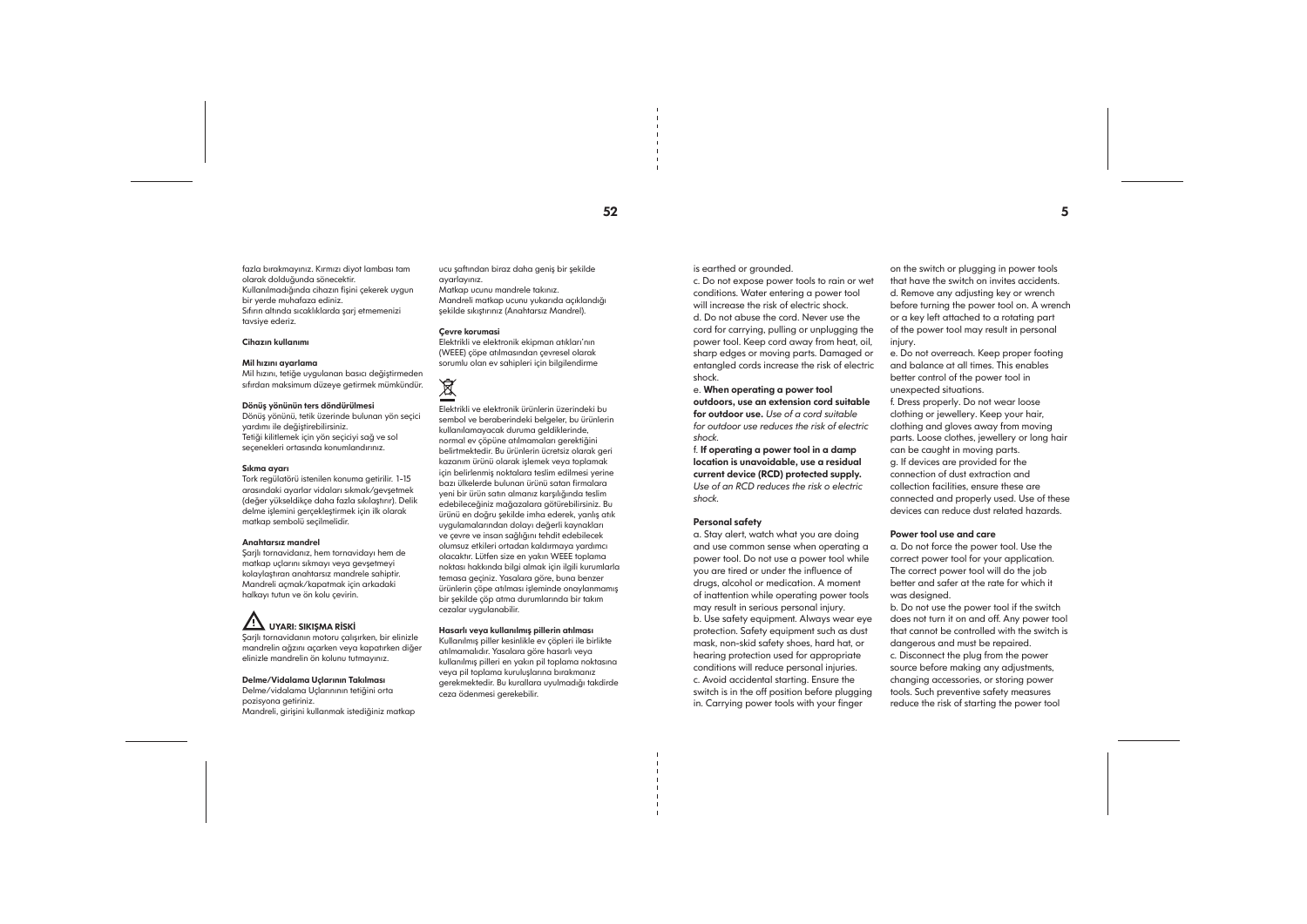### accidentally.

d. Store idle power tools out of the reach of children and do not allow persons unfamiliar with the power tool or these instructions to operate the power tool. Power tools are dangerous in the hands of untrained users.

e. Maintain power tools. Check for misalignment or binding of moving parts, breakage of parts and any other condition that may affect the power tools operation. If damaged, have the power tool repaired before use. Many accidents are caused by poorly maintained power tools. f. Keep cutting tools sharp and clean. Properly maintained cutting tools with sharp cutting edges are less likely to bind and are easier to control. g. Use the power tool, accessories and

tool bits etc., in accordance with these instructions and in the manner intended for the particular type of power tool, taking into account the working conditions and the work to be performed. Use of the power tool for operations different from intended could result in hazardous situation.

-This appliance is not intended for use by persons (including children) with reduced sensory or mental capabilities, or lack of experience and knowledge, unless they have been given supervision or instructions concerning use of the appliance by a person responsible for their safety. -Children should be supervised to ensure that they do not play with the appliance. -Hold the machine by the insulated gripping surfaces where the accessory may contact hidden wiring or the mains cable. If the accessory contacts a live' wire, the exposed metal parts of the machine can also become .live'. Risk of electric shock.

#### Battery tool use and care

a. Recharge only with the charger specified by the manufacturer. *A charger that is suitable for one type of battery pack may create a risk of fire when used with another battery pack.* b. Use power tools only with specifically designated battery packs.

*Use of any other battery packs may create a risk of injury and fire.*

c. When battery pack is not in use, keep it away from other metal objects, like paperclips, coins, keys, nails, screws or othersmall metal objects that can make a connection from one terminal to another. *Shorting the battery terminals together may cause burns or a fire.*

#### Service

### a. Have your power tool serviced by a qualified repair person using only identical replacements parts.

This will ensure that the safety of the power tool is maintained.

#### Vibration level

The vibration emission level stated in this instruction manual has been measured in accordance with a standardised test given kullanım talimatlarına, cihazın üretim ve tasarım amacına uygun olarak ve çalışma koşulları ve yapılacak işi dikkate alarak kullanınız. Elektrikli cihazı amacı dışında kullanmak tehlikeli sonuçlar yaratabilir.

#### Pil takımının kullanımı ve bakımı a. Sadece üretici firma tarafından tavsiye edilen şarj ile şarj ediniz. *Pil takımı ile*

*uyumlu bir şarj cihazı başka bir pil takımı ile kullanıldığında yangın riski yaratabilir.* b. Elektrikli cihazları sadece belirtilen pillerle kullanınız.

*Farklı pillerin kullanılması yangın ve yaralanmalara tehlikesi yaratabilir.* c. Elektrikli cihazları sadece belirtilen pillerle kullanınız. *Farklı pillerin kullanılması yangın ve yaralanmalara tehlikesi yaratabilir.*

#### Servis

a. Elektrikli cihazınızın tamir ve bakımının, sadece aynı yedek parçaları kullanan yetkili servis tarafından yapılmasını sağlayınız. *Bu sayede elektrikli cihazın güvenliğini sağlayabilirsiniz.*

- Bu cihaz (çocuklar dahil) düşük duyusal ya da zihinsel becerilere sahip ya da deneyim ve bilgi eksikliği olan kişiler tarafından kullanılması uygun değildir. Bu kişiler ancak denetim altında veya cihazın kullanımı ile ilgili kendi güvenliklerinden sorumlu kişilerce kullanabilir. -Çocukların cihazla oynamadığından emin olmak için kontrol edilmelidir. -Cihazı, aksesuarlar gizli kablolar ile temas etmesi riskine karşı, yalıtımlı yüzeyinden tutunuz. Aksesuarlardan bir parça eğer "canlı" bir tel ile temas ederse, makinenin maruz kalan metal parçalarının da "canlı" haline getirebilir. Elektrik çarpması riski yaratır.

## Titreşim seviyesi

Bu kullanım kılavuzunda belirtilen titreşim emisyon seviyesi EN 60745 sunulan standart teste göre ölçülmüştür; başka bir cihazı karşılaştırmak için kullanılabilir ve söz konusu uygulamalar için cihazın kullanımı esnasında titreşime maruz kalmanın ön değerlendirmesi olarak kullanılabilir.

- Cihazın farklı uygulamalar için kullanımı ya da aksesuarların bakımsız kalması gibi durumlar cihazın düzeyini belirgin biçimde artırabilir. - Cihaz kapalı olduğunda veya tam olarak düzgün bir şekilde çalışmadığı zamanlarda cihazın düzeyi belirgin biçimde düşebilir.

Titreşim etkilerine karşı kendinizi korumak için cihazın ve aksesuarlarının bakımını yapınız, ellerinizi sıcak tutunuz ve çalışma ortamınızı düzenli olmasına dikkat ediniz.

#### Şarjlı matkap/tornavidanın kullanıma hazırlanması

Şarj aleti elektriğe bağlandığında, şarjlı matkap/tornavidanın üzerindeki kırmızı diyot ışık yanar. Diyot ışığı pil şarj edilirken sürekli yanar (8). Normal bir kullanımda tornavidanın yüzlerce kez şarj edilmesi gerekir. DİKKAT! Şarj işlemi sırasında pil ısınır. Pil, sadece deneme aşamasında gereken pil gücüne sahiptir, kullanımdan önce mutlaka tam olarak şarj edilmelidir. İlk olarak güvenlik talimatlarını ardından cihazın kurulumu için gereken talimatları okuyup uygulayınız. Şarj fişini elektrik prizine takınız. Kablonun düğümlenmediğinden be kıvrılmadığından emin olunuz. Bu şarj aleti ile başka bir marka cihazı veya pili şarj ETMEYİNİZ.



 $\epsilon$  51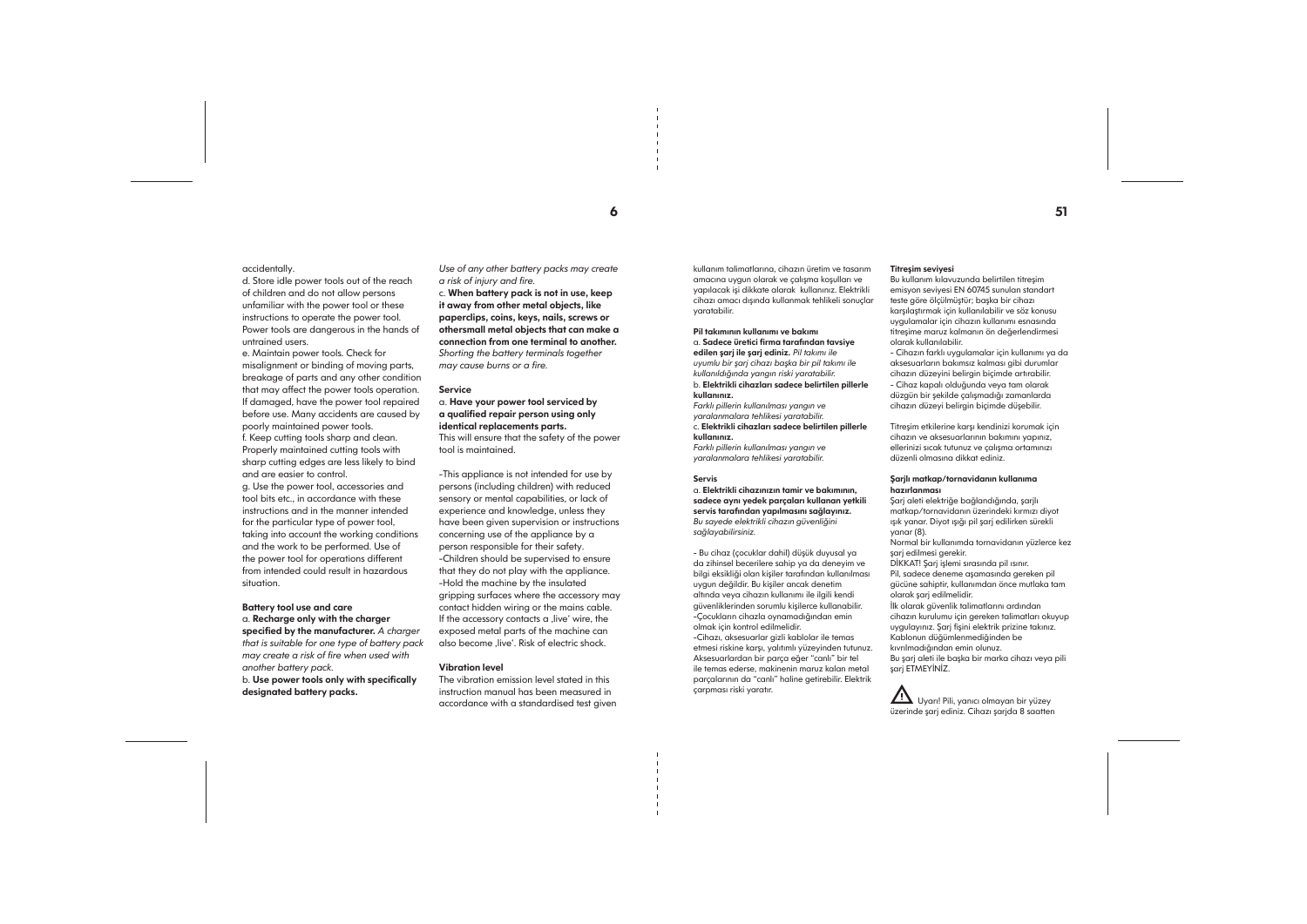çıkarmak için kullanmayın. Kabloyu ısı, yağ, keskin kenarlar veya hareketli parçalardan uzak tutunuz. Hasarlı veya dolaşmış kablolar elektrik çarpması riskini arttırır.

### e. Elektrikli bir cihazı açık havada

çalıştırıyorsanız, dış mekanda kullanıma uygun bir uzatma kablosu kullanınız. *Dış mekanda kullanıma uygun bir uzatma kablosu kullanılması elektrik çarpması riskini de azaltır.* f. Elektrikli cihazınızı eğer nemli bir ortamda kullanmanız gerekirse elektrik güç kaynağını korumak için artık akım cihazı (RCD) kullanınız. *RCD kullanılması elektrik çarpması riskini azaltır.*

#### Kişisel güvenlik

a. Dikkatli olun, ne yaptığınıza dikkat edin ve elektrikli aleti kullanırken sağduyulu davranın. Cihazı uyuşturucu, alkol veya ilaç etkisi altındayken veya yorgunken kullanmayınız. Elektrikli cihazları kullanırken yaşanacak bir anlık dikkatsizlik ciddi yaralanmalara yol açabilir.

b. Güvenli ekipmanlar kullanınız. Her zaman koruyucu gözlük takınız. Toz maskesi, kaymayan güvenli ayakkabılar, koruyucu kask ya da işitme koruması gibi ekipmanların kullanımı uygun çalışma koşulları yaratarak kişisel yaralanmaları azaltır.

c. Çalışmaya başlarken oluşacak kazalardan kaçınınız. Fişi prize takmadan önce kapalı konumda olduğundan emin olunuz. Elektrikli cihazların prize takılı bir şekilde elde veya parmakla taşınması kazalara davetiye çıkarır. d. Cihazı çalıştırmadan önce ayar anahtarı veya somun anahtarı varsa çıkartılmalıdır. Elektrikli cihazın dönen kısmına takılı kalmış bir uç veya anahtar yaralanmalara neden olabilir. e. Cihazı kapasitesinin üstünde uzatmaya çalışmayın. Duruşunuza ve dengenize her zaman dikkat edin. Bu sayede beklenmedik durumlarda elektrikli cihazın daha iyi kontrol edilmesini sağlar.

f. Uygun şekilde giyininiz. Bol giysiler ve takılar takmayınız. Saçlarınızı, giysilerinizi ve eldivenlerinizi hareketli parçalardan uzak tutunuz. Bol giysiler, takılar veya uzun saçlar hareketli parçalara takılabilirler. g. Üründe toz emme ve toplama ve bağlantı parçaları mevcut ise bu aparatların doğru bağlandığından ve doğru çalıştığından emin olunuz. Bu aparatların kullanımı toz ile alakalı tehlikeleri azaltabilir.

#### Elektrikli cihazların kullanımı ve bakımı

a. Elektrikli cihazları zorlamayınız. Uygulamak istediğiniz işlem için doğru cihazı kullanınız. Tasarım ve üretim amacına uygun elektrikli cihaz, yapılması gereken işlemi en güvenli ve en iyi şekilde yapacaktır.

b. Elektrikli cihazın düğmesi çalışmıyorsa cihazı kullanmayınız. Düğmesi ile kontrol edilemeyen elektrikli bir cihaz tehlikeli olabilir ve onarılması gerekir.

c. Herhangi bir ayarlama yapmadan, aksesuarını değiştirmeden veya cihazı saklamadan önce fişi prizden çekiniz. Bu tür önleyici emniyet tedbirleri elektrikli cihaz kazalarını önler.

**11** Warning! Recharge the battery on a non-flammable surface. Do not recharge the battery for more than eight hours. The red diode will extinguish when the battery has been fully loaded. Disconnect the cable and store the charger in a suitable place when it is not in use. It is not advisable to recharge the battery in temperatures below freezing.

d. Elektrikli cihazı, çocukların ulaşamayacağı bir şekilde muhafaza ediniz ve cihazın kullanımına dair bilgisi olmayan kişilerin kullanmasına izin vermeyiniz. Elektrikli cihazlar, eğitimsiz ve bilgisiz kullanıcıların elinde tehlikeli olabilirler. e. Elektrikli cihazların bakımını ihmal etmeyiniz. Cihazda herhangi bir hizalama veya kırık parça olup olmadığını veya düzgün çalışmasını engelleyecek bir sorun olup olmadığını kontrol ediniz. Herhangi bir hasar var ise kullanmadan önce tamir ettiriniz. Birçok kazaya bakımsız elektrikli cihazlar sebep olmaktadır. f. Elektrikli cihazların keskin ve temiz kalmasını sağlayınız. Kesme aparatlarının bakımını düzenli olarak yapınız. Bakımı yapılmış körleşmemiş keskin kenarların kontrolü daha kolaydır. g. Elektrikli cihazı, uçlarını ve aksesuarlarını

in EN 60745; it may be used to compare one tool with another and as a preliminary

assessment of exposure to vibration when using the tool for the applications mentioned

- using the tool for different applications, or with different or poorly maintainted accessories, may significantly increase the exposure level

- the times when the tool is switched off or when it is running but not actually doing the job, may significantly reduce the exposure level

Protect yourself against the effects of vibration by maintaining the tool and its accessories, keeping your hands warm, and organizing your work patterns

#### Charging your drill/driver

When the charger is connected to the electricity supply, the red diode on the drill/driver lights up. The diode lights up while the battery is being charged (8).

Under normal conditions of use the screwdriver can be recharged several hundred times.

ATTENTION! The recharging process generates heat in the battery.

The battery that is supplied with the screwdriver has been charged for test purposes only and must be fully recharged before use. First read the safety instructions and then follow the loading instructions.

Insert the charger plug into the socket in the drill/driver. Then connect the charger to the electricity supply. Make sure that there are no knots or sharp bends in the cable.

NEVER use this charger to recharge cordless tools or batteries from other manufacturers.

Using the tool

Regulating the shaft speed It is possible to regulate shaft speeds from zero to maximum by altering the pressure applied to the trigger.

Reversing the direction of rotation

You can reverse the direction of rotation by using the selector above the trigger. To lock the trigger, set the selector to the mid position between the right and left options.

Adjusting the tightening moment Turn the torque regulator to the desired position. Settings 1-15 are used for tightening/loosening screws (the higher the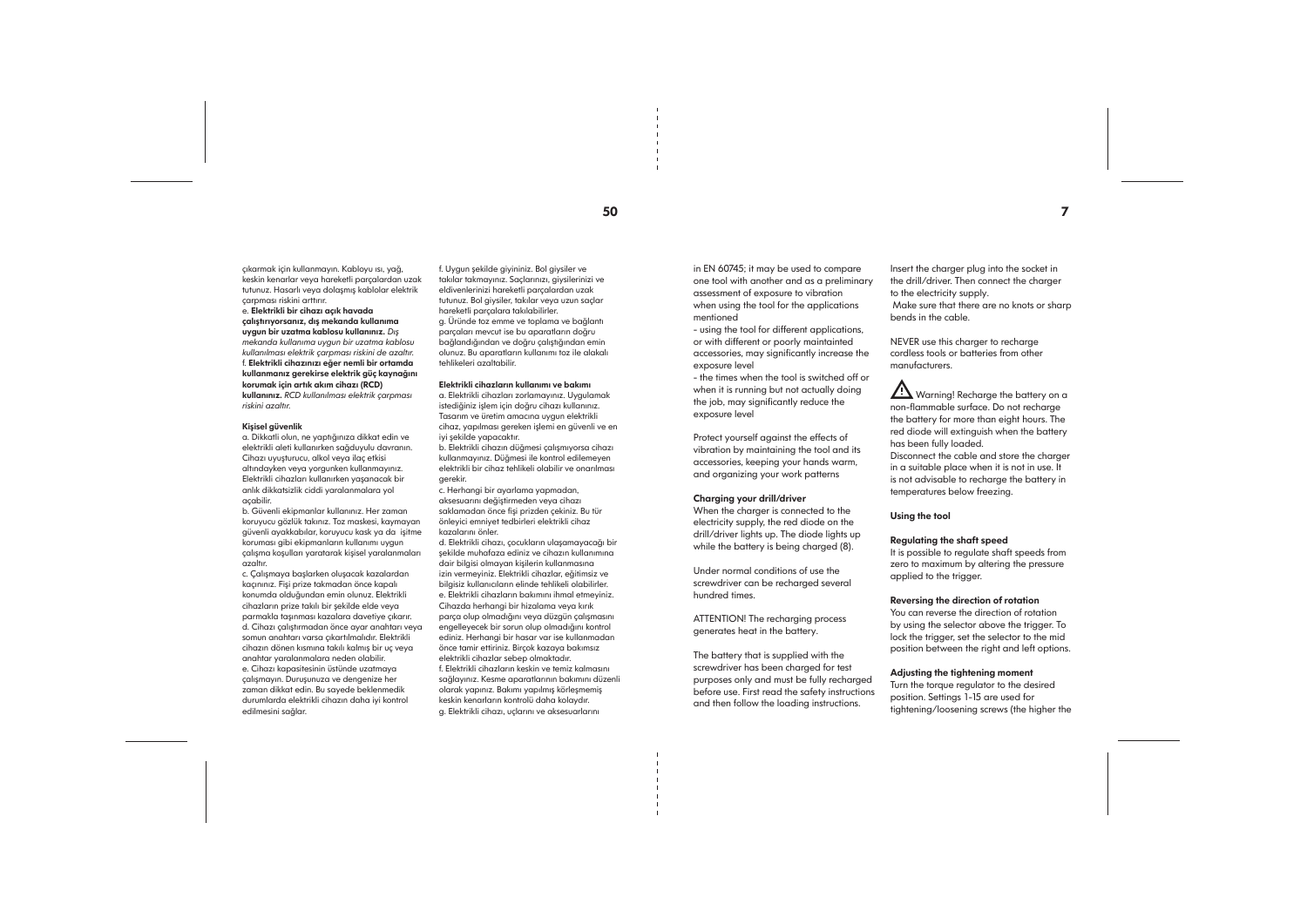value, the greater the tightening moment). Select the drill symbol before using the tool for drilling.

#### Keyless chuck

Your drill has a keyless chuck so that you can simply tighten or release drill/driver bits. To open/close the chuck hold the rear ring and rotate the front sleeve.

**1.1** WARNING: RISK OF TRAPPING Do not hold the front sleeve of the chuck with one hand at the same time as you open or close the jaws of the chuck with the help of the drill/driver´s motor.

#### Mounting drill/driver bits

Set the drill/driver´s trigger in mid position. Adjust the chuck until the opening is slightly larger than the shaft of the drill bit that you wish to use. Insert the drill bit into the chuck. Tighten the chuck against the drill as described above (Keyless chuck).

#### Help to protect the environment

Information (for private households) about the environmentally sound disposal of electrical and electronic equipment in accordance with the WEEE directive (Waste Electrical and Electronic Equipment).

# $\tilde{\mathbb{X}}$

This symbol on electrical and electronic products and the documentation that accompanies them indicates that these

2:2010 gerekliliklerine göre) Metal üzerine delik açma:  $ah.D = 0.945 m/s<sup>2</sup>$ ,  $K=1.5$  m/s<sup>2</sup>.

products may not be discarded together with ordinary household waste. Instead the products must be taken to a designated collection point where they will be received free of charge for disposal, treatment, reuse and recycling as appropriate. In certain countries products may also be returned to the point of sale when purchasing an equivalent new product. By disposing of this product in the proper manner you are helping to save valuable natural resources and to eliminate the negative effects that the irresponsible disposal and management of waste can have on health and the environment. Please contact the relevant authorities where you live for information about your nearest WEEE collection point. Disposing of this type of waste in an unapproved manner may render you liable to fine or other penalty according to the law.

### Disposing of damaged or exhausted batteries

Do not dispose of discarded batteries together with ordinary household waste. In accordance with the law, damaged or exhausted batteries must be taken to the nearest collection point for batteries or a battery management company. Failure to comply with these regulations may render you liable to fine or other penalty.

For users in companies in European Union member states

Contact the retailer or supplier for detailed information about the disposal of electrical

## 8 TÜRKÇE 49

### Şarjlı tornavida/matkap

#### Teknik unsurlar:

Voltaj/pil tipi: 7,2 V lityum-iyon pil. Maks. rpm (boş çalışma hızı): 0-400 rpm. Matkap uç kutusu: 6 mm (1/4"). Mandrel:10mm (3/8"), anahtarsız, hızlı sıkılan/ gevşetilen mandrel. Şarj: Yerel şebeke voltajı.

Çalışma süresi: 3-5 saat.

Diğer bilgiler: Ayarlanabilir tork.

### Vibrasyon (EN 60745-1:2009, EN 60745-2-

Darbesiz tornavida: ah=0.564 m/s², K=1.5 m/s.

Ses (EN 60745-1:2009, EN 60745-2-1:2010, EN 60745-2-2:2010 gerekliliklerine göre)

Ses basınç seviyesi Lpa = 63.6 dB (A), Kpa = 3 dB (A)

Ses güç seviyesi Lwa = 74.6 dB (A), Kwa = 3  $dB(A)$ 

#### Parçalar:

1. Anahtarsız mandrel

2. Tork regülatörü

3. Sağ/sol yön seçici 4. Kademesiz hız kontrolü/tetik

- 
- 

5. Şarj

6. Şarj fişi

- 7. Şarj soketi
- 
- 8. Şarj göstergesi
- 9. Tornavida uç tutucu

#### Kullanım alanları

Bu şarjlı matkap/tornavida, ahşap, metal,

plastik ve seramik materyalleri delmek ve vidaları sıkmak/gevşetmek için kullanılabilir.

#### GENEL GÜVENLİK TALİMATLARI

#### Uyarı! Bütün talimatları okuyunuz. Aşağıda listelenen talimatların tümüne uyulması gerekmektedir aksi takdirde elektrik çarpması, yangın ve/veya ciddi yaralanmalarla sonuçlanabilir. Aşağıda listelenen tüm uyarılarda belirtilen "elektrikli cihaz", elektrikle (kablolu)

ya da pille çalışan (kablosuz) cihazlarınızı ifade etmektedir. Bu talimatları saklayınız.

#### Çalışma alanı

a. Çalışma alanını iyi aydınlatılmış ve temiz tutunuz. Dağınık ve karanlık alanlar kazaya davetiye çıkartır. b. Elektrikli cihazları yanıcı sıvılar, gazlar veya tozlar gibi patlayıcı maddelerin bulunduğu ortamlarda çalıştırmayınız. Elektrikli cihazlar

kıvılcım yaratarak duman tozlarının tutuşmasına neden olabilirler.

c. Elektrikli bir cihazı çalıştırırken çocuklardan ve çevredeki insanlardan uzak tutunuz. Dikkatinizin dağılması cihazın kontrolünü kaybetmenize neden olabilir.

#### Elektrik güvenliği

a. Elektrikli cihazların fişleri prizlere uygun olmalıdır. Cihazların fişlerini her ne sebeple olursa olsun kesinlikle değiştirmeyiniz. Elektrikli cihazların topraklı (topraklanmış) herhangi bir adaptörünü kullanmayın. Orijinal fiş ve uygun prizler elektrik çarpma riskini azaltacaktır. b. Borular, radyatörler, ısıtıcılar ve buzdolapları gibi topraklanmış yüzeylerle temastan

kaçınınız. Vücudunuzun toprak ile temas etmesi durumunda ciddi bir elektrik çarpması riski vardır. c. Elektrikli cihazları yağmur veya neme maruz bırakmayınız. Cihazın içine su girmesi elektrik çarpması riskini artıracaktır. d. Kabloyu başka amaçlar için kullanmayınız. Kabloyu taşıma, çekme ya da fişi prizden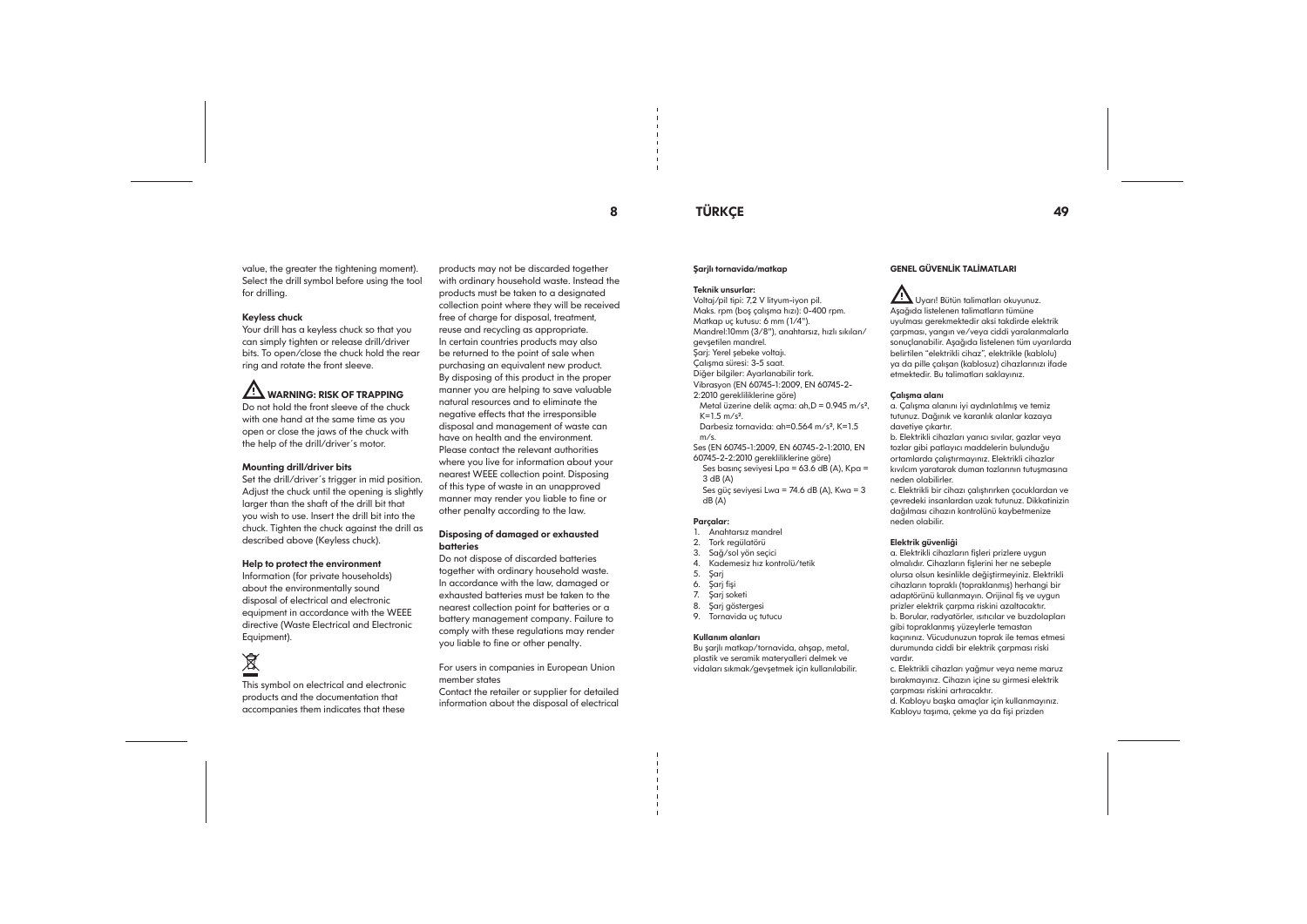## 48

9

#### CE ΔΗΛΩΣΗ ΣΥΜΜΟΡΦΩΣΗΣ

Δηλώνουμε, με δική μας αποκλειστική ευθύνη, ότι αυτό το προϊόν είναι σε συμμόρφωση με τα ακόλουθα πρότυπα ή τυποποιημένα έγγραφα: EN 60 745-1,

EN 60 745-2-2, EN 55 014-1, EN 55 014- 2, σύμφωνα με τις διατάξεις των οδηγιών 2006/42/ΕΚ, 2004/108/ΕΚ, 2006/66/ΕΚ, 2002/96/ΕΚ, 2002/95/ΕΚ.

Τεχνική τεκμηρίωση στην: IKEA of Sweden AB, Box 702, Tulpanvägen 8, SE-343 81 Älmhult, ΣΟΥΗΔΙΑ.

Ο κάτωθι υπογράφων είναι υπεύθυνος για τη σύνταξη της τεχνικής τεκμηρίωσης και κάνει την παρούσα δήλωση για λογαριασμό της IKEA of Sweden AB.

Stefan Sjöstrand Υπεύθυνος Επιχειρηματικής Περιοχής IKEA of Sweden AB

and electronic equipment.

Information about disposal for users in companies in countries outside the European Union



This symbol applies only within the European Union. Please contact the relevant authorities or retailer in your country for information about the correct method of disposal for this product.

#### CE DECLARATION OF CONFORMITY

We declare under our sole responsibility that this product is in conformity with the following standards or standardized documents: EN 60 745-1, EN 60 745-2-2, EN 55 014-1, EN 55 014-2, in accordance with the provisions of the directives 2006/42/EC, 2004/108/EC, 2006/66/EC, 2002/96/EC, 2002/95/EC.

Technical documentation at: IKEA of Sweden AB, Box 702, Tulpanvägen 8, SE-343 81 Älmhult, SWEDEN.

The undersigned is responsible for compilation of the technical documentation and makes this declaration on behalf of IKEA of Sweden AB.

Stefan Sjöstrand Business Area Manager IKEA of Sweden AB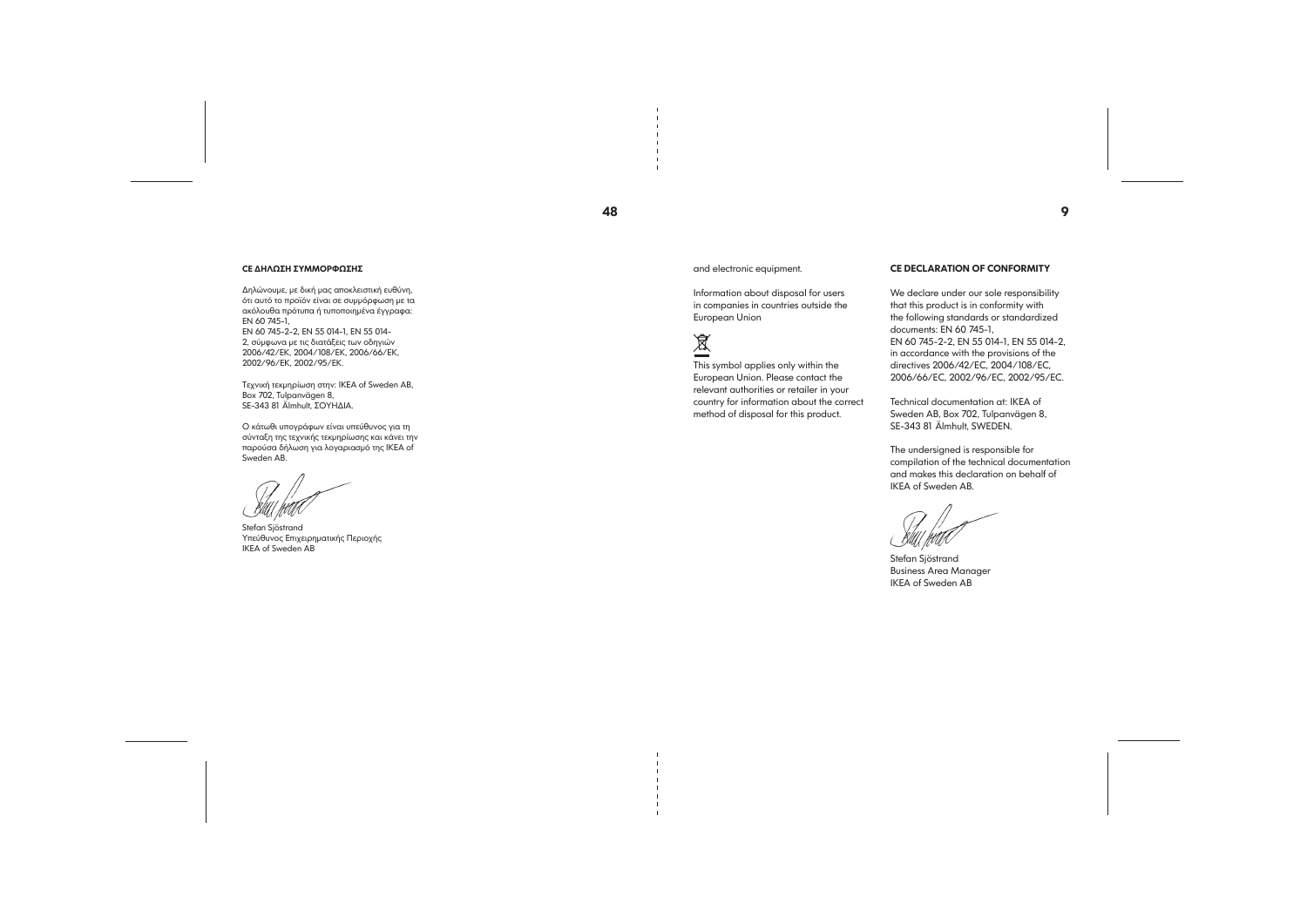## DEUTSCH 10 47

#### Akkuschrauber/-bohrer

#### Technische Daten

Akkuspannung/Akkutyp: 7,2 V Gleichstrom. Max. Drehzahl (Leerlauf): 0-400 U/Min.

Bitaufnahme: 6 mm (1/4"). Bohrfutter: 10 mm (3/8"), Schnellspann-

Schrauben ohne Schlag: ah=0,564 m/s²,  $K=1.5$  m/s.

Bohrfutter. Ladegerät: vorhandene Eingangsspannung.

Ladezeit: 3-5 Stunden.

Weitere Informationen: Drehmoment einstellbar.

Schalldruckpegel Lpa = 63,6 dB (A),  $Kpa = 3$ dB (A)

Schallleistungspegel Lwa = 74,6 dB (A), Kwa  $= 3$  dB (A)

#### **Bestandteile**

Vibration (in Übereinstimmung mit EN 60745- 1:2009, EN 60745-2-2:2010)

Bohren in Metall:  $ah.D = 0.945 m/s^2$ , K=1,5  $m/s<sup>2</sup>$ .

Geräuschentwicklung (in Übereinstimmung mit EN 60745-1:2009, EN 60745-2-1:2010, EN 60745-2-2:2010)

1. Schnellspann-Bohrfutter

Achtung! Anleitung komplett durchlesen. Wenn nicht alle unten genannten Hinweise befolgt werden, kann dies Stromschlag, Brand und/oder ernsthafte Verletzungen verursachen. Der Begriff "Elektrowerkzeug" in allen folgenden Warnhinweisen bezieht sich auf über Kabel oder Akku betriebenes Elektrowerkzeug. Diese Anleitung aufbewahren.

- 2. Drehmomentregler
- 3. Rechts-/links-Wahlschalter
- 4. Regler für stufenlose Geschwindigkeit/
- **Schalter**
- 5. Akkuladegerät
- 6. Netzstecker für Akkuladegerät
- 7. Anschluss für Akkuladegerät
- 8. Ladeanzeige
- 9. Halter für Schraubendrehereinsatz

#### Anwendungsbereiche

Dieser Akkubohrer/-schrauber ist ausgelegt zum Bohren in Holz, Metall, Kunststoff, keramischem Material und zum Schrauben.

### ALLGEMEINE SICHERHEITSHINWEISE

#### Arbeitsbereich

a. Arbeitsplatz sauber halten und für ausreichende Beleuchtung sorgen. Unordentliche und unzureichend beleuchtete Bereiche können zu Unfällen führen.

b. Elektrowerkzeug nicht in entzündlicher Atmosphäre wie in der Nähe von leicht entzündlichen Flüssigkeiten, Gasen oder Staub benutzen. Elektrowerkzeuge verursachen Funken, die Staub oder Dämpfe entzünden können.

c. Darauf achten, dass sich Kinder und andere Unbeteiligte in sicherem Abstand vom Elektrowerkzeug befinden, während es benutzt wird. Ablenkungen können dazu führen, dass man das Gerät nicht sicher führt.

#### Elektrosicherheit

a. Die Stecker des Elektrowerkzeugs müssen in die vorgesehene Steckdose passen. Der Stecker darf keinesfalls verändert werden. Zum Einsatz von geerdetem Elektrowerkzeug keinesfalls Adapteraufsätze verwenden. Unveränderte Stecker und passende Steckdosen mindern das Stromschlagrisiko.

b. Körperkontakt mit geerdeten Oberflächen wie Rohren, Heizkörpern, Kühlschränken u.ä. vermeiden. Das Risiko eines Stromschlags erhöht sich, wenn ein Körper geerdet ist.

c. Elektrowerkzeug vor Regen oder Feuchtigkeit schützen. Wenn Wasser in das Elektrowerkzeug

## ΠΡΟΕΙΔΟΠΟΙΗΣΗ: ΚΙΝΔΥΝΟΣ ΠΑΓΙΔΕΥΣΗΣ

Μην κρατάτε το μπροστινό χιτώνιο ή το σφιγκτήρα με το ένα χέρι όταν ταυτόχρονα ανοίγετε ή κλείνετε τους σιαγώνες του σφικτήρα με τη βοήθεια του κινητήρα του δρέπανου.

#### Συναρμολόγηση εξαρτημάτων δρέπανου

Ρυθμίστε τη σκανδάλη του δρέπανου στη μεσαία θέση. Προσαρμόστε το σφικτήρα μέχρι το άνοιγμα να είναι ελαφρώς μεγαλύτερο από το στέλεχος του εξαρτήματος διάτρησης που θέλετε να χρησιμοποιήσετε. Εισάγετε το εξάρτημα διάτρησης στο σφικτήρα. Σφίξτε το σφιγκτήρα προς το δρέπανο όπως περιγράφεται παραπάνω (Σφικτήρας χωρίς κλειδί).

#### Βοηθήστε στην προστασία του περιβάλλοντος

Πληροφορίες (για νοικοκυριά) σχετικά με την περιβαλλοντικά υπεύθυνη απόρριψη απόβλητων ειδών ηλεκτρικού και ηλεκτρονικού εξοπλισμού σύμφωνα με την οδηγία ΑΗΗΕ (Απόβλητα Ειδών Ηλεκτρικού και Ηλεκτρονικού Εξοπλισμού).



Αυτό το σύμβολο στα ηλεκτρικά και ηλεκτρονικά είδη και τα συνοδευτικά έγγραφα επισημαίνει ότι τα προϊόντα αυτά δεν πρέπει να απορρίπτονται με τα οικιακά απορρίμματα. Αντίθετα, τα προϊόντα θα πρέπει να μεταφερθούν σε ειδικό σημείο συλλογής όπου θα παραληφθούν, χωρίς χρέωση, για διάθεση, επεξεργασία, επαναχρησιμοποίηση και ανακύκλωση, ανάλογα με την περίπτωση. Σε ορισμένες χώρες τα προϊόντα μπορούν επίσης να επιστραφούν στο σημείο πώλησης κατά την αγορά αντίστοιχου νέου προϊόντος. Απορρίπτοντας αυτό το προϊόν με το σωστό τρόπο βοηθάτε στην εξοικονόμηση πολύτιμων φυσικών πόρων και στην εξάλειψη των αρνητικών επιπτώσεων που μπορεί να

έχει η ανεύθυνη διάθεση και διαχείριση των αποβλήτων στην υγεία και το περιβάλλον. Σας παρακαλούμε να επικοινωνήσετε με τις αρμόδιες αρχές του τόπου στον οποίο κατοικείτε για πληροφορίες σχετικά με το πλησιέστερο σημείο συλλογής ΑΗΗΕ. Η διάθεση τέτοιου είδους αποβλήτων με μη εγκεκριμένο τρόπο ενδέχεται να επιφέρει πρόστιμο ή άλλη ποινή, σύμφωνα με τη νομοθεσία.

#### Διάθεση κατεστραμμένων ή κενών μπαταριών

Μην απορρίπτετε τις μπαταρίες μαζί με τα συνηθισμένα οικιακά απορρίμματα. Σύμφωνα με το νόμο, οι κατεστραμμένες ή κενές μπαταρίες θα πρέπει να μεταφέρονται στο πλησιέστερο σημείο συλλογής μπαταριών ή σε εταιρία διαχείρισης μπαταριών. Η παράλειψη συμμόρφωσης με αυτούς τους κανονισμούς

ενδέχεται να επιφέρει πρόστιμο ή άλλη ποινή.

Για εταιρικούς χρήστες σε κράτη μέλη της Ευρωπαϊκής Ένωσης Επικοινωνήστε με το λιανοπωλητή ή τον προμηθευτή για λεπτομερείς πληροφορίες σχετικά με τη διάθεση ηλεκτρικού και ηλεκτρονικού εξοπλισμού.

Πληροφορίες σχετικά με τη διάθεση για εταιρικούς χρήστες σε χώρες εκτός της Ευρωπαϊκής Ένωσης

## 凰

Αυτό το σύμβολο ισχύει μόνο στην Ευρωπαϊκή Ένωση. Σας παρακαλούμε να επικοινωνήσετε με τις αρμόδιες αρχές ή το κατάστημα στη χώρα σας για πληροφορίες σχετικά με τη σωστή μέθοδο διάθεσης αυτού του προϊόντος.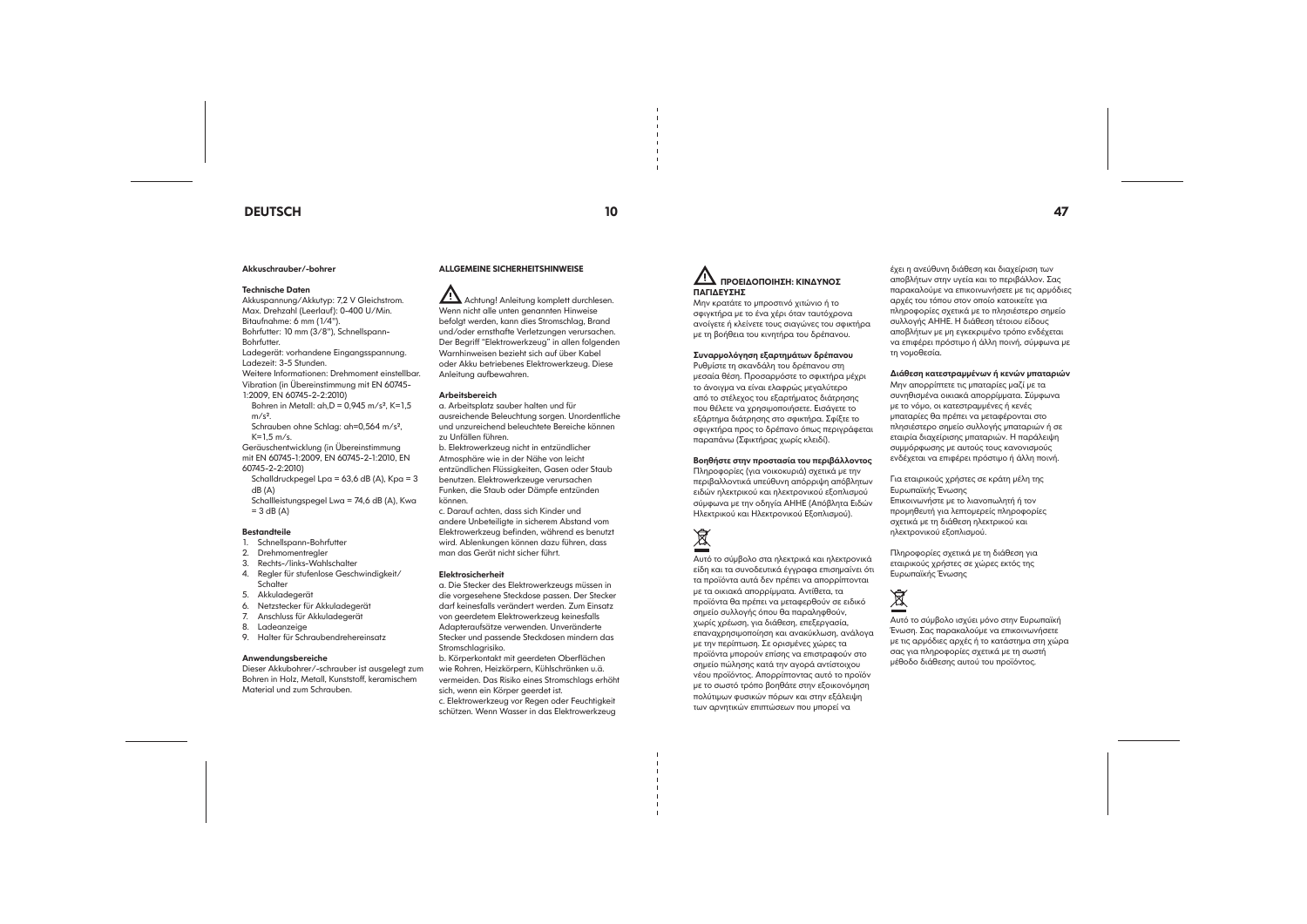εφαρμογές ή με διαφορετικά ή ανεπαρκώς συντηρημένα αξεσουάρ, μπορεί να αυξήσει σημαντικά το επίπεδο έκθεσης,

- Όταν το εργαλείο είναι απενεργοποιημένο ή όταν λειτουργεί αλλά δεν εκτελεί κάποια εργασία, μπορεί να μειωθεί σημαντικά το επίπεδο έκθεσης.

Προστατεύστε τον εαυτό σας από τις επιπτώσεις των κραδασμών συντηρώντας το εργαλείο και τα αξεσουάρ, διατηρώντας τα χέρια σας ζεστά, και οργανώνοντας την εργασία σας.

#### Φόρτιση του δρέπανου/κατσαβιδιού

Όταν ο φορτιστής είναι συνδεδεμένος στην παροχή ρεύματος, ανάβει η κόκκινη λυχνία στο δρέπανο/κατσαβίδι. Η λυχνία ανάβει όταν φορτίζεται η μπαταρία (8).

Υπό φυσιολογικές συνθήκες χρήσης, το κατσαβίδι μπορεί να επαναφορτιστεί πολλές εκατοντάδες φορές.

ΠΡΟΣΟΧΗ! Η διαδικασία φόρτισης παράγει θερμότητα στη μπαταρία.

Η μπαταρία που παρέχεται με το κατσαβίδι έχει φορτιστεί για σκοπούς δοκιμής μόνο και θα πρέπει να φορτιστεί πλήρως πριν από τη χρήση. Διαβάστε πρώτα τις οδηγίες ασφαλείας και στη συνέχεια ακολουθήστε τις οδηγίες φόρτισης. Εισάγετε το βύσμα του φορτιστή στην υποδοχή του δρέπανου/κατσαβιδιού. Στη συνέχεια, συνδέστε το φορτιστή στο ηλεκτρικό δίκτυο. Βεβαιωθείτε ότι δεν υπάρχουν κόμποι ή τσακίσματα στο καλώδιο.

ΠΟΤΕ μην χρησιμοποιείτε αυτό το φορτιστή για τη φόρτιση ασύρματων εργαλείων ή μπαταριών άλλων κατασκευαστών.

 Προειδοποίηση! Φορτίζετε τη μπαταρία σε μη εύφλεκτη επιφάνεια. Μη φορτίζετε τη μπαταρία για περισσότερο από οκτώ ώρες. Η κόκκινη λυχνία θα σβήσει όταν έχει ολοκληρωθεί η φόρτιση της μπαταρίας. Αποσυνδέετε το καλώδιο και αποθηκεύετε το φορτιστή σε κατάλληλο μέρος όταν δεν χρησιμοποιείται. Δεν συστήνεται η φόρτιση της μπαταρίας σε θερμοκρασίες κάτω από το μηδέν.

#### Χρήση του εργαλείου

#### Ρύθμιση της ταχύτητας του στελέχους

Η ταχύτητα του στελέχους μπορεί να ρυθμιστεί από μηδέν μέχρι τη μέγιστη αλλάζοντας την πίεση που ασκείται στη σκανδάλη.

#### Αντιστροφή της κατεύθυνσης περιστροφής

Μπορείτε να αντιστρέψετε την κατεύθυνση περιστροφής χρησιμοποιώντας τον επιλογέα πάνω από τη σκανδάλη. Για να κλειδώσετε τη σκανδάλη, ρυθμίστε τον επιλογέα στη μέση θέση μεταξύ της δεξιάς και της αριστερής επιλογής.

#### Ρύθμιση της ροπής σύσφιγξης

Γυρίστε το ρυθμιστή ροπής στην επιθυμητή θέση. Οι ρυθμίσεις 1-15 χρησιμοποιούνται για το σφίξιμο/χαλάρωμα βιδών (όσο υψηλότερη η τιμή, τόσο μεγαλύτερη η ροπή σύσφιγξης). Επιλέξτε το σύμβολο με το δρέπανο πριν χρησιμοποιήσετε το εργαλείο για να τρυπήσετε.

#### Σφικτήρας χωρίς κλειδί

Το δρέπανο διαθέτει ένα σφικτήρα χωρίς κλειδί ώστε να μπορείτε απλά να σφίξετε ή να απελευθερώσετε τα εξαρτήματα τρυπήματος. Για να ανοίξετε/κλείσετε το σφικτήρα, κρατήστε τον πίσω δακτύλιο και περιστρέψτε το μπροστινό χιτώνιο.

eindringt, erhöht sich das Stromschlagrisiko. d. Kabel nicht beschädigen. Kabel keinesfalls zum Tragen oder Ziehen des Elektrowerkzeugs oder zum Herausziehen des Steckers aus der Steckdose benutzen. Kabel von Hitzequellen, Öl, scharfen Kanten oder beweglichen Teilen fernhalten. Beschädigte oder verknotete Kabel erhöhen das Stromschlagrisiko.

#### e. Wird ein Elektrowerkzeug im Freien benutzt, muss das Verlängerungskabel für den Außengebrauch geeignet sein. *Benutzt man ein Kabel, das für den Gebrauch im Freien geeignet ist, mindert dies das Stromschlagrisiko.*  f. Wenn ein Elektrowerkzeug in einer Umgebung mit hoher Luftfeuchtigkeit zum Einsatz kommt, muss dies in Verbindung mit einem Fehlerstromschutzschalter (RCD) geschehen.

*Ein Fehlerstromschutzschalter mindert das Stromschlagrisiko.*

#### Persönliche Sicherheit

a. Bei der Benutzung eines Elektrowerkzeugs sollte man wachsam sein, sich auf die Tätigkeit konzentrieren und Vernunft walten lassen. Ein Elektrowerkzeug niemals im müden Zustand oder unter Einfluss von Drogen, Alkohol oder Medikamenten benutzen. Ein Moment der Unaufmerksamkeit kann zu schweren Verletzungen führen.

b. Sicherheitsausrüstung verwenden und immer eine Schutzbrille tragen. Der Einsatz von entsprechender Sicherheitsausrüstung wie Staubschutzmaske, rutschfeste Sicherheitsschuhe, Schutzhelm oder Gehörschutz kann das Verletzungsrisiko mindern.

c. Versehentliche Inbetriebnahme vermeiden. Sicherstellen, dass der Schalter auf 'aus' steht, bevor das Gerät an die Steckdose angeschlossen wird. Elektrowerkzeug herumzutragen mit dem Finger auf dem Anschaltknopf oder Stecker von eingeschalteten Geräte in die Steckdose zu stecken ist fahrlässig und kann zu Unfällen führen. d. Verstell- oder Schraubenschlüssel vor Inbetriebnahme des Elektrowerkzeugs entfernen. Ein am rotierenden Teil des Werkzeugs verbliebener Schlüssel kann zu Verletzungen führen.

e. Beim Gebrauch des Geräts nicht zu weit strecken. auf sicheren Stand und ausbalanciertes Gleichgewicht achten. So hat man in unerwarteten Situationen eine bessere Kontrolle über das Elektrowerkzeug. f. Angemessene Kleidung ist wichtig. Keinesfalls lose herabhängende Kleidung oder Schmuck tragen. Haar, Kleidung und Handschuhe von beweglichen Teilen fernhalten, da sie sich in ihnen verfangen könnten. g. Wenn Geräte zum Absaugen und Sammeln von Staub zur Verfügung stehen, sollten diese sicher verbunden und korrekt eingesetzt werden. Solche Geräte können die Unfallgefahr durch Staub mindern.

#### Wartung von Elektrowerkzeugen

a. Das Elektrowerkzeug nicht überbelasten. Immer das passende Elektrowerkzeug für den jeweiligen Zweck benutzen, da es für die beabsichtigte Nutzungsart entwickelt wurde. b. Elektrowerkzeug nicht benutzen, wenn sich der Ein-/Ausschalter nicht betätigen lässt. Ein Elektrowerkzeug, das sich nicht über einen Schalter ein- und ausschalten lässt, ist gefährlich und sollte repariert werden. c. Vor Anpassungen, Austausch von Zubehör und vor dem Wegpacken des Elektrowerkzeugs immer den Stecker ziehen. Diese vorbeugende Sicherheitsmaßnahme mindert das Risiko des versehentlichen Einschaltens. d. Ungenutztes Elektrowerkzeug außer Reichweite von Kindern aufbewahren. Personen, die mit dem Elektrowerkzeug oder der Bedienungsanleitung nicht vertraut sind, die Benutzung des Geräts nicht gestatten. In den Händen ungeübter Personen sind

## $\overline{a}$  11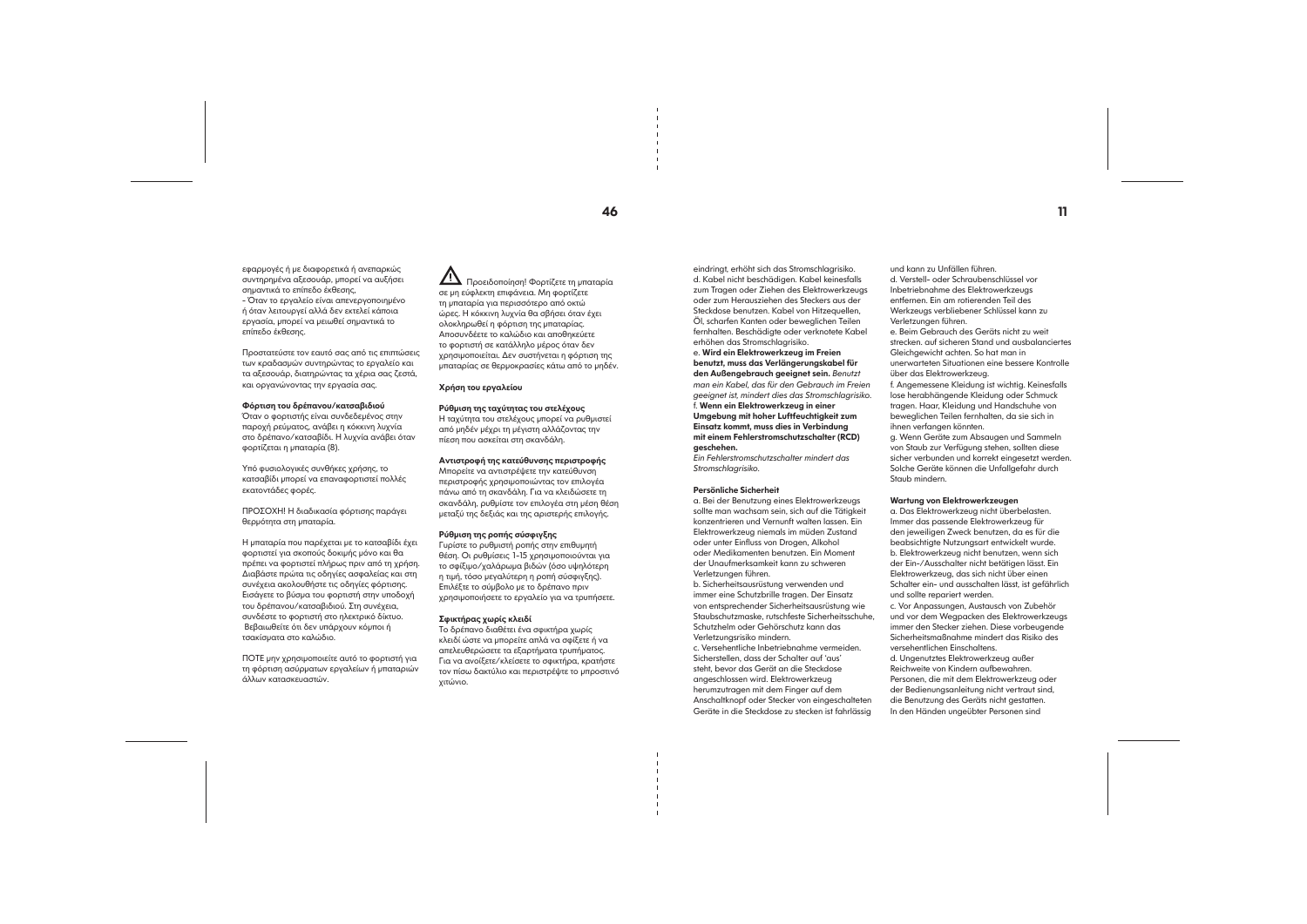#### Elektrowerkzeuge gefährlich.

e. Das Elektrowerkzeug regelmäßig warten. Kontrollieren, dass alle beweglichen Teile richtig eingesetzt und festgezogen sind und dass keine Teile beschädigt oder blockiert sind. Auch alles andere kontrollieren, was die Funktion des Geräts beeinträchtigen könnte. Im Schadensfall das Elektrowerkzeug vor Gebrauch reparieren lassen. Viele Unfälle passieren durch schlecht gewartete Elektrowerkzeuge. f. Schnittwerkzeug scharf und sauber halten.

Gut gepflegte Schneidewerkzeuge mit scharfen Klingen blockieren weniger leicht und sind leichter zu handhaben.

g. Das Elektrowerkzeug, Zubehör, Bits usw. entsprechend dieser Anleitung und der beabsichtigten Nutzung des jeweiligen Elektrowerkzeugs benutzen. Dabei besonders auf die Arbeitsbedingungen und die auszuführende Arbeit achten. Unsachgemäße Nutzung von Elektrowerkzeugen kann gefährlich sein.

Benutzung von Akku und Ladegerät a. Nur das vom Hersteller ausgewiesene Ladegerät benutzen. *Ein Ladegerät, das sich für eine Art von Akku eignet, kann bei Verwendung mit einem anderen Akkutyp ein Brandrisiko darstellen.*

b. Das Elektrowerkzeug nur mit dem dafür ausgewiesenen Akkutyp verwenden. *Verwendung anderer Akkutypen kann ein Verletzungs- und Brandrisiko darstellen.* c. Wenn der Akku nicht in Gebrauch ist, muss er vor Kontakt mit Metallobjekten wie Büroklammern, Münzen, Schlüsseln, Nägeln oder anderen kleinen Metallobjekten gesichert werden, die die Batteriepole kurzschließen könnten.

*Kurzschließen der Batteriepole kann zu Verbrennungen führen und stellt ein Brandrisiko dar.*

#### Service

a. Reparaturen am Elektrowerkzeug dürfen nur von Fachleuten und unter Verwendung identischer Ersatzteile vorgenommen werden. So bleibt die Sicherheit des Elektrowerkzeuges gewährleistet.

-Das Gerät darf nicht von Personen (einschl. Kindern) mit eingeschränkten körperlichen, sensorischen oder geistigen Fähigkeiten benutzt werden oder von Personen, mit mangelnder Kenntnis oder Erfahrung. Sofern sie nicht durch Personen, die für ihre Sicherheit verantwortlich sind, in die Benutzung und Handhabung des Geräts eingewiesen und dabei beaufsichtigt werden.

-Kinder sollten beaufsichtigt werden um sicherzustellen, dass sie nicht mit dem Gerät spielen.

-Das Gerät an den isolierten Griffbereichen festhalten, wenn das Zubehör mit verborgenen Leitungen oder Stromkabeln in Kontakt kommen könnte. Falls das Zubehör mit einer stromführenden Leitung in Kontakt kommt, können die Metallteile des Geräts Strom leiten. Dann besteht das Risiko eines Stromschlags.

#### Vibrationsniveau

Der in dieser Anleitung genannte Vibrationsemissionspegel wurde in Übereinstimmung mit einem in EN 60745 festgelegten standardisierten Test ermittelt; anhand dieses Werts kann die Vibration verschiedener Werkzeuge verglichen werden und er ermöglicht eine ungefähre Einschätzung des Vibrationsniveaus, dem der Benutzer beim Einsatz des Geräts entsprechend dem vorgesehenen Zweck ausgesetzt wird - Wird das Werkzeug für einen anderen als den vorgesehen Zweck bzw. in Kombination mit falschem oder schlecht gewartetem Zubehör benutzt, kann dies die Vibrationen drastisch verstärken

άτομα που δεν είναι εξοικειωμένα με την εργαλειομηχανή ή που δεν έχουν διαβάσει τις παρούσες οδηγίες να χρησιμοποιούν την εργαλειομηχανή. ΟΙ εργαλειομηχανές είναι επικίνδυνες στα χέρια μη εκπαιδευμένων χρηστών.

ε. Συντήρηση εργαλειομηχανών. Βεβαιωθείτε ότι δεν υπάρχει κακή ευθυγράμμιση ή εφαρμογή των κινούμενων εξαρτημάτων, ρωγμές σε εξαρτήματα ή κάθε άλλη κατάσταση που ενδέχεται να επηρεάσει τη λειτουργία της εργαλειομηχανής. Εάν έχει υποστεί ζημιά, φροντίστε για την επισκευή της εργαλειομηχανής πριν από τη χρήση της. Πολλά ατυχήματα προκαλούνται λόγω κακής συντήρησης των εργαλειομηχανών.

στ. Διατηρείτε τα εργαλεία κοπής αιχμηρά και καθαρά. Τα σωστά συντηρημένα εργαλεία κοπής με αιχμηρά άκρα κοπής είναι λιγότερο πιθανό να δεσμευτούν και ελέγχονται ευκολότερα. ζ. Χρησιμοποιείτε την εργαλειομηχανή, τα αξεσουάρ και τους εργαλειοφορείς κλπ, σύμφωνα με τις παρούσες οδηγίες και με τον τρόπο που προβλέπεται για το συγκεκριμένο τύπο εργαλειομηχανής, λαμβάνοντας υπόψη τις συνθήκες εργασίας και το έργο προς εκτέλεση. Η χρήση της εργαλειομηχανής για εργασίες διαφορετικές από τις προβλεπόμενες μπορεί να οδηγήσει σε επικίνδυνη κατάσταση.

#### Χρήση και φροντίδα εργαλείου μπαταρίας α. Φορτίζετε πάντοτε με το φορτιστή που συστήνεται από τον κατασκευαστή. *Ένας φορτιστής που είναι κατάλληλος για έναν τύπο μπαταρίας μπορεί να προκαλέσει κίνδυνο*

*πυρκαγιάς εάν χρησιμοποιηθεί με άλλη μπαταρία.* β. Χρησιμοποιείτε τις εργαλειομηχανές με τις

μπαταρίες που συστήνονται. *Η χρήση κάθε άλλης μπαταρίας μπορεί να προκαλέσει κίνδυνο τραυματισμού και πυρκαγιάς.* γ. Όταν δεν χρησιμοποιείται η μπαταρία,

να φυλάσσεται μακριά από άλλα μεταλλικά

αντικείμενα, όπως συνδετήρες, νομίσματα, κλειδιά, καρφιά, βίδες ή άλλα μικρά μεταλλικά αντικείμενα που ενδέχεται να δημιουργήσουν γέφυρα από τον ένα πόλο στον άλλο. *Η σύνδεση των δύο πόλων μπορεί να προκαλέσει έγκαυμα ή πυρκαγιά.*

#### Επισκευή

α. Φροντίστε για την επισκευή της εργαλειομηχανής σας από εκπαιδευμένο τεχνικό, και με αυθεντικά ανταλλακτικά μόνο. Έτσι εξασφαλίζεται η διατήρηση της ασφάλειας της εργαλειομηχανής.

> - Αυτή η συσκευή δεν προορίζεται για χρήση από άτομα (συμπεριλαμβανομένων των παιδιών) με μειωμένες αισθητήριες ή διανοητικές ικανότητες ή έλλειψη εμπειρίας ή γνώσης, εκτός αν τους έχουν δοθεί οδηγίες για τη χρήση της συσκευής ή επιβλέπονται από άτομο υπεύθυνο για την ασφάλειά τους. - Η επίβλεψη των παιδιών είναι απαραίτητη, ώστε να είστε βέβαιοι πως δεν παίζουν με τη συσκευή.

> - Κρατάτε τη μηχανή από τις μονωμένες επιφάνειες εάν το αξεσουάρ ενδέχεται να έρθει σε επαφή με κρυφή καλωδίωση ή το καλώδιο τροφοδοσίας. Εάν το αξεσουάρ έρθει σε επαφή με «ζωντανό» (υπό τάση) καλώδιο, τα εκτεθειμένα μεταλλικά τμήματα της μηχανής μπορούν επίσης να βρεθούν υπό τάση. Κίνδυνος ηλεκτροπληξίας.

#### Επίπεδο κραδασμών

Το επίπεδο εκπομπής κραδασμών που αναφέρεται στο παρόν εγχειρίδιο οδηγιών έχει μετρηθεί σύμφωνα με την τυποποιημένη δοκιμή του EN 60745· μπορεί να χρησιμοποιηθεί για τη σύγκριση ενός εργαλείου με άλλο και ως προκαταρκτική αξιολόγηση της έκθεσης σε κραδασμούς κατά τη χρήση του εργαλείου για τις εφαρμογές που αναφέρονται. - Η χρήση του εργαλείου για διαφορετικές

 $12$  and  $45$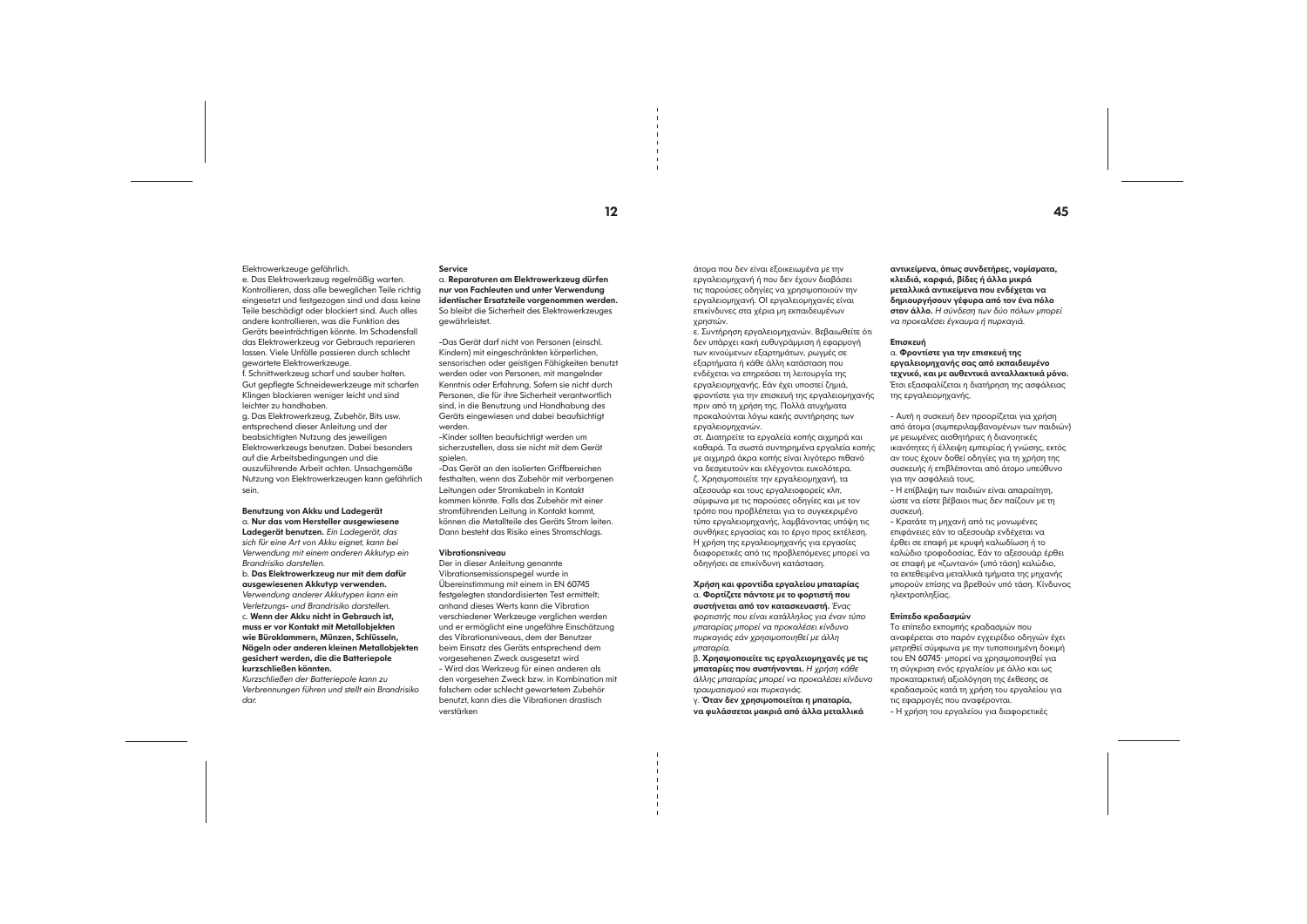νερού στην εργαλειομηχανή αυξάνεται ο κίνδυνος ηλεκτροπληξίας.

δ. Μην κάνετε κατάχρηση του καλωδίου. Μη χρησιμοποιείτε ποτέ το καλώδιο για να μεταφέρετε, να τραβήξετε ή να βγάλετε την εργαλειομηχανή από την πρίζα. Διατηρείτε το καλώδιο μακριά από πηγές θερμότητας, πετρέλαιο, αιχμηρές επιφάνειες ή κινούμενα εξαρτήματα. Τα καλώδια που φέρουν φθορές αυξάνουν τον κίνδυνο ηλεκτροπληξίας. ε. Κατά τη λειτουργία της εργαλειομηχανής σε εξωτερικό χώρο, χρησιμοποιείτε μπαλαντέζα κατάλληλη για εξωτερική χρήση. *Η χρήση καλωδίου κατάλληλου για εξωτερική χρήση μειώνει τον κίνδυνο ηλεκτροπληξίας.*  στ. Όταν η χρήση εργαλειομηχανής σε υγρό μέρος είναι αναπόφευκτη, χρησιμοποιείτε διάταξη προστασίας ρεύματος διαρροής (RCD). *Η χρήση RCD μειώνει τον κίνδυνο ηλεκτροπληξίας.*

#### Ατομική ασφάλεια

α. Παραμένετε σε εγρήγορση, προσέχετε τι κάνετε και εφαρμόζετε την κοινή λογική όταν χρησιμοποιείτε εργαλειομηχανή. Μη χρησιμοποιείτε εργαλειομηχανή όταν είστε κουρασμένοι ή υπό την επήρεια ναρκωτικών, οινοπνεύματος ή φαρμάκων. Μια στιγμή απροσεξίας κατά τη χρήση εργαλειομηχανής μπορεί να προκαλέσει σοβαρό τραυματισμό. β. Χρησιμοποιείτε εξοπλισμό ασφαλείας. Φοράτε πάντοτε προστατευτικά για τα μάτια. Η χρήση εξοπλισμού ασφαλείας, όπως μάσκα σκόνης, αντιολισθητικά υποδήματα ασφαλείας ή προστατευτικά ακοής, μειώνει τους τραυματισμούς.

γ. Αποφύγετε την ακούσια εκκίνηση. Βεβαιωθείτε ότι ο διακόπτης βρίσκεται στη θέση «off» πριν βάλετε την εργαλειομηχανή στην πρίζα. Η μεταφορά εργαλειομηχανής με το δάχτυλο στο διακόπτη ή η τοποθέτηση εργαλειομηχανής στην πρίζα με το διακόπτη στη θέση ΟΝ αποτελεί κίνδυνο ατυχημάτων.

δ. Αφαιρέστε τυχόν κλειδιά ρύθμισης πριν ανάψετε την εργαλειομηχανή. Η παραμονή κάποιου κλειδιού στο περιστρεφόμενο μέρος της εργαλειομηχανής μπορεί να οδηγήσει σε τραυματισμό.

ε. Μην τεντώνεστε υπερβολικά. Να πατάτε γερά και να διατηρείτε πάντα την ισορροπία σας. Αυτό επιτρέπει καλύτερο έλεγχο της εργαλειομηχανής σε απρόβλεπτες καταστάσεις. στ. Να είστε σωστά ενδεδυμένοι. Μη φοράτε χαλαρά ρούχα ή κοσμήματα. Διατηρείτε τα μαλλιά, το ρουχισμό και τα γάντια σας μακριά από κινούμενα μέρη. Τα χαλαρά ρούχα, κοσμήματα ή μακριά μαλλιά ενδέχεται να πιαστούν στα κινούμενα μέρη. ζ. Εάν παρέχονται συσκευές σύνδεσης εξαρτημάτων απαγωγής και συλλογής της σκόνης, βεβαιωθείτε ότι είναι συνδεδεμένα και ότι λειτουργούν σωστά. Η χρήση τέτοιων συσκευών μπορεί να μειώσει τους κινδύνους που σχετίζονται με τη σκόνη.

#### Achtung! Lade den Akkuschrauber auf einer nicht brennbaren Oberfläche und nicht länger als 8 Stunden auf. Die rote LED erlischt, wenn der Akku vollständig geladen ist. Trenne das Ladegerät von der Netzsteckdose, wenn es nicht mehr in Gebrauch ist und lagere

#### Χρήση και φροντίδα εργαλειομηχανών:

α. Μην ασκείτε δύναμη στην εργαλειομηχανή. Χρησιμοποιείτε τη σωστή εργαλειομηχανή για την εφαρμογή σας. Η εργασία θα ολοκληρωθεί καλύτερα με τη σωστή εργαλειομηχανή και με μεγαλύτερη ασφάλεια, με το ρυθμό για τον οποίο έχει σχεδιαστεί.

β. Μη χρησιμοποιείτε την εργαλειομηχανή εάν ο διακόπτης δεν την ενεργοποιεί και απενεργοποιεί. Μια εργαλειομηχανή που δεν ελέγχεται από το διακόπτη είναι επικίνδυνη και χρειάζεται επισκευή.

γ. Αποσυνδέετε το βύσμα από την πηγή ισχύος πριν προβείτε σε οποιαδήποτε ρύθμιση, αλλαγή αξεσουάρ ή αποθήκευση εργαλειομηχανών. Αυτά τα προληπτικά μέτρα ασφαλείας μειώνουν τον κίνδυνο ακούσιας εκκίνησης της εργαλειομηχανής.

δ. Αποθηκεύετε τις εργαλειομηχανές που δεν χρησιμοποιούνται σε μέρος όπου δεν έχουν πρόσβαση τα παιδιά και μην επιτρέπετε σε

- Wenn das Gerät ein- oder ausgeschaltet wird, ohne dass es benutzt wird, ist das Vibrationsniveau deutlich niedriger

Durch Wartung von Werkzeug und Zubehör, organisierte Arbeitsabläufe und Benutzung des Geräts mit warmen Händen kann man sich gegen die Auswirkungen der Vibrationen schützen

#### Aufladen von Bohrmaschine/Schrauber

Wenn das Ladegerät an eine Netzsteckdose angeschlossen ist, leuchtet die rote LED an Bohrmaschine/Schrauber auf. Die LED leuchtet während des Ladevorganges (8). Unter normalen Einsatzbedingungen kann das Werkzeug mehrere hundert Mal aufgeladen werden.

HINWEIS: Während des Ladevorganges wird der Akku warm.

Der mit diesem Elektrowerkzeug gelieferte Akku enthält nur eine Teilaufladung und muss vor der ersten Benutzung vollständig aufgeladen werden.

Lies zuerst die Sicherheitshinweise und befolge die Hinweise zur Aufladung. Den Ladestecker in den Ladeanschluss am Gehäuse des Elektrowerkzeugs einstecken. Danach das Ladegerät in eine Netzsteckdose stecken. Das Kabel darf nicht verknotet oder geknickt werden.

Versuche NICHT, ein anderes Akkuwerkzeug oder Akkus anderer Hersteller mit diesem Ladegerät zu laden.

es an einem geeigneten Ort. Vermeide ein Aufladen bei Frost.

#### Benutzung des Werkzeugs

Regulierung der Umdrehungsgeschwindigkeit Durch mehr oder weniger festen Druck auf den Schalter kann die Schnelligkeit in den Umdrehungsgeschwindigkeiten von null bis max. reguliert werden.

Änderung der Drehrichtung Die Drehrichtung kann am Wahlschalter über

dem Ein-/Ausschalter verändert werden.

Der Ein-/Ausschalter lässt sich sperren, indem man den Wahlschalter in die Mitte zwischen Rechtslauf und Linkslauf stellt.

> Einstellung der Schraubwirkung Den Drehmomentregler in die gewünschte Position bringen. Stufe 1-15 wird zum Schrauben benutzt (je höher, umso stärker die Schraubwirkung). Zum Bohren den Schalter auf das Bohrsymbol stellen.

#### Schnellspann-Bohrfutter

Die Bohrmaschine ist mit einem Schnellspann-Bohrfutter versehen, mit der Bohr-/ Schraubeinsätze schnell befestigt/gelöst werden können. Das Bohrfutter wird durch Festhalten der hinteren und Drehen der vorderen Hülse verstellt.

## $\angle$ ! $\Delta$  vorsicht: KLEMMGEFAHR

Die vordere Hülse nicht mit einer Hand festhalten, während gleichzeitig die Spannbacken des Bohrfutters über den Motor der Bohrmaschine/des Schraubers geöffnet/ geschlossen werden.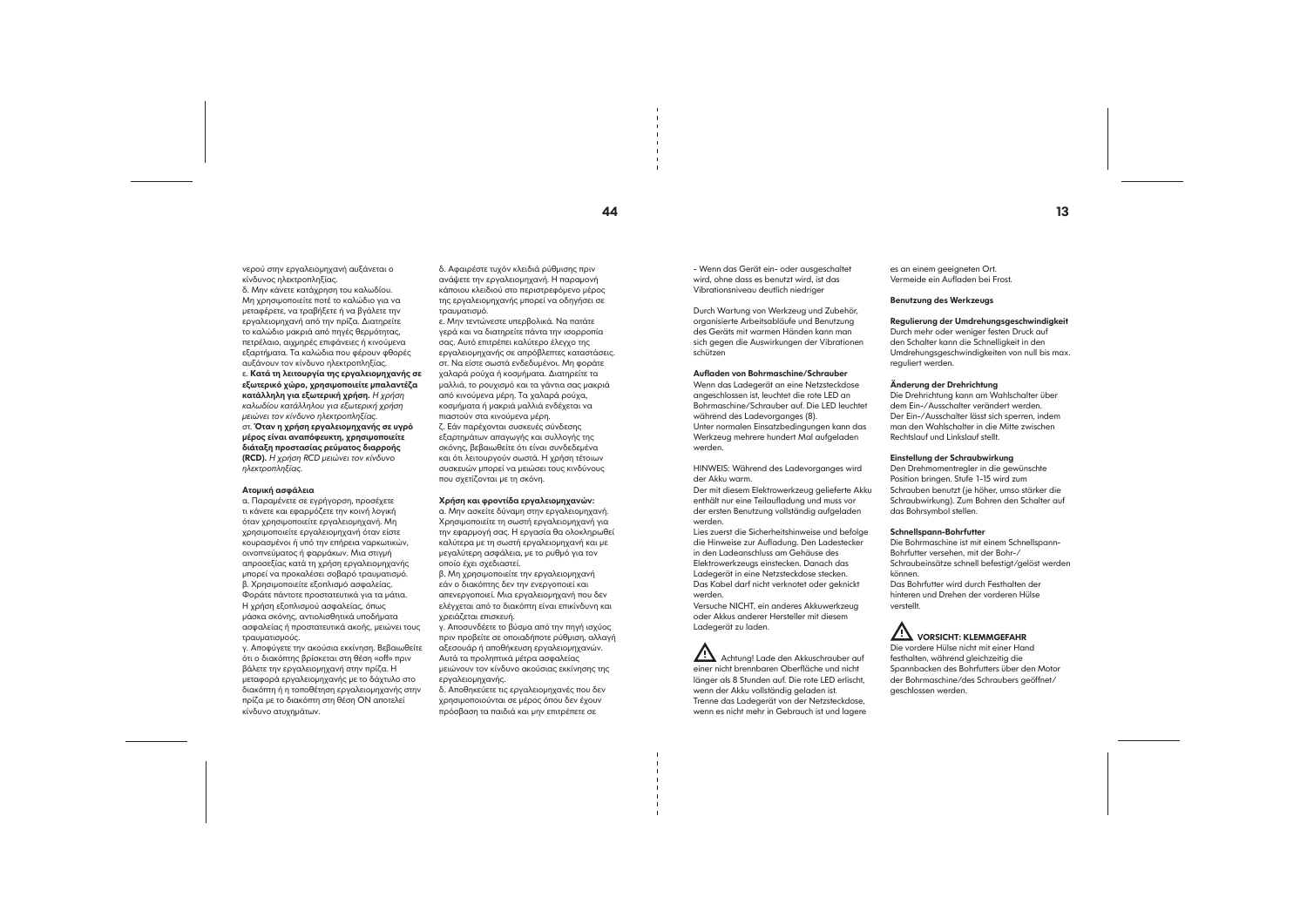## 14 ΕΛΛΗΝΙΚΑ 43

#### Einsetzen von Bohrer-/Schrauberbits Den Schalter des Bohrers/Schraubers in die

mittlere Position stellen.

Das Bohrfutter öffnen oder schließen, bis die Öffnung etwas größer ist als der vorgesehene Bohrer. Den Bohrer in das Bohrfutter schieben.

Das Bohrfutter spannen wie in der Anleitung oben beschrieben (Schnellspann-Bohrfutter).

#### Umweltschutz

Informationen (für private Haushalte) zur umweltschonenden Entsorgung von elektrischen und elektronischen Altgeräten entsprechend der WEEE-Richtlinie (Waste Electrical and Electronic Equipment).

# 这

Dieses Symbol auf Geräten oder begleitenden Dokumenten zeigt an, dass elektrische und elektronische Altgeräte nicht im Hausmüll entsorgt werden dürfen. Zur sachgerechten Entsorgung, Behandlung, Wiedergewinnung und zum sachgerechten Recycling sind diese Geräte an dafür bestimmte Sammelstellen zu bringen, wo sie gebührenfrei angenommen werden. In manchen Ländern nehmen Händler Altgeräte beim Kauf eines neuen Produkts zurück. Eine korrekte Entsorgung dieses Geräts hilft wertvolle Ressourcen zu sichern und potenzielle negative Auswirkungen auf die menschliche Gesundheit und die Umwelt zu vermeiden, die durch eine unsachgemäße Abfallentsorgung und -handhabung entstehen könnten. Einzelheiten über Sammelstellen bei der örtlichen Behörde erfragen. Unsachgemäße Entsorgung des Abfalls kann entsprechend der nationalen Gesetzgebung zu Strafen führen.

Διάτρηση σε μέταλλο: ah,D = 0,945 m/s²,  $K=1.5$  m/s<sup>2</sup>.

Επίπεδο πίεσης θορύβου Lpa = 63,6 dB (A),  $Kpa = 3 dB (A)$ 

Επίπεδο ισχύος θορύβου Lwa = 74,6 dB (A),  $Kwa = 3 dB (A)$ 

Entsorgung defekter oder gebrauchter Akkus Gebrauchte Akkus dürfen nicht über den

Hausmüll entsorgt werden. Gemäß der Batterieverordnung müssen gebrauchte oder defekte Batterien und Akkus an örtliche Geschäfte oder Sammelstellen zurückgegeben werden. Eine Unterlassung stellt einen Verstoß gegen diese Verordnung dar und steht unter Geldstrafe.

Für geschäftliche Benutzer in der EU. Zum Entsorgen elektrischer oder elektronischer Geräte Kontakt mit dem Händler oder Lieferanten aufnehmen.

Informationen über die Entsorgung in Ländern außerhalb der Europäischen Union.

# 凰

Dieses Symbol gilt nur in der Europäischen Union.

Zum sachgemäßen Entsorgen dieses Produkts bitte Kontakt aufnehmen mit den örtlichen Behörden oder dem Händler.

#### Ασύρματο κατσαβίδι/ δρέπανο

#### Τεχνικές προδιαγραφές:

Τάση/ τύπος μπαταρίας: Μπαταρία ιόντων λιθίου 7,2 V . Μεγ. rpm (ταχύτητες χωρίς φορτίο): 0-400 rpm. Φορέας εξαρτημάτων κατσαβιδιού: 6 mm (1/4"). Σφικτήρας: σφικτήρας γρήγορης τοποθέτησης/ γρήγορης αφαίρεσης, 10 mm (3/8"), χωρίς κλειδί. Φορτιστής: Τάση δικτύου τροφοδοσίας. Χρόνος φόρτισης: 3-5 ώρες. Άλλες πληροφορίες: Ρυθμιζόμενη ροπή. Δονήσεις (σύμφωνα με τα EN 60745-1:2009, EN 60745-2-2:2010)

Βίδωμα χωρίς κρούση: ah=0,564 m/s², K=1,5 m/s.

Θόρυβος (σύμφωνα με τα EN 60745-1:2009, EN 60745-2-1:2010, EN 60745-2-2:2010)

#### Εξαρτήματα

1. Σφικτήρας χωρίς κλειδί

- 2. Ρυθμιστής ροπής
- 3. Επιλογέας περιστροφής δεξιά/ αριστερά
- 4. Απείρως μεταβλητός έλεγχος ταχύτητας/ σκανδάλη
- 5. Φορτιστής
- 6. Βύσμα φορτιστή
- 7. Πρίζα φορτιστή
- 8. Δείκτης φόρτισης
- 9. Φορέας εξαρτήματος κατσαβιδιού

#### Χρήση

Αυτό το ασύρματο δρέπανο/ κατσαβίδι μπορεί να χρησιμοποιηθεί για τη διάτρηση ξύλου, μετάλλου, πλαστικού και κεραμικών υλικών, και για το σφίξιμο/ χαλάρωμα βιδών.

### ΓΕΝΙΚΕΣ ΟΔΗΓΙΕΣ ΑΣΦΑΛΕΙΑΣ

 Προειδοποίηση! Διαβάστε όλες τις οδηγίες. Κάθε παράλειψη τήρησης των οδηγιών που αναφέρονται παρακάτω ενδέχεται να προκαλέσει ηλεκτροπληξία, πυρκαγιά ή και σοβαρό τραυματισμό. Ο όρος «εργαλειομηχανή» σε όλες τις προειδοποιήσεις που αναφέρονται παρακάτω, αναφέρεται στην εργαλειομηχανή σας που τροφοδοτείται από το δίκτυο (ενσύρματη) ή την εργαλειομηχανή σας που λειτουργεί με μπαταρία (ασύρματη). Φυλάξτε τις παρούσες οδηγίες.

#### Χώρος εργασίας

α. Τηρείτε το χώρο εργασίας καθαρό και καλά φωτισμένο. Οι ακατάστατοι και σκοτεινοί χώροι αποτελούν εστία ατυχημάτων. β. Μη χρησιμοποιείτε εργαλειομηχανές σε εκρηκτική ατμόσφαιρα, π.χ. παρουσία εύφλεκτων υγρών, αερίων ή σκόνης. Οι εργαλειομηχανές δημιουργούν σπινθήρες που ενδέχεται να αναφλέξουν τη σκόνη αιθάλης. γ. Μην αφήνετε παιδιά και παρευρισκόμενους να πλησιάζουν όταν χρησιμοποιείτε εργαλειομηχανή. Οι περισπασμοί μπορεί να προκαλέσουν απώλεια ελέγχου.

#### Ηλεκτρολογική ασφάλεια

α. Το βύσμα της εργαλειομηχανής θα πρέπει να ταιριάζει με την πρίζα. Μην τροποποιείτε το βύσμα με οποιονδήποτε τρόπο. Μην χρησιμοποιείτε προσαρμογείς βυσμάτων με γειωμένες εργαλειομηχανές. Τα μη τροποποιημένα βύσματα και οι αντίστοιχες πρίζες μειώνουν τον κίνδυνο ηλεκτροπληξίας. β. Αποφύγετε την επαφή με γειωμένες επιφάνειες όπως σωλήνες, καλοριφέρ, κουζίνες και ψυγεία. Όταν το σώμα σας είναι γειωμένο υπάρχει αυξημένος κίνδυνος ηλεκτροπληξίας. γ. Μην εκθέτετε τις εργαλειομηχανές στη βροχή ή σε συνθήκες υγρασίας. Με τη διείσδυση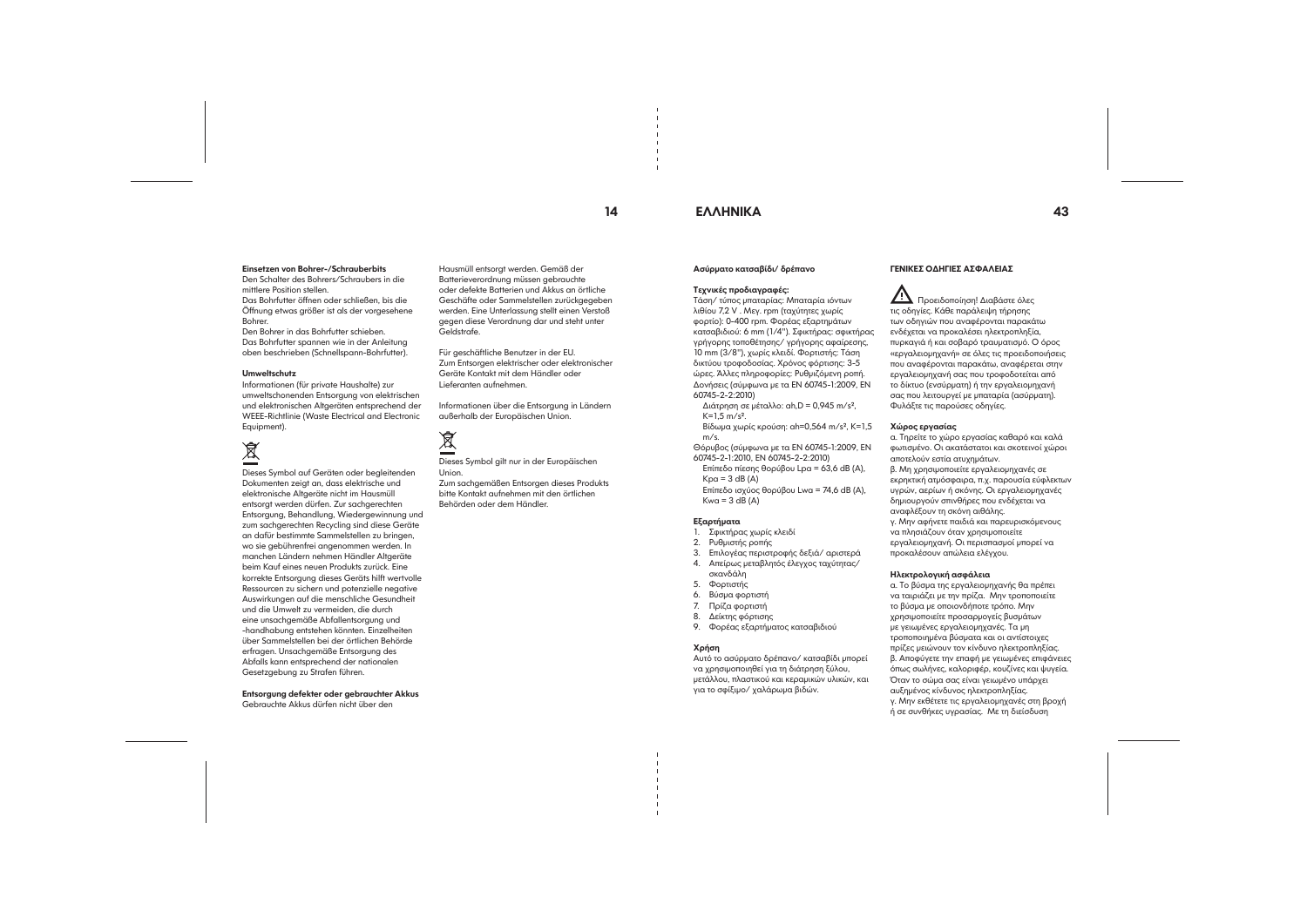

ou na documentação anexa indica que estes produtos usados ou em fim de vida não devem ser colocados no lixo doméstico. Para uma eliminação, tratamento, recuperação e reciclagem apropriados, estes produtos devem ser colocados em centros de recolha designados, onde serão aceites gratuitamente. Em alternativa, em alguns países existe a possibilidade de entregar os produtos antigos na compra de novos equivalentes. A correcta eliminação deste produto ajuda a poupar recursos valiosos e a evitar quaisquer efeitos prejudiciais na saúde e no ambiente, efeitos estes que podem derivar de uma eliminação e manipulação indevida dos resíduos. Para mais informações sobre o centro de recolha mais próximo, contacte as autoridades locais. Uma incorrecta eliminação de resíduos pode levar à aplicação de sanções, de acordo com a legislação nacional.

#### Eliminação de pilhas danificadas ou gastas

Não elimine as pilhas juntamente com os resíduos domésticos normais. De acordo com a lei, as pilhas danificadas ou gastas devem ser entregues no respectivo ponto de reciclagem mais próximo ou numa empresa de reciclagem deste tipo de produtos. O incumprimento destas normativas pode resultar em multa ou outra sanção.

Para utilizadores em empresas dos estados membros da União Europeia. Contacte o vendedor ou fornecedor para mais informação sobre a eliminação de equipamentos eléctricos e electrónicos.

Informação sobre eliminação para utilizadores em empresas de países da União Europeia

# $\overline{\mathbb{X}}$

Este símbolo é válido apenas dentro da União Europeia.

Contacte as respectivas autoridades ou o vendedor no seu país para obter informação sobre o método correcto de eliminação deste produto.

#### DECLARAÇÃO DE CONFORMIDADE CE

Declaramos sob nossa inteira responsabilidade que este produto está em conformidade com as seguintes normas ou documentos normativos: EN 60 745-1,

EN 60 745-2-2, EN 55 014-1, EN 55 014-2, de acordo com as disposições das directivas 2006/42/EC, 2004/108/EC, 2006/66/EC, 2002/96/EC, 2002/95/EC.

Documentação técnica em: IKEA of Sweden AB, Box 702, Tulpanvägen 8, SE-343 81 Älmhult, SWEDEN.

O abaixo assinado é responsável pela compilação da documentação técnica e faz esta declaração em nome do IKEA of Sweden AB.

Stefan Sjöstrand Business Area Manager IKEA of Sweden AB

## CE-Konformitätserklärung

Wir erklären in alleiniger Verantwortung, dass dieses Produkt mit den folgenden Normen und Dokumenten übereinstimmt: EN 60 745-1, EN 60 745-2-2, EN 55 014-1, EN 55 014-2, gemäß den Bestimmungen

und Richtlinien 2006/42/EC, 2004/108/EC, 2006/66/EC, 2002/96/EC, 2002/95/EC.

Technische Dokumentation bei: IKEA of Sweden AB, Box 702, Tulpanvägen 8, S 34381 Älmhult, Schweden.

Der Unterzeichner ist verantwortlich für die Zusammenstellung der technischen Dokumente und gibt diese Erklärung ab im Namen von IKEA of Sweden AB.

Stefan Sjöstrand Business Area Manager IKEA of Sweden AB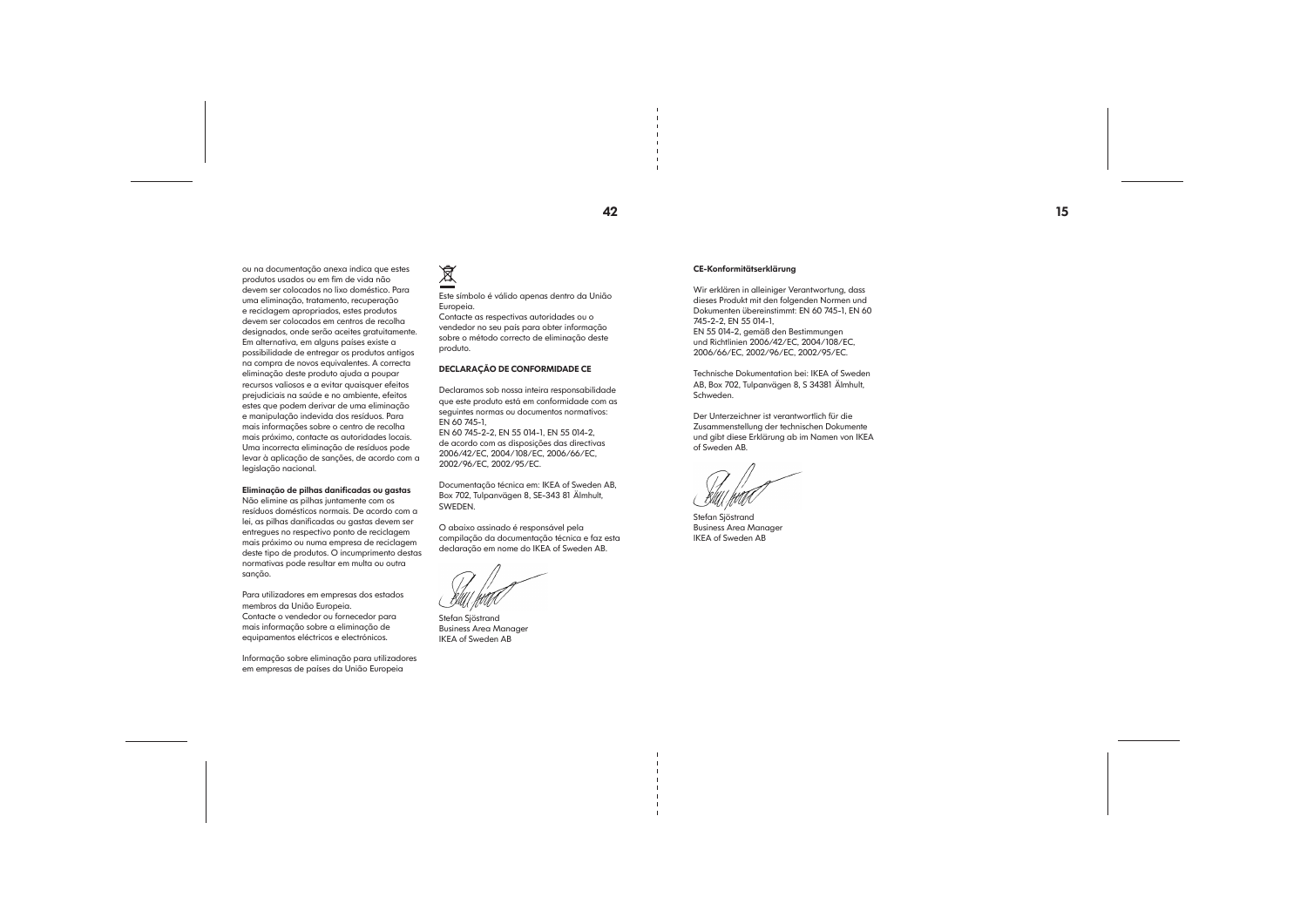## FRANÇAIS 16 41

#### Tournevis/perceuse sans fil

#### Caractéristiques techniques

1:2010, EN 60745-2-2:2010) Niveau de pression acoustique Lpa = 63,6 dB  $(A)$ ,  $Kpa = 3 dB (A)$ 

Tension/type de batterie : batterie au lithiumion 7,2 V Rpm max. (vitesse de rotation à vide) : 0-400 rpm Porte-embout : 6 mm (1/4") Mandrin : 10 mm (3/8"), sans clé, à serrage/ desserrage rapide Chargeur : tension du réseau local Durée du rechargement : 3-5 heures Autres informations : couple réglable, 2 phases. Vibration (selon EN 60745-1:2009, EN 60745-2- 2:2010) Perçage dans du métal : ah,D = 0,945 m/s²,  $K=1.5$  m/s<sup>2</sup>. Vissage sans impact : ah=0,564 m/s², K=1,5 m/s. Bruit (selon EN 60745-1:2009, EN 60745-2-

Niveau de puissance acoustique Lwa = 74,6  $dB(A)$ , Kwa = 3 dB $(A)$ 

#### **Composants**

AIN Mise en garde. Attention ! Il est important de lire les instructions d'utilisation. A défaut de suivre toutes les instructions cidessous, l'utilisateur risque l'électrocution, un départ d'incendie et/ou une blessure. Le terme « outil électrique » dans les mises en garde ci-dessous fait référence votre outil électrique à alimentation électrique par câble ou par piles. Conservez cette notice.

- 1. Mandrin sans clé
- 2. Régulateur de couple
- 3. Sélecteur de sens de rotation droite/gauche
- 4. Variateur continu de vitesse/interrupteur
- 5. Chargeur
- 6. Fiche du chargeur
- 7. Embout du chargeur
- 8. Indicateur de charge
- 9. Porte-embout

#### Domaines d'utilisation

Cette perceuse/ce tournevis sans vis s'utilise pour percer des trous dans le bois, le métal, le plastique, les matériaux en céramique et pour visser/dévisser des vis.

#### INSTRUCTIONS DE SÉCURITÉ GÉNÉRALES

#### Zone de travail

a. La zone de travail doit être rangée et bien éclairée. Les zones encombrées et sombres constituent des zones à risque. b. N'utilisez pas les outils électriques dans des atmosphères explosives, par exemple en cas de présence de liquides inflammables, de gaz ou de poussière. Les outils électriques créent des étincelles qui peuvent mettre feu à la poussière ou aux fumées.

c. Veuillez tenir les enfants et autres personnes à l'écart lorsque vous utilisez un outil électrique. En cas de distraction, vous pouvez perdre le contrôle de l'outil.

#### Sécurité électrique

a. La prise murale doit être adaptée à la prise de l'outil. Ne modifiez jamais la prise de l'outil. N'utilisez pas d'adaptateur électrique avec les outils électriques à prise de terre. L'utilisation de l'outil électrique sans modification des prises réduit le risque d'électrocution.

b. Evitez tout contact physique avec les surfaces de terre telles que tuyaux, radiateurs, cuisinières et réfrigérateurs. Si votre corps est relié à la terre, vous risquez l'électrocution.

c. N'exposez pas l'outil électrique à la pluie ou à l'humidité. Si de l'eau pénètre dans l'outil, cela augmente le risque d'électrocution.

d. N'endommagez pas le câble. Ne l'utilisez

recarregar a broca centenas de vezes. ATENÇÃO! O processo de carregamento gera calor na bateria.

A bateria fornecida com a broca foi carregada apenas durante o período de testes e deve ser totalmente carregada antes da sua utilização. Leia primeiro as instruções de segurança para depois continuar com as instruções de carregamento. Insira a ficha do transformador na tomada do carregador da bateria. Depois ligue o carregador à corrente eléctrica. Assegure-se de que o cabo não apresenta nós

nem dobras acentuadas. NUNCA utilize este carregador para recarregar

ferramentas sem fios ou baterias de outros fabricantes.

# Aviso! Carregue a bateria numa

superfície não inflamável. Não carregue a bateria por mais de 8 horas. O diodo vermelho apagar-se-à quando a bateria estiver totalmente carregada.

Desligue o cabo e guarde o carregador num local adequado, quando não está a ser utilizado.

Não é aconselhável carregar a bateria em temperaturas baixas.

Utilizar a ferramenta

#### Regulação da velocidade

É possível regular a velocidade de rotação de zero para o máximo, alterando a pressão aplicada no gatilho.

#### Reverter a direcção de rotação

É possível reverter a direcção de rotação através do selector situado acima do gatilho. Para bloquear o gatilho, coloque o selector na posição média, entre as opções da direita e da esquerda.

Ajustar a potência para aparafusar/ desaparafusar

Gire o regulador de torção para a posição desejada. As posições 1-20 são usadas para apertar/desapertar parafusos (quanto maior for o número, maior é a potência para aparafusar/ desaparafusar). Seleccione o símbolo da broca antes de utilizar a ferramenta para furar.

#### Portabrocas sem chave

A broca possui um portabrocas sem chave: tudo

o que terá de fazer é colocar/retirar brocas e brocas de desaparafusador. Para abrir/fechar o portabrocas, segure na argola traseira e rode a manga frontal.

## $\angle$ <sup>1</sup>. ATENÇÃO: PERIGO DE ENTALAMENTO

Não segure a manga frontal com uma mão quando estiver a abrir/fechar a braçadeira do portabrocas com a ajuda do motor da broca/ aparafusador.

#### Montar broca/aparafusador

Coloque a alavanca da broca/aparafusador em posição central. Ajuste o portabrocas até que a sua abertura seja ligeiramente maior do que o canhão da broca que deseja utilizar. Insira a broca no portabrocas. Aperte o portabrocas como foi descrito anteriormente (portabrocas sem chave).

Ajudar a proteger o meio ambiente Informação (uso doméstico) sobre a eliminação não prejudicial para o meio ambiente de equipamentos eléctricos e electrónicos segundo a directiva REEE.

这

A existência deste símbolo nos produtos e/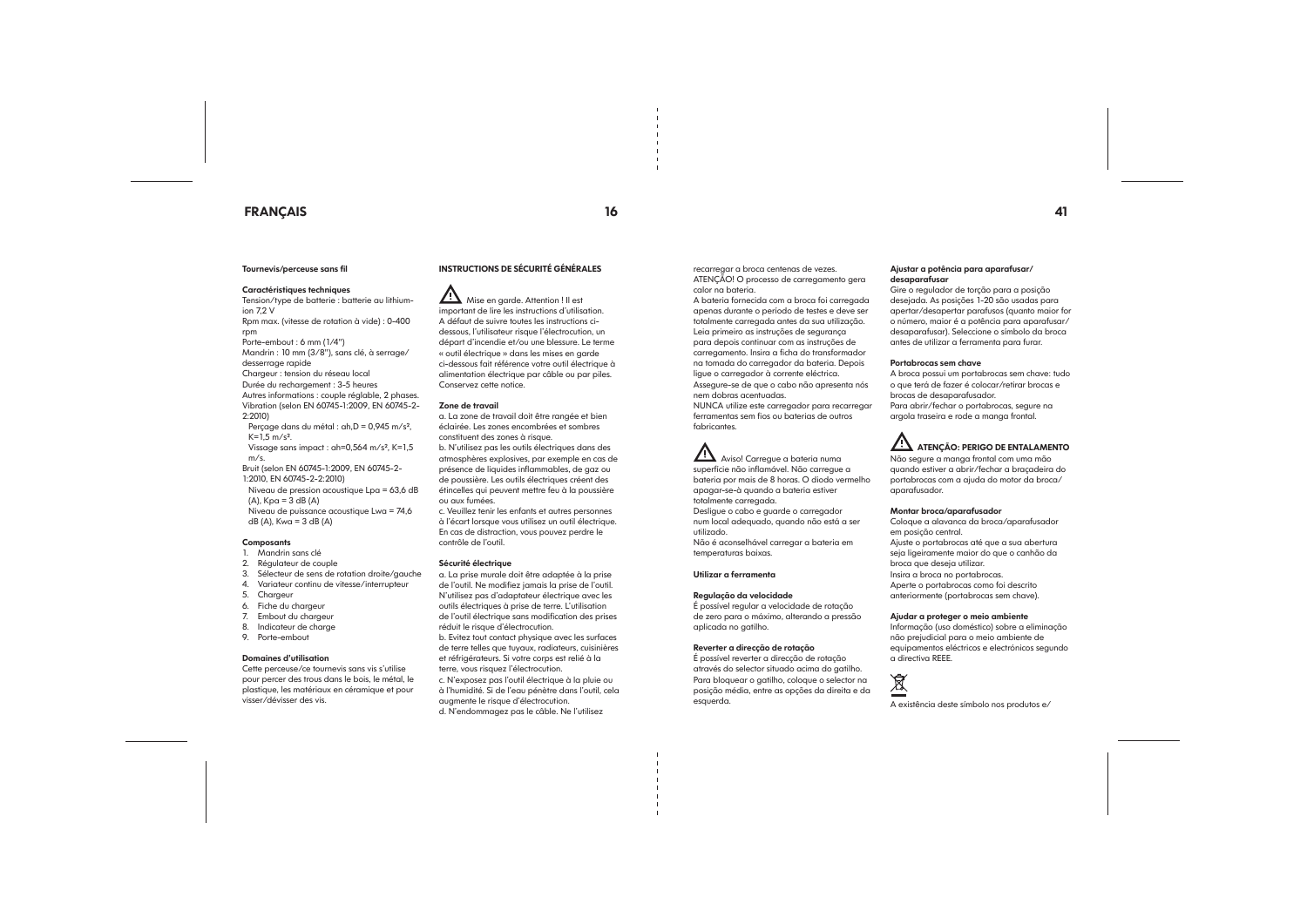f. Mantenha as ferramentas de corte sempre afiadas e limpas. Ferramentas de corte com lâminas afiadas sujeitas a manutenção são menos propensas a dobrar e são mais fáceis de controlar.

g. Utilize a ferramenta eléctrica, acessórios, brocas, etc., de acordo com as instruções e da forma pretendida para o determinado tipo de ferramenta, tendo em conta as condições de trabalho e o trabalho a realizar. A utilização da ferramenta eléctrica para operações diferentes das concebidas pode resultar em situações perigosas.

#### Instruções de utilização e manutenção da bateria

a. Recarregue apenas com o carregador especificado pelo fabricante. *Um carregador que é apropriado para um tipo de bateria pode criar risco de incêndio, quando utilizado noutra bateria.*

b. Use ferramentas eléctricas apenas com baterias especificamente designadas.

*O uso de qualquer outra bateria pode criar um risco de ferimentos e incêndio.*

c. Quando a bateria não estiver a ser utilizada, deve ser mantida longe de outros objectos metálicos, como clipes, moedas, chaves, pregos, parafusos ou outros pequenos objectos metálicos que podem fazer uma ligação de um terminal para outro. *O curto-circuito nos terminais da bateria apresenta o risco de queimaduras ou incêndio.*

#### Serviço

a. A sua ferramenta eléctrica deve ser reparada apenas por um técnico qualificado e só com peças de substituição idênticas. Isso irá manter a segurança da ferramenta.

-Este aparelho não deve ser usado por pessoas (incluindo crianças) com capacidades físicas, sensoriais ou mentais reduzidas, ou com falta

de experiência e conhecimento, a menos que tenham primeiro recebido supervisão ou instrução em relação ao uso do aparelho por uma pessoa responsável pela sua segurança. -As crianças devem ser vigiadas para garantir que não brincam com o aparelho. -Segure a máquina pelas superfícies fixantes

> a. Soyez vigilant et attentif à ce que vous faites et faites preuve de bon sens lorsque vous utilisez un outil électrique. N'utilisez pas un outil électrique si vous êtes fatigué, si vous êtes sous l'effet de l'alcool, de drogues ou d'un traitement médical. Un moment d'inattention au moment où vous utilisez l'outil électrique peut causer une blessure grave.

isoladas, onde o acessório pode conter cabos eléctricos ou o cabo de alimentação. Se o acessório entrar em contacto com um fio "vivo", as peças de metal da máquina expostas podem também tornar-se "vivas". Risco de choque eléctrico.

#### Nível de vibração

b. Utilisez du matériel de protection. Portez toujours des lunettes de protection. Un matériel de protection adapté tel que masque anti-poussière, chaussures de sécurité antidérapantes, casque de chantier et casque antibruit réduit le risque de blessure. c. Eviter les démarrages accidentels. Assurezvous que l'interrupteur est en position arrêt avant de brancher l'outil. Porter un outil électrique avec un doigt sur l'interrupteur ou brancher un outil électrique avec l'interrupteur en position marche peut provoquer un accident. d. Enlever toute clé de réglage avant de démarrer l'outil électrique. Si vous laissez une clé sur une partie rotative de l'outil, vous risquez de vous blesser aravement.

O nível de emissão de vibrações contido neste manual de instruções foi medido de acordo com um teste standardizado fornecido na EN 60745; pode ser usado para comparar uma ferramenta com outra e como avaliação preliminar da exposição à vibração ao utilizar a ferramenta para as aplicações mencionadas. - Usar a ferramenta para diferentes aplicações,

com diferentes acessórios ou com acessórios mal conservados, pode aumentar significativamente o nível de exposição.

- Os tempos em que a ferramenta está desligada ou quando está a funcionar, mas sem estar realmente a fazer o trabalho, pode reduzir significativamente o nível de exposição.

Proteja-se contra os efeitos da vibração, fazendo a manutenção da ferramenta e dos seus acessórios, mantendo as suas mãos quentes e organizando os seus padrões de trabalho.

#### Recarregar a broca/desaparafusador

Quando o carregador está ligado à corrente eléctrica, o diodo verde do mesmo acendese. O diodo vermelho acende-se enquanto a bateria está a carregar (8). Em condições normais de utilização é possível jamais pour porter, tirer ou débrancher l'outil électrique. Gardez le câble à l'écart de la chaleur, de l'huile, des bords coupants et d'éléments mobiles. Un câble endommagé ou emmêlé augmente les risques d'électrocution. e. Lorsque vous utilisez l'outil électrique à l'extérieur, utilisez une rallonge adaptée à cet usage. *Cela réduit le risque d'électrocution. Veillez à ce que l'outil électrique soit relié à un système électrique avec disjoncteur.* f. Si vous devez absolument utiliser un outil électrique dans un environnement humide, utilisez un dispositif de courant résiduel (RCD). *L'utilisation d'un RCD diminue le risque de décharge électrique.*

#### Sécurité de la personne

e. Ne vous étirez pas trop pour atteindre un endroit. Veillez à garder un bon équilibre à tout moment. Cela vous permet de mieux maîtriser l'outil électrique dans des situations inattendues. f. Portez une tenue adaptée. Ne portez pas de vêtements amples ou de bijoux. Gardez vos cheveux, vos vêtements et gants à l'écart des éléments en mouvement pour éviter qu'ils soient attrapés dans le mouvement de l'outil. g. Si un collecteur de poussière ou autre est fourni avec l'outil, veuillez à ce que celui-ci soit correctement utilisé. Ce type de pièce peut réduire les accidents liés à la poussière.

#### Utilisation et entretien de l'outil électrique

a. Quand vous utilisez l'outil électrique, ne forcez pas. Utilisez un outil adapté à la tâche. La tâche sera ainsi mieux effectuée et de manière plus sûre.

b. Ne pas utiliser l'outil électrique si l'interrupteur ne démarre et n'arrête pas l'outil. Tout outil qui n'est pas contrôlé par l'interrupteur est dangereux et doit être réparé. c. Débranchez l'outil avant tout réglage, changement d'accessoire ou avant de le ranger. Ces mesures de sécurité préventives réduisent le risque de démarrage accidentel de l'outil. d. Rangez les outils électriques hors de la portée des enfants. Ne laissez pas des personnes ne connaissant pas l'outil et son fonctionnement s'en servir. Un outil électrique constitue un danger dans les mains d'un utilisateur qui ne le maîtrise pas.

e. Entretenez vos outils électriques. Soyez attentif à un mauvais alignement ou une mauvaise fixation des parties mobiles, aux parties endommagées ou toute autre condition pouvant affecter le bon fonctionnement de l'outil. Si l'outil est endommagé, faites-le réparer avant de l'utiliser. De nombreux accidents sont provoqués par des outils mal entretenus. f. Veillez à maintenir les outils coupants affutés et propres. Un outil coupant bien entretenu, avec des lames bien affutées risque moins de se gripper et est plus facile à manier.

40 and 17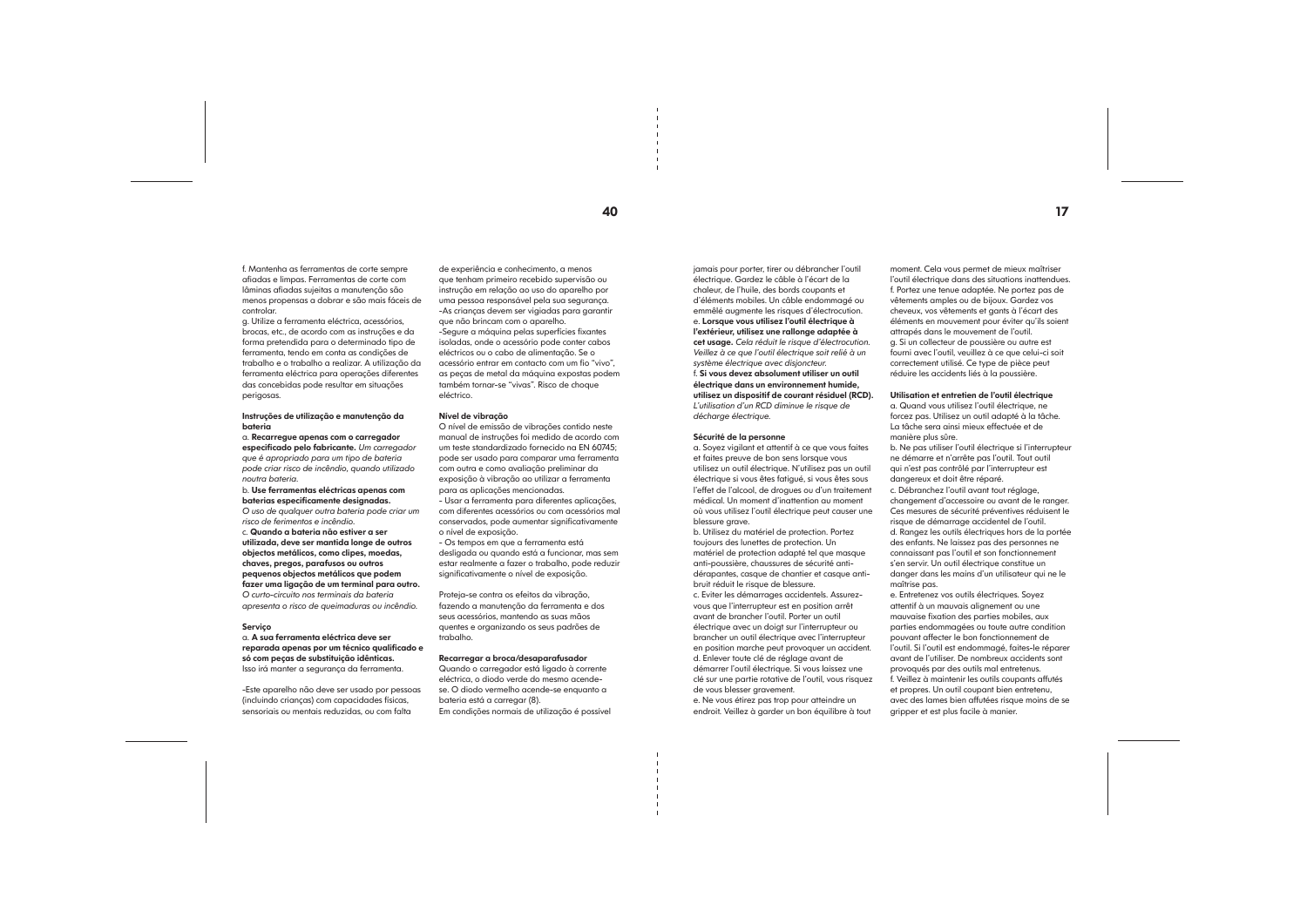18 39

g. Veillez à respecter les instructions d'utilisation de cet outil électrique et de ses accessoires et tenez compte des conditions de travail et de la tâche à accomplir. L'utilisation de l'outil électrique pour une tâche différente de celle pour laquelle il est conçu peut vous mettre dans une situation à risque.

#### Utilisation et entretien d'un outil à piles a. Ne recharger la batterie qu'avec le chargeur spécifié par le fabricant. *Un chargeur conçu pour un certain type de piles peut provoquer un risque d'incendie s'il est utilisé avec un autre type de piles.*

b. Utilisez les outils électriques uniquement avec les batteries spécialement conçues à cet effet. *L'utilisation de toute autre batterie peut* 

*entraîner un risque de blessure et d'incendie. c.* Lorsque la batterie n'est pas utilisée, gardez-la à l'écart d'objets métalliques tels que trombones, pièces, clés, vis ou tout autre petit objet métallique susceptible de créer une connexion entre une borne et l'autre. *Un court-circuit dans les bornes de batterie peut entraîner des brûlures ou un incendie.*

#### **Entretien**

a. Faites réparer votre outil électrique par un réparateur qualifié utilisant uniquement des pièces de rechange identiques aux originales. *Ceci permet de préserver la sécurité de votre outil électrique.*

- L'outil ne doit pas être utilisé par des personnes (y compris des enfants) ayant une déficience sensorielle ou mentale, ou manquant d'expérience ou de connaissances, sauf si ces personnes sont surveillées et reçoivent les instructions d'une personne responsable de leur sécurité.

- Veillez à ce que les enfants ne jouent pas avec l'outil.

- Tenir l'outil par les surfaces isolées du manche lorsque l'outil risque de toucher des câbles cachés. Si l'outil entre en contact avec un câble sous tension, les parties métalliques de l'outil peuvent conduire le courant et provoquer une électrocution.

#### Niveau de vibration

Le niveau de vibration indiqué dans cette notice a été mesuré en accord avec le test de la norme EN 60745 ; il permet de comparer un outil avec un autre et d'évaluer de manière préliminaire l'exposition aux vibrations pendant l'utilisation de l'outil.

- L'utilisation de l'outil pour des tâches autres ou avec des accessoires différents ou mal entretenus peut sensiblement augmenter le niveau d'exposition.

- Le niveau d'exposition peut être significativement réduit lorsque l'outil est éteint, ou lorsqu'il est allumé mais non utilisé effectivement pour le travail.

Protégez-vous des effets des vibrations en assurant une bonne prise en main ou fixation de l'outil et de ses accessoires, en évitant d'avoir les mains froides et en organisant votre travail.

#### Chargement de votre perceuse/tournevis

Lorsque le chargeur est branché sur l'alimentation électrique, le témoin rouge sur la perceuse/le tournevis s'allume. La diode reste allumée pendant la charge de la batterie (8).

Dans des conditions normales d'utilisation, le tournevis peut être rechargé des centaines de fois.

ATTENTION ! La batterie chauffe durant la charge.

La batterie fournie avec le tournevis a été chargée partiellement, pour les tests, et

Mantenha o cabo longe do calor, óleo, extremidades afiadas ou partes móveis. Os cabos danificados ou emaranhados aumentam o risco de choque eléctrico. Ao utilizar ferramentas eléctricas ao ar livre, use um cabo de extensão apropriado para uso no exterior. e. O uso de um cabo apropriado para áreas exteriores reduz o risco de choque eléctrico. *Utilize sempre a ferramenta juntamente com um dispositivo disjuntor residual.*

f. Se estiver a utilizar uma ferramenta eléctrica num local húmido for inevitável, use um dispositivo de protecção diferencial residual (RCD) na instalação eléctrica. *Use um RCD para reduzir o risco de choque eléctrico.*

#### Segurança pessoal

a. Fique atento, observe o que está a fazer e use o bom senso ao utilizar uma ferramenta eléctrica. Não utilize uma ferramenta eléctrica quando estiver cansado ou sob a influência de drogas, álcool ou medicamentos. Um momento de desatenção enquanto utiliza uma ferramenta eléctrica pode resultar numa lesão corporal grave.

b. Use equipamento de segurança. Use sempre óculos de protecção. O equipamento de segurança como máscara contra pó, sapatos de segurança antiderrapantes, capacete ou protecção auricular usados em condições apropriadas reduzirão os ferimentos pessoais. c. Evite ligações acidentais. Verifique se o interruptor está na posição de desligado antes de ligar a ferramenta à electricidade. Pegar em ferramentas eléctricas com o dedo no interruptor ou ligar à electricidade ferramentas com o interruptor ligado é propício a acidentes. d. Remova qualquer chave de ajuste antes de ligar a ferramenta eléctrica, já que se estiver ligada a uma parte rotativa da ferramenta pode provocar lesões corporais. e. Não exagere. Mantenha sempre os pés

firmes e o equilíbrio. Isso permite-lhe controlar melhor a ferramenta em situações inesperadas. f. Utilize vestuário adequado. Não use roupas largas nem jóias. Mantenha o cabelo, roupas e luvas afastados das peças móveis. Roupas largas, jóias ou cabelo comprido podem ficar presos nas peças móveis. g. Se forem fornecidos dispositivos para ligação a instalações de extracção e recolha de pó, garanta que estas estão ligadas e são usadas correctamente. O uso destes dispositivos pode reduzir os riscos relacionados com o pó.

Instruções de utilização e manutenção a. Não force a ferramenta eléctrica. Use a ferramenta eléctrica correcta para a sua aplicação. A ferramenta eléctrica correcta fará melhor o trabalho e de forma mais segura para o que foi concebida.

b. Não use a ferramenta eléctrica se o interruptor não ligar e desligar. Qualquer ferramenta eléctrica que não possa ser controlada com o interruptor é perigosa e deve ser reparada.

c. Desligue a ficha da tomada antes de fazer quaisquer ajustes, trocar acessórios ou guardar ferramentas eléctricas. Tais medidas de segurança preventivas reduzem o risco de ligar a ferramenta eléctrica acidentalmente. d. Guarde as ferramentas eléctricas fora do alcance das crianças e não permita que pessoas não familiarizadas com a mesma ou com estas instruções a utilizem. As ferramentas eléctricas são perigosas nas mãos de utilizadores inexperientes. e. Mantenha as ferramentas eléctricas. Verifique se há desalinhamento de peças móveis, quebra de peças ou qualquer outra condição que possa afectar o funcionamento da ferramenta eléctrica. Se estiver danificada, a ferramenta eléctrica deve ser reparada antes de ser usada. Muitos acidentes são causados por ferramentas eléctricas sem manutenção.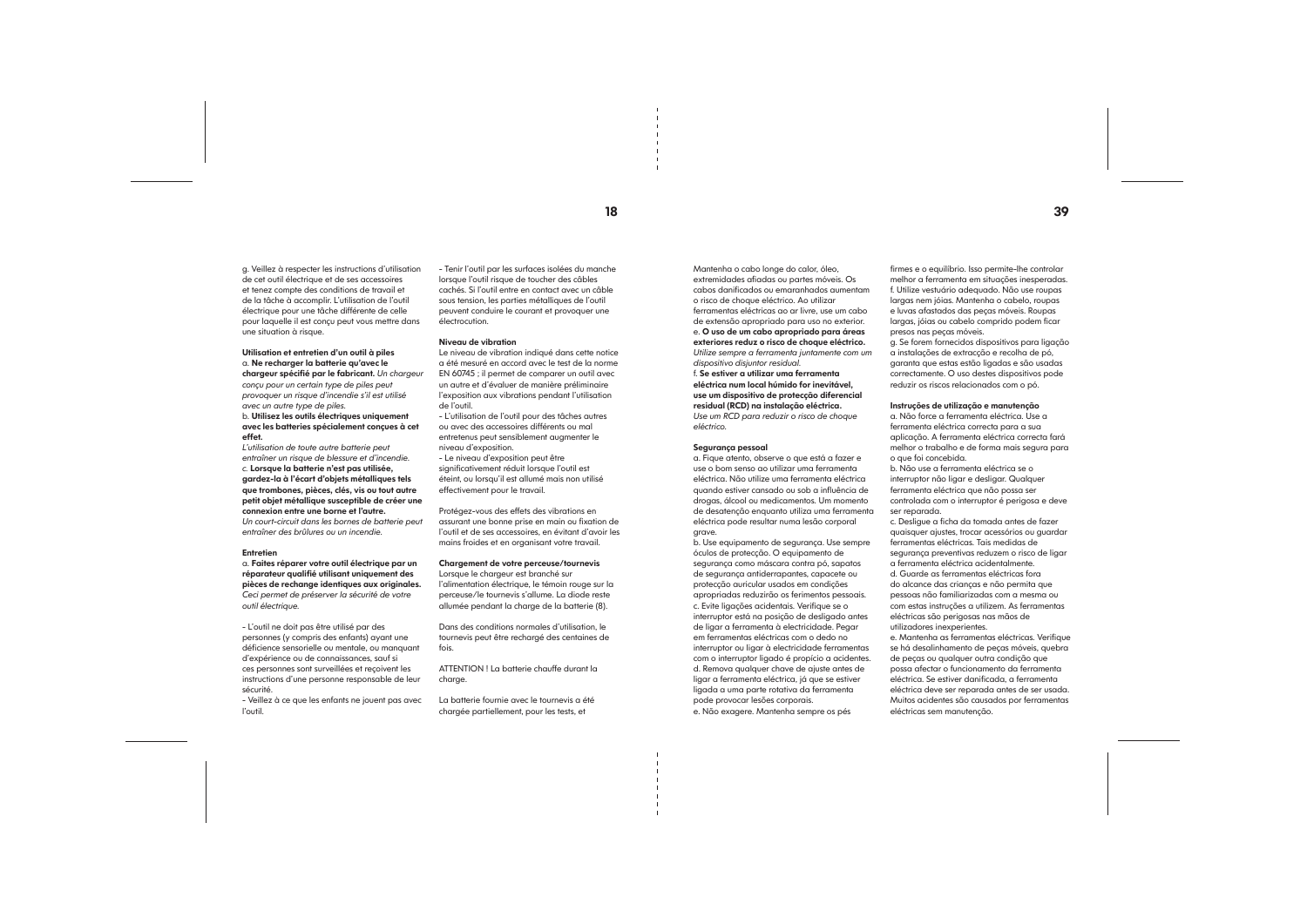## PORTUGUÊS 38 19

Chave de parafusos sem fios/berbequim

#### Especificações técnicas:

Voltagem/tipo de bateria: 7,2 V bateria lítioion. Máx. rpm (velocidade sem carga): 0-400 rpm. Suporte para broca desaparafusadora: 6 mm

 $(1/4")$ . Portabrocas: 10 mm (3/8"), sem chave, encaixe/ desencaixe de broca rápidos.

1:2009, EN 60745-2-1:2010, EN 60745-2-2:2010) Nível de pressão acústica Lpa = 63,6 dB (A),  $Kpa = 3 dB (A)$ 

Carregador: Voltagem de fornecimento eléctrico

Carga: 3-5 horas

Nível da potência do ruído Lwa = 74,6 dB (A),  $Kwa = 3 dB (A)$ 

#### **Componentes**

Outra informação: Torção regulável. Vibração (de acordo com a norma EN 60745-

1:2009, EN 60745-2-2:2010)

Perfuração em metal: ah,D = 0,945 m/s²,  $K=1.5$  m/s<sup>2</sup>. Aparafusar sem impacto: ah=0,564 m/s²,

K=1,5 m/s. Ruído (de acordo com a norma EN 60745-

Atenção! Leia todas as instruções. O não cumprimento de todas as instruções abaixo listadas pode resultar em choque eléctrico, incêndio e/ou lesões graves. O termo "ferramenta eléctrica" em todos os avisos abaixo listados refere-se à ferramenta eléctrica com fios ou à ferramenta eléctrica sem fios (com bateria). Guarde estas instruções de segurança.

- 1. Portabrocas sem chave
- 2. Regulador de torção
- 3. Selector para rotação directa/esquerda 4. Controlo/gatilho de variação de
- velocidade"
- 5. Carregador
- 6. Ficha do carregador
- 7. Tomada do carregador
- 8. Indicador de carga
- 9. Suporte para broca desaparafusadora

#### Áreas de utilização

Esta broca/desaparafusadora sem fios pode ser usada para furar materiais de madeira, metal, plástico e cerâmica, e para aparafusar/ desaparafusar.

#### INSTRUÇÕES GERAIS DE SEGURANÇA

#### Área de trabalho

**Attention** ! Recharger la batterie sur une surface ininflammable. Ne pas recharger la batterie durant plus de huit heures. Le témoin rouge s'éteint lorsque la batterie est entièrement chargée.

a. Mantenha a área de trabalho arrumada e bem iluminada. Áreas desorganizadas e mal iluminadas são mais propícias a acidentes. b. Não utilize ferramentas eléctricas em ambientes explosivos, nem na presença de líquidos inflamáveis, gases e pó. As ferramentas eléctricas produzem faíscas que podem inflamar o pó dos vapores.

c. Mantenha as crianças e as pessoas presentes afastadas enquanto utiliza uma ferramenta eléctrica. As distracções podem fazer com que perca o controlo.

#### Segurança eléctrica

a. As fichas de ferramentas eléctricas devem encaixar na tomada. Nunca modifique a ficha. Não use adaptadores de ficha em ferramentas eléctricas com ligação à terra. As fichas não modificadas e as tomadas correspondentes reduzirão o risco de choque eléctrico. b. Evite o contacto com superfícies com ligação à terra, tais como tubos, radiadores, extensões e frigoríficos. Existe um aumento do risco de choque eléctrico se o seu corpo estiver ligado à terra.

c. Não exponha ferramentas eléctricas à chuva ou humidade. A entrada de água na ferramenta aumentará o risco de choque eléctrico. d. Não force o cabo. Nunca use o cabo para carregar, puxar ou desligar a ferramenta.

doit donc être entièrement rechargée avant l'utilisation.

Lire tout d'abord les instructions de sécurité puis suivre les consignes pour le chargement de la batterie. Insérer la fiche du chargeur dans l'embout de la perceuse/du tournevis. Puis brancher le chargeur sur l'alimentation électrique.

Vérifier que le câble ne soit ni noué ni plié.

Ne JAMAIS utiliser ce chargeur pour recharger des outils sans fil ou des batteries provenant d'autres fabricants.

Débrancher le câble et ranger le chargeur dans un endroit approprié lorsqu'il n'est pas utilisé. Il est déconseillé de recharger la batterie lorsque les températures sont inférieures à 0ºC.

Utilisation de l'outil

#### Réglage de la vitesse de rotation

Il est possible de régler les deux vitesses de rotation de zéro au maximum en variant la pression exercée sur l'interrupteur.

#### Inverser le sens de rotation

Vous pouvez inverser le sens de rotation en utilisant le sélecteur au-dessus de l'interrupteur. Pour verrouiller l'interrupteur, placer le sélecteur sur la position intermédiaire entre les deux options de droite et de gauche.

#### Réglage du couple de serrage

Tourner le régulateur de couple sur la position souhaitée. Les positions allant de 1 à 15 servent à serrer/desserrer les vis (plus la valeur est

élevée, meilleur est le couple de serrage). Sélectionner le symbole de la perceuse avant d'utiliser l'outil pour percer des trous.

#### Mandrin sans clé

Votre perceuse est dotée d'un mandrin sans clé, ce qui permet de serrer ou desserrer facilement les embouts de la perceuse/du tournevis. Pour ouvrir/fermer le mandrin, saisir l'anneau

## $\angle$ ! ATTENTION : RISQUE D'ACCIDENT

arrière et faire pivoter le manchon avant.

Ne pas tenir le manchon avant du mandrin d'une main en même temps que vous ouvrez ou fermez les mors du mandrin à l'aide du moteur de la perceuse/du tournevis.

#### Montage des embouts

Régler l'interrupteur de la perceuse/du tournevis sur la position intermédiaire. Régler le mandrin de façon à ce que l'ouverture soit légèrement plus grande que l'embout que vous souhaitez utiliser. Insérer l'embout dans le mandrin. Serrer le mandrin comme décrit ci-dessus (mandrin sans clé).

Pour la protection de l'environnement Informations (destinées aux particuliers) relatives au traitement des déchets d'équipements électriques et électroniques (directive DEEE).

Le symbole apposé sur les produits électriques et électroniques et les documents les accompagnant indique que ces produits usés ne doivent pas être jetés avec les déchets ménagers. Pour un traitement, une récupération et un recyclage adéquats, merci d'apporter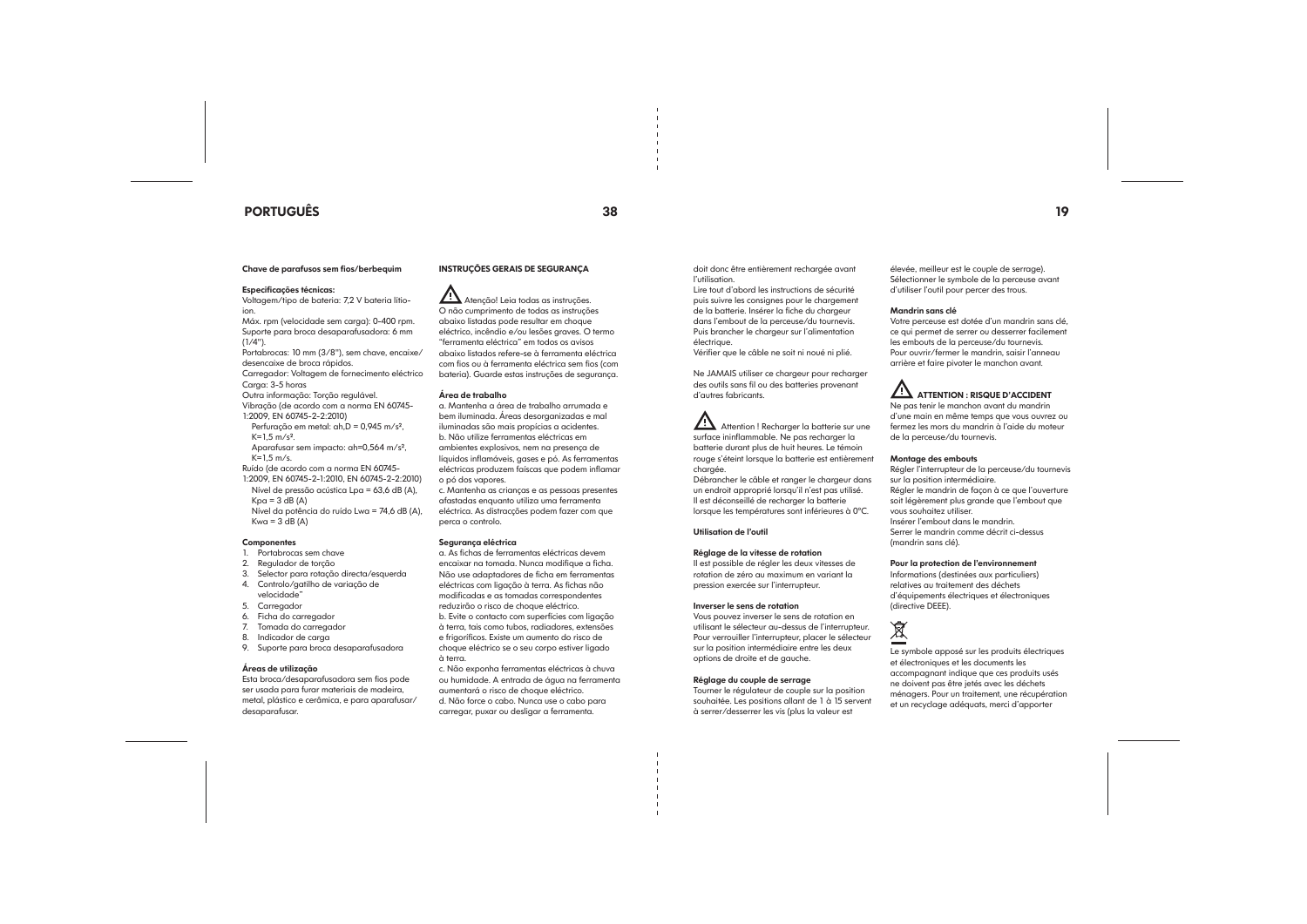ces produits à un point de collecte désigné, où ils seront acceptés gratuitement. Dans certains pays, il est possible de retourner ces produits chez le détaillant à condition d'acheter un produit neuf équivalent. En mettant correctement ces produits au rebut, vous contribuez à économiser des ressources précieuses et à éviter des effets nuisibles sur la santé humaine et l'environnement qui pourraient être engendrés par une mise au rebut et un traitement inadéquats. Merci de contacter les autorités locales pour plus d'informations sur le point de collecte le plus proche. Ne pas respecter la législation locale sur la mise au rebut de ce type d'appareil peut être passible d'une amende.

#### Mise au rebut des batteries abîmées ou usagées

Les batteries usagées ne doivent pas être mises au rebut au même endroit que les déchets ménagers. Conformément à la législation, les batteries abîmées ou usagées doivent être rapportées au point de collecte le plus proche. Ne pas respecter la législation locale sur ce sujet peut être passible d'une amende.

Pour les utilisateurs professionnels de l'Union Européenne

Pour mettre un équipement électrique et/ou électronique au rebut, prendre contact avec votre revendeur ou fournisseur.

Informations relatives à la mise au rebut dans les pays hors de l'Union Européenne.

# $\overline{\mathbb{X}}$

Ce symbole s'applique uniquement au sein de l'Union européenne. Pour mettre ce produit au rebut, prendre contact avec les autorités locales ou votre revendeur afin de connaître la procédure appropriée.

#### DÉCLARATION DE CONFORMITÉ CE

Nous déclarons sous notre entière responsabilité que ce produit est conforme aux normes ou aux documents normalisés suivants : EN 60 745-1, EN 60 745-2-2, EN 55 014-1, EN 55 014-2, en accord avec les dispositions des directives 2006/42/EC, 2004/108/EC, 2006/66/EC, 2002/96/EC, 2002/95/EC.

Documentation technique disponible à l'adresse suivante : IKEA of Sweden AB, Box 702, Tulpanvägen 8, SE-343 81 Älmhult, SUEDE.

Le soussigné est responsable de la compilation de la documentation technique et effectue cette déclaration pour le compte de IKEA of Sweden AB.

Stefan Sjöstrand Business Area Manager IKEA of Sweden AB

# $\overline{\mathbb{X}}$

Questo simbolo, posto su apparecchi elettrici ed elettronici e sulla documentazione di accompagnamento, indica che questi prodotti non possono essere eliminati con i comuni rifiuti domestici. I prodotti devono essere conferiti in centri di raccolta appositamente attrezzati, che provvedono gratuitamente allo smaltimento, alla lavorazione, al recupero e al riciclaggio dei materiali. In alcuni Paesi, è possibile riportare i prodotti al punto vendita quando si acquista un nuovo prodotto equivalente. Il corretto smaltimento di questo prodotto contribuisce a salvaguardare la salute umana e l'ambiente, evitando sprechi di risorse naturali e la dispersione di sostanze tossiche inquinanti nel suolo, nell'aria e nell'acqua. Contatta gli uffici del tuo Comune di residenza per sapere qual è il centro di raccolta RAEE più vicino. La violazione degli obblighi di legge in materia di smaltimento dei rifiuti è punita con sanzioni amministrative o penali.

#### Smaltimento di batterie esauste o danneggiate

Le batterie usate non possono essere smaltite come normali rifiuti urbani. La legge prevede che le batterie esauste o danneggiate vengano conferite in appositi centri di raccolta o consegnate a società specializzate nel trattamento di questi rifiuti. La violazione degli obblighi di legge è punita con sanzioni amministrative o penali.

Per gli utenti aziendali di Stati membri dell'Unione europea. Contatta il rivenditore o fornitore per avere informazioni dettagliate sul corretto smaltimento dei rifiuti di apparecchiature elettriche ed elettroniche.

Informazioni sullo smaltimento per gli utenti aziendali in Paesi extra Ue.

## 凰

Questo simbolo è valido solo all'interno dell'Unione europea. Contatta le autorità locali o il rivenditore per avere informazioni sul corretto metodo di smaltimento di questo prodotto.

#### DICHIARAZIONE DI CONFORMITÀ CE

Noi dichiariamo, sotto nostra esclusiva responsabilità, che questo prodotto è conforme alle seguenti norme o documenti normativi: EN 60 745-1, EN 60 745-2-2, EN 55 014-1, EN 55 014-2, conformemente alle disposizioni delle direttive 2006/42/EC, 2004/108/EC, 2006/66/ EC, 2002/96/EC, 2002/95/EC.

Documentazione tecnica disponibile presso: IKEA of Sweden AB, Box 702, Tulpanvägen 8, SE-343 81 Älmhult, Svezia.

Il sottoscritto è responsabile della redazione della documentazione tecnica ed effettua questa dichiarazione a nome di IKEA of Sweden AB.

Stefan Sjöstrand Business Area Manager IKEA of Sweden AB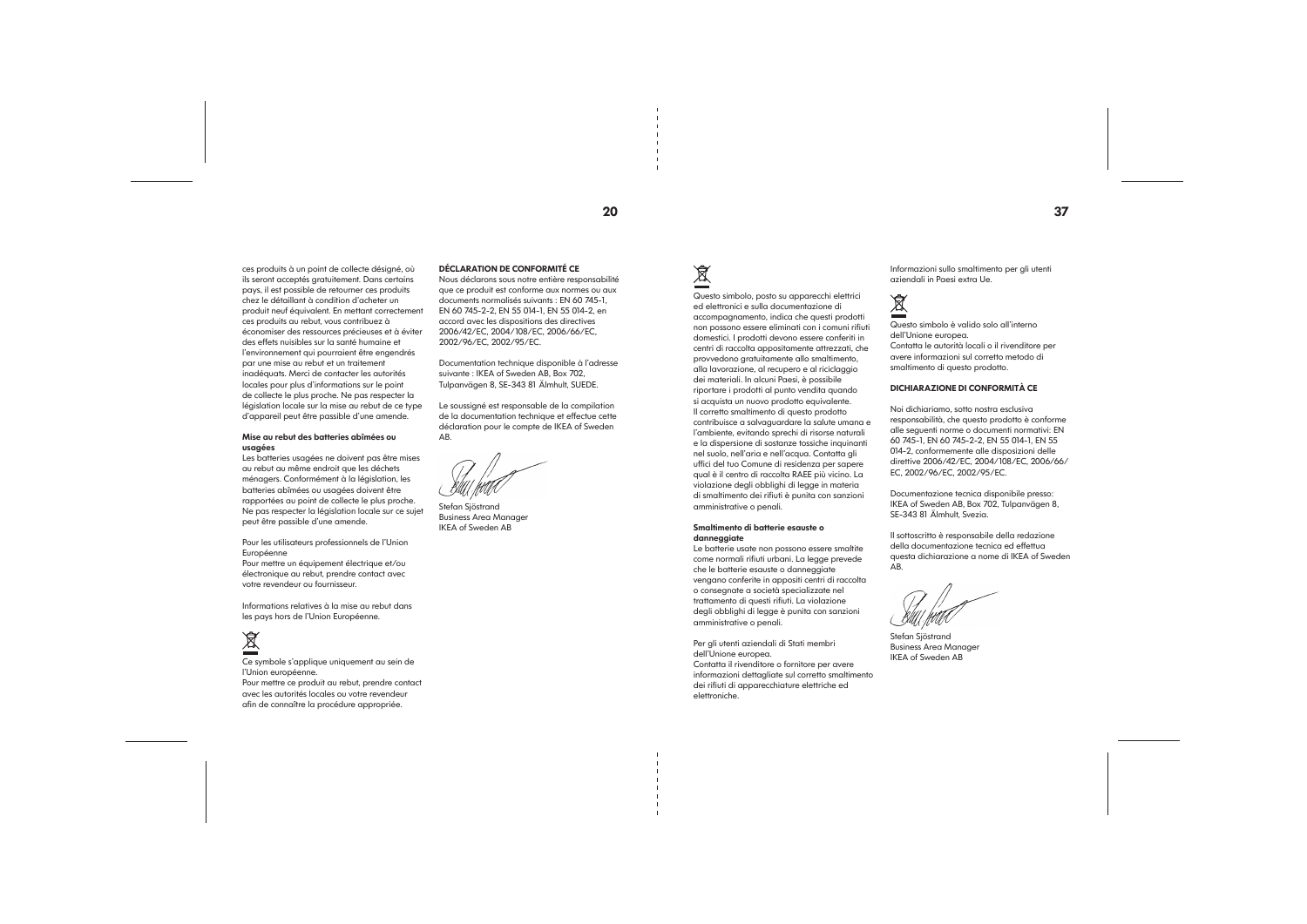## 36 NEDERLANDS 21

accende e rimane accesa per tutto il tempo di durata della ricarica (8). In normali condizioni d'uso, l'avvitatore può

essere ricaricato diverse centinaia di volte. ATTENZIONE! Durante la ricarica, la batteria si riscalda.

La batteria fornita con l'avvitatore è stata parzialmente caricata a scopo di test e deve essere caricata completamente prima dell'uso. Leggi innanzi tutto le norme di sicurezza e poi segui le istruzioni per la carica. Inserisci la spina del caricabatteria nella presa sul trapano/avvitatore. Collega il caricabatteria all'alimentazione elettrica. Verifica che il cavo non sia annodato né eccessivamente piegato. NON utilizzare questo caricabatteria per ricaricare utensili senza fili o batterie di altre marche.

 $\overline{\mathbf{A}}$  Avvertenza! Ricarica la batteria su una superficie non infiammabile. Non tenere in carica la batteria per più di 8 ore. Quando la batteria è carica, la spia rossa si spegne. Scollega il cavo e riponi il caricabatteria in un luogo adatto quando non viene utilizzato. Non ricaricare la batteria a temperature inferiori  $a \theta$  °C.

## $\overline{\Delta}$  AVVERTENZA: RISCHIO DI INTRAPPOLAMENTO

#### Uso dell'attrezzo

#### Regolazione della velocità

È possibile regolare la velocità di rotazione dell'albero da zero al valore massimo variando la pressione applicata all'interruttore a leva.

#### Inversione del senso di rotazione

Il selettore posto sopra l'interruttore a leva permette di cambiare la direzione di rotazione. Per bloccare l'interruttore a leva, porta il selettore in posizione centrale tra le posizioni destra e sinistra.

#### Regolazione del momento di serraggio

Ruota il regolatore di coppia nella posizione desiderata. Le impostazioni 1-15 servono per serrare/allentare le viti (a valori più alti corrispondono momenti di serraggio maggiori). Seleziona il simbolo della foratura prima di utilizzare l'attrezzo come trapano.

> Geluidsvermogensniveau Lwa = 74.6 dB (A),  $Kwa = 3 dB (A)$

#### Mandrino autoserrante

Il mandrino del trapano/avvitatore non richiede chiavi per il serraggio e permette il rapido aggancio e sgancio delle punte. Per aprire/chiudere il mandrino, tieni fermo l'anello posteriore e ruota il manicotto anteriore.

**11** Waarschuwing! Lees alle instructies. Wanneer niet alle onderstaande instructies worden gevolgd, kan dat leiden tot elektrische schokken, brand en/of ernstig letsel of schade. De term `elektrisch gereedschap' in onderstaande waarschuwingen verwijst naar elektrisch gereedschap (met een snoer, aangesloten op het elektriciteitsnet) of snoerloos elektrisch gereedschap op batterijen. Bewaar deze instructies. Werkruimte

Non tenere il manicotto anteriore del mandrino con la mano mentre apri o chiudi i morsetti del mandrino azionando il motore del trapano/ avvitatore.

#### Montaggio delle punte trapano/avvitatore

Porta l'interruttore a leva del trapano/avvitatore in posizione centrale. Regola il mandrino su un'apertura lievemente

più grande del gambo della punta che vuoi utilizzare.

Inserisci la punta nel mandrino. Serra il mandrino sulla punta come descritto sopra (mandrino autoserrante).

#### Contribuisci a salvaguardare l'ambiente

Informazioni sullo smaltimento dei rifiuti di apparecchiature elettriche ed elettroniche per uso domestico ai sensi della Direttiva RAEE (Rifiuti di apparecchiature elettriche ed elettroniche).

#### Snoerloze schroevendraaier/boormachine

#### Technische gegevens

Accuspanning/soort accu: 7,2 V lithium-ion accu Max. toerental onbelast: 0-400 t/min. Bithouder: 6 mm

#### Snelspankop: 10 mm

Spanning oplader: lokale netspanning

#### Oplaadtijd: 3-5 uur

Overige informatie: verstelbare momentinstelling Vibratie (volgens EN 60745-1:2009, EN 60745- 2-2:2010)

Boren in metaal:  $ah.D = 0.945 m/s^2$ ,  $K = 1.5$  $m/s<sup>2</sup>$ .

Schroevendraaier zonder slag: ah=0.564 m/ s², K=1.5 m/s.

Geluidsniveau (volgens EN 60745-1:2009, EN 60745-2-1:2010, EN 60745-2-2:2010)

Geluidsdrukniveau Lpa = 63.6 dB (A), Kpa = 3 dB (A)

#### Onderdelen

#### 1. Snelspankop

2. Momentinstelknop

- 3. Keuzeschakelaar voor rotatie rechts/links
- 4. Traploze snelheidschakelaar/Schakelaar
- 5. Transformator acculader
- 6. Stekker acculader
- Stekergat acculader
- 8. Oplaadindicator
- 9. Houder voor schroefbit

## Gebruiksmogelijkheden

De draadloze boormachine/schroevendraaier is bedoeld voor het boren in hout, metaal, kunststof, keramische materialen en het indraaien van schroeven.

#### ALGEMENE VEILIGHEIDSVOORSCHRIFTEN

a. Zorg voor een opgeruimde en goed verlichte werkomgeving. Rommelige en donkere omgevingen leiden sneller tot ongelukken. b. Gebruikt elektrisch gereedschap niet in een ontvlambare omgeving, zoals in de buurt van licht ontvlambare vloeistoffen, gassen of stof. Elektrisch gereedschap geeft vonken af, waardoor stof of gas kan ontbranden. c. Houd kinderen en omstanders op afstand als je elektrisch gereedschap gebruikt. Als je afgeleid raakt, kan je de controle over het gereedschap verliezen.

#### Elektrische veiligheid

a. De stekker van elektrisch gereedschap moet geschikt zijn voor het te gebruiken stopcontact. Probeer nooit om stekkers te veranderen. Gebruik nooit adapterstekkers voor geaard elektrisch gereedschap. Originele stekkers en stopcontacten verminderen de kans op een elektrische schok.

b. Vermijd lichamelijk contact met geaarde oppervlakken, zoals leidingen, radiatoren, kookplaten en koelkasten. De kans op een elektrische schok is groter wanneer je lichaam geaard is.

c. Stel elektrisch gereedschap niet bloot aan regen of natte omstandigheden. Wanneer er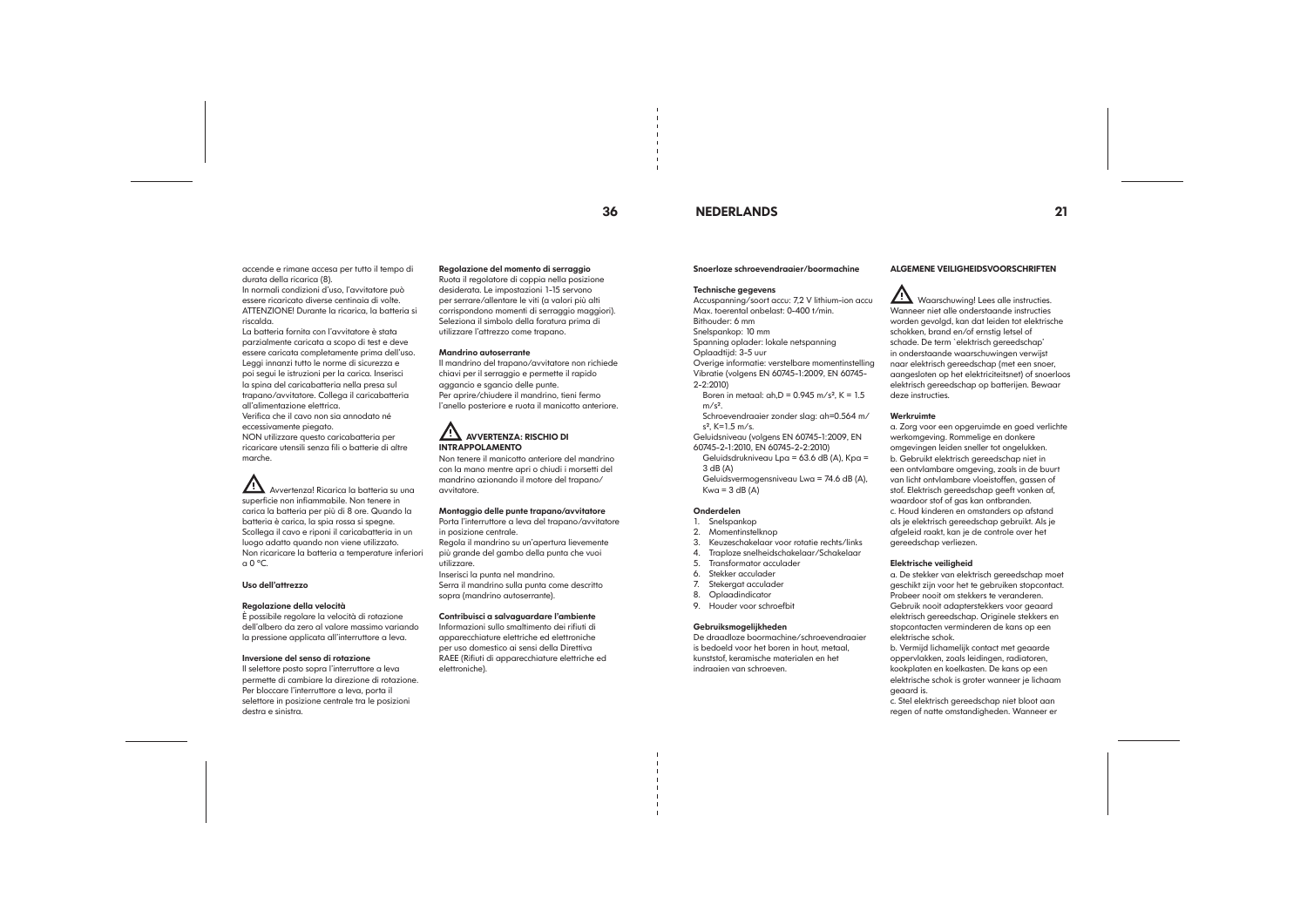water in elektrisch gereedschap komt, neemt de kans op een elektrische schok toe.

d. Zorg dat het snoer niet beschadigt. Gebruik het snoer nooit om het elektrische gereedschap aan op te tillen en trek nooit aan het snoer om de stekker uit het stopcontact te trekken. Houd het snoer verwijderd van hitte, olie, scherpe randen of bewegende onderdelen. Beschadigde of verwarde netsnoeren vergroten

#### de kans op een elektrische schok. e. Als je elektrisch gereedschap buiten gebruikt, moet het verlengsnoer geschikt zijn voor gebruik buiten. *Bij gebruik van een verlengsnoer voor buiten neemt de kans op een elektrische schok af.*

#### f. Wanneer elektrisch gereedschap in een vochtige omgeving wordt gebruikt, moet de elektravoorziening zijn toegerust met een aardlekschakelaar.

*Gebruik van een aardlekschakelaar vermindert het risico op een elektrische schok.*

#### Persoonlijke veiligheid

a. Blijf alert, kijk naar wat je aan het doen bent en gebruik je gezonde verstand bij het werken met elektrisch gereedschap. Gebruik elektrisch gereedschap niet als je moe bent of inder invloed van alcohol, drugs of medicijnen. Een moment van onoplettendheid kan zwaar lichamelijk letsel tot gevolg hebben. b. Gebruik beschermende kleding en hulpmiddelen. Draag altijd een veiligheidsbril. Het dragen van een stofmasker, of schoenen met antislipzolen, een helm of oorbeschermers verminderen de kans op lichamelijk letsel. c. Voorkom dat het apparaat onbedoeld ingeschakeld wordt. Controleer of het apparaat is uitgeschakeld voordat je de stekker in het stopcontact steekt. Het dragen van elektrisch gereedschap terwijl je een vinger op de aan/ uit schakelaar houdt of het inschakelen van gereedschap dat aan staat, kan tot ongelukken leiden.

d. Verwijder eventuele stelsleutels of ander gereedschap voordat je het apparaat inschakelt. Een sleutel die nog vastzit aan een bewegend onderdeel van het apparaat kan persoonlijk letsel tot gevolg hebben. e. Overstrek jezelf nooit. Zorg altijd voor een juiste balans en evenwicht. Hierdoor hou je de controle over het apparaat, ook in onverwachte situaties.

f. Draag geschikte kleding. Draag geen loszittende kleding of sieraden. Hou haar, kleding en handschoenen altijd bij de bewegende delen vandaan. Losse kleding, lang haar en sieraden kunnen verstrikt raken in bewegende onderdelen.

g. Indien het apparaat wordt geleverd met hulpstukken voor bv het opzuigen of opvangen van stof, zorg dan dat deze goed worden aangesloten en op de juiste manier worden gebruikt. Het gebruik van dergelijke hulpmiddelen kan de kans op luchtwegirritatie verminderen.

#### Onderhoud van elektrisch gereedschap

a. Forceer elektrisch gereedschap nooit. Gebruik alleen een apparaat dat geschikt is voor het beoogde doel. Een geschikt apparaat klaart de klus beter en op een veilige wijze. b. Gebruik het gereedschap nooit wanneer de schakelaar kapot is. Wanneer een schakelaar niet goed werkt, is het apparaat gevaarlijk en dient het gerepareerd te worden. c. Haal de stekker uit het stopcontact of verwijder de batterijen/accu uit het apparaat voordat je aanpassingen doet, accessoires verwisselt of het gereedschap opbergt. Dergelijke voorzorgsmaatregelen verkleinen de kans om het apparaat ongewild in te schakelen. d. Berg elektrisch gereedschap dat niet in gebruik is altijd op buiten bereik van kinderen en laat mensen die het apparaat niet kennen en de gebruiksaanwijzing niet hebben gelezen het apparaat niet gebruiken. Elektrisch

f. Mantieni gli utensili da taglio affilati e puliti. Gli utensili da taglio mantenuti correttamente, con bordi taglienti e affilati, hanno minori probabilità di inceppamento e sono più facili da controllare.

g. Utilizza gli utensili elettrici, gli accessori e le punte in conformità alle presenti istruzioni e nel modo stabilito per lo specifico tipo di utensile elettrico, tenendo in considerazione le condizioni lavorative e il lavoro da eseguire. L'utilizzo di un utensile elettrico per operazioni diverse da quelle previste può causare situazioni pericolose.

#### Utilizzo e manutenzione dell'utensile a batteria

a. Ricarica solo con il caricabatteria

specificato dal produttore. *Un caricabatteria adatto a un tipo di batteria può causare il rischio di incendi se utilizzato con un'altra batteria.*

b. Usa gli utensili elettrici solo con le apposite batterie.

*L'uso di qualsiasi altra batteria può comportare il rischio di lesioni e d'incendio.*

c. Quando le batterie non vengono usate, tienile lontane da altri oggetti di metallo come fermagli per la carta, monete, chiavi, chiodi, viti o altri piccoli oggetti metallici che possono creare un collegamento tra un terminale e l'altro.

*Un cortocircuito tra i terminali della batteria può causare ustioni o un incendio.*

#### **Manutenzione**

a. Fai riparare il tuo utensile elettrico da un elettricista qualificato, usando solo pezzi di ricambio identici agli originali. In questo modo salvaguardi la sicurezza del tuo utensile elettrico.

-Non è previsto l'utilizzo di questo dispositivo da parte di persone (inclusi i bambini) con

ridotte capacità motorie o sensoriali, o con mancanza di esperienza e conoscenze, a meno che vengano loro fornite le istruzioni relative all'utilizzo del dispositivo o un'adeguata supervisione da parte di una persona responsabile per la loro sicurezza. -I bambini devono essere sorvegliati per assicurarsi che non giochino con il dispositivo. -Afferra la macchina per le superfici di impugnatura isolate qualora l'accessorio possa venire in contatto con fili nascosti o con il cavo di alimentazione elettrica principale. Se l'accessorio viene a contatto con un filo sotto tensione, anche le parti metalliche esposte della macchina possono entrare sotto tensione. Rischio di scossa elettrica.

#### Livello di vibrazioni

Il livello di emissioni di vibrazioni indicato nel presente manuale di istruzioni è stato misurato in conformità a un test standard stabilito dalla norma EN 60745; può essere utilizzato per confrontare un utensile con un altro o come valutazione preliminare dell'esposizione alle vibrazioni durante l'uso dell'utensile per le applicazioni citate.

- L'utilizzo dell'utensile in applicazioni diverse o con accessori differenti o con scarsa manutenzione può aumentare notevolmente il livello di esposizione.

- Il livello di esposizione può risultare significativamente ridotto quando l'utensile è spento o quando è in funzione ma non utilizzato effettivamente per il lavoro.

Proteggiti dagli effetti delle vibrazioni mantenendo in buone condizioni l'utensile

e i suoi accessori, tenendo calde le mani e organizzando il tuo programma di lavoro.

Carica del trapano/avvitatore Quando si collega il caricabatteria alla rete elettrica, la spia rossa sul trapano/avvitatore si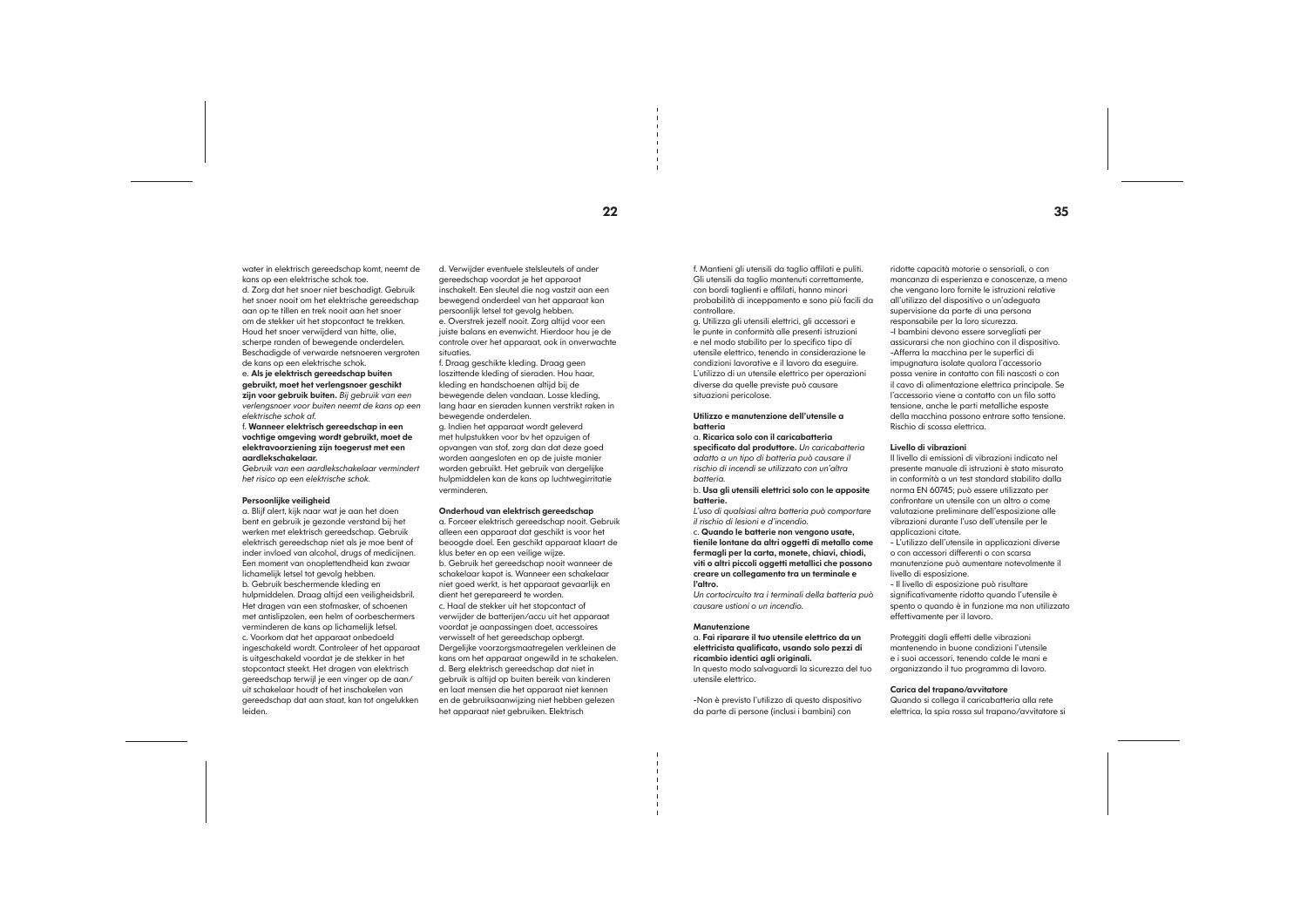scollegare l'utensile elettrico. Tieni il cavo al riparo da calore, olio e parti mobili o taglienti. Se i cavi sono danneggiati o aggrovigliati il rischio di scossa elettrica aumenta. e. Quando utilizzi gli utensili elettrici all'aperto, usa una prolunga per esterni. *Usando un cavo adatto agli esterni si riduce il* 

*rischio di scossa elettrica.*  f. Se devi necessariamente usare un utensile

elettrico in un ambiente umido, utilizza un interruttore differenziale (RCD).

*L'uso di un interruttore differenziale riduce il rischio di scossa elettrica.*

#### Sicurezza personale

a. Presta sempre la massima attenzione, concentrati sull'operazione che stai effettuando e segui il buon senso quando utilizzi utensili elettrici. Non usare utensili elettrici quando sei stanco o sotto l'effetto di droghe, alcol o medicinali. Un momento di distrazione durante l'utilizzo di utensili elettrici può causare gravi danni personali.

b. Utilizza attrezzature di sicurezza. Indossa sempre delle protezioni per gli occhi. L'utilizzo di attrezzature di sicurezza quali mascherine per polveri, scarpe di sicurezza antiscivolo, elmetti protettivi o protezioni per l'udito nelle condizioni appropriate riduce l'entità di eventuali danni personali.

c. Evita l'avvio accidentale. Assicurati che l'interruttore sia su OFF prima di collegare l'utensile. Se si trasportano gli utensili elettrici tenendo il dito sull'interruttore o si collegano gli attrezzi quando l'interruttore è su ON possono verificarsi incidenti.

d. Rimuovi qualsiasi chiave di regolazione prima di accendere l'utensile elettrico. Una chiave lasciata collegata a una parte rotante dell'utensile elettrico può causare danni personali.

e. Non sbilanciarti. Mantieni sempre una posizione e un equilibrio corretti. Ciò permette di controllare meglio gli attrezzi in situazioni inattese.

f. Indossa indumenti adeguati. Non indossare indumenti ampi o gioielli. Tieni capelli, indumenti e guanti lontano da parti in movimento. Gli indumenti ampi, i gioielli e i capelli lunghi possono impigliarsi nelle parti in movimento. g. Se sono forniti dispositivi per il collegamento ad apparecchi di estrazione e raccolta delle polveri, assicurati che siano collegati e utilizzati correttamente. L'uso di tali dispositivi può ridurre i pericoli causati dalla polvere.

#### Utilizzo e manutenzione dell'utensile elettrico

a. Non forzare l'utensile elettrico. Utilizza l'utensile elettrico appropriato per l'uso. L'utensile elettrico corretto ti permette di lavorare in modo più efficiente e sicuro se utilizzato nelle modalità operative previste. b. Non usare l'utensile elettrico se l'interruttore non consente di accenderlo e spegnerlo. Qualsiasi utensile elettrico che non può essere controllato da un interruttore è pericoloso e deve essere riparato.

c. Scollega la spina dalla fonte di alimentazione prima di regolare, sostituire accessori o riporre l'utensile elettrico. Queste misure di sicurezza preventive riducono il rischio di avvio accidentale dell'utensile elettrico. d. Conserva gli utensili elettrici inutilizzati fuori dalla portata dei bambini e non permetterne

l'utilizzo da parte di persone non abituate all'uso dell'utensile stesso o ignare delle presenti istruzioni. Gli utensili elettrici sono pericolosi nelle mani di utenti inesperti.

e. Manutenzione degli utensili elettrici. Verifica che le parti mobili non siano disallineate o inceppate, che non vi siano parti danneggiate e qualsiasi altra condizione che possa incidere negativamente sul funzionamento dell'utensile. Se danneggiato, ripara l'utensile elettrico prima dell'uso. Molti incidenti sono causati dalla scarsa manutenzione degli utensili elettrici.

gereedschap is gevaarlijk in handen van onervaren gebruikers.

e. Pleeg regelmatig onderhoud. Controleer of de bewegende delen nog steeds vrij kunnen bewegen, of onderdelen nog heel zijn en of ze juist zijn gemonteerd. Controleer ook of er niets is dat het goed functioneren van het apparaat zou kunnen belemmeren. Laat het netsnoer, indien beschadigd, eerst repareren voor gebruik. Er gebeuren veel ongelukken doordat elektrisch gereedschap niet goed is onderhouden.

f. Hou apparaten die moeten snijden en zagen altijd schoon en scherp. Zagend en snijdend gereedschap met scherpe randen/snijvlakken loopt minder snel vast en is eenvoudiger onder controle te houden.

g. Gebruik het elektrische gereedschap, de accessoires, borende en snijdende onderdelen enz. zoals vermeld in deze instructies en op de beoogde wijze. Hou daarbij rekening met de werkomstandigheden en de te klaren klus. Onjuist gebruik kan gevaarlijke situaties opleveren.

Gebruik en onderhoud van accu en lader a. Gebruik uitsluitend de lader die door de fabrikant wordt aangegeven. *Een lader voor een andere soort accu kan brand veroorzaken wanneer hij voor een andere soort accu wordt gebruikt.*

b. Gebruik uitsluitend een batterijpak dat specifiek is bedoeld voor het betreffende elektrische gereedschap. *Gebruik van een ander batterijpak kan mogelijk schade, letsel of brand veroorzaken.*

c. Wanneer een batterijpak niet wordt gebruikt, moet dit worden beschermd tegen contact met andere metalen voorwerpen, zoals paperclips, munten, sleutels, spijkers, schroeven of andere kleine metalen voorwerpen die de polen van de batterij kunnen kortsluiten. *Wanneer de polen worden*  *kortgesloten, kan dat brandwonden of brand veroorzaken.*

#### Service

a. Laat het elektrische gereedschap uitsluitend repareren door iemand met kennis van zaken en gebruik uitsluitend identieke reserveonderdelen.

*Dat garandeert dat de veiligheid van het elektrische gereedschap behouden blijft.*

- Dit apparaat mag niet worden gebruikt door personen (waaronder kinderen) met verminderde lichamelijke, zintuiglijke of geestelijke vermogens, of die gebrek aan ervaring of kennis hebben, tenzij iemand die verantwoordelijk is voor hun veiligheid toezicht op ze houdt of ze heeft uitgelegd hoe het apparaat dient te worden gebruikt. - Hou toezicht op kinderen om te voorkomen dat ze met het apparaat gaan spelen. - Houd de machine vast bij de geïsoleerde gripvlakken, wanneer de accessoire in contact kan komen met verborgen leidingen of elektrasnoeren. Als de accessoire in contact met een leiding komt waar spanning op staat, kunnen de blootgestelde metalen onderdelen op de machine ook geleidend worden. Er bestaat dan gevaar voor elektrische schokken. Vibratieniveau De vibratie emissiewaarde die in dit

instructieboek staat, is opgemeten volgens een gestandaardiseerde test volgens EN 60745. Deze waarde kan worden gebruikt voor het vergelijken van de vibratie bij verschillende gereedschappen en als indicatie voor de mate van vibratie waaraan de gebruiker wordt blootgesteld wanneer het gereedschap voor het beoogde doel wordt gebruikt. - Wanneer het gereedschap voor een ander dan het beoogde doel wordt gebruikt, of met verkeerd of slecht onderhouden accessoires, kan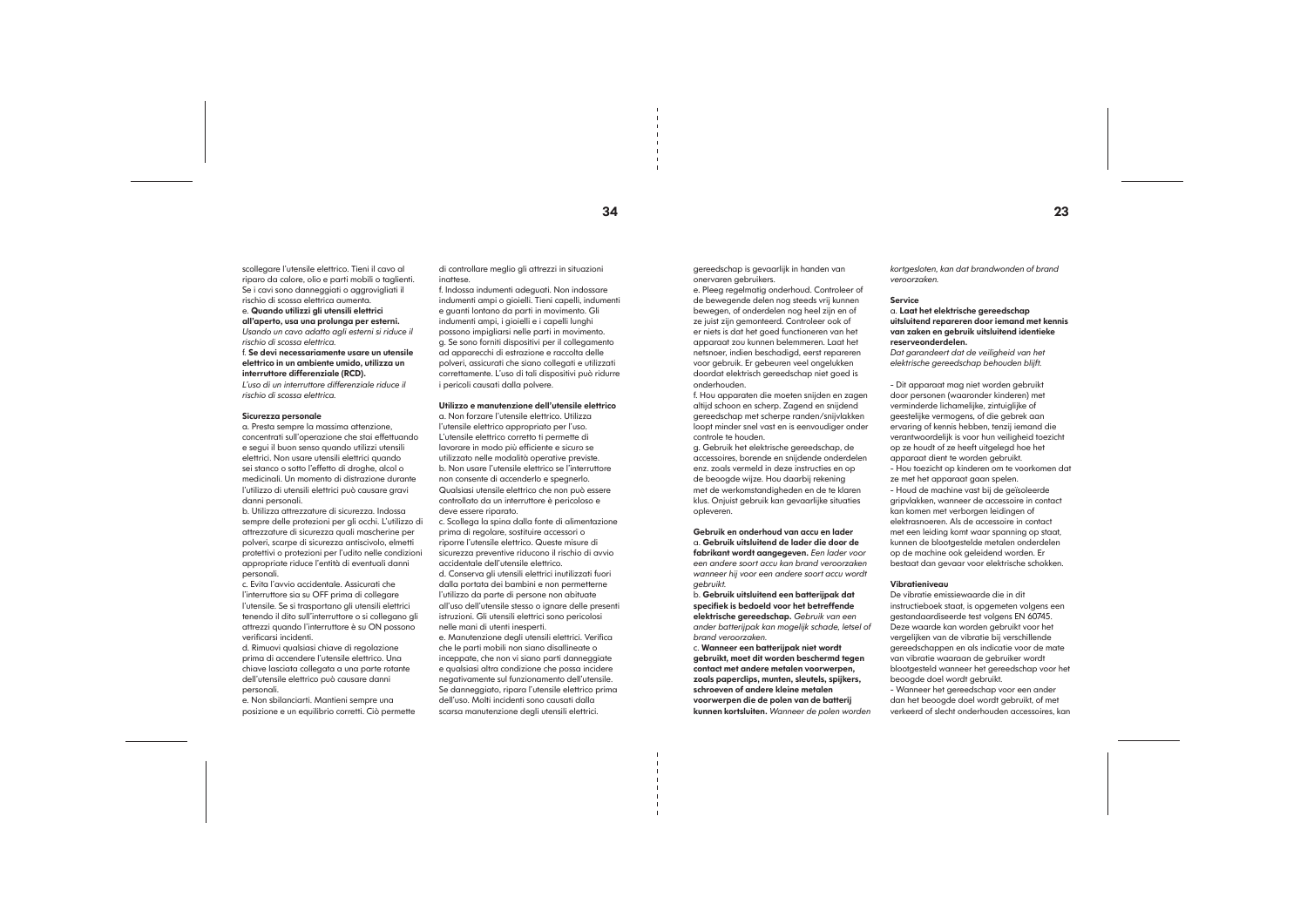## 24 ITALIANO 33

dit het vibratieniveau drastisch verhogen. - Wanneer het gereedschap wordt uitgezet of aanstaat, maar niet wordt gebruikt, kan dit het vibratieniveau aanzienlijk verminderen.

Bescherm jezelf tegen vibratie door het gereedschap en de accessoires te onderhouden, door je handen warm te houden en je werkwijze te organiseren.

#### Opladen van de boormachine/ schroevendraaier

Wanneer de lader is aangesloten op de wandcontactdoos brandt de rode diode op de bormachine/schroevendraaier. De lichtdiode brandt wanneer de accu wordt opgeladen (8). Bij normaal gebruik kan de schroevendraaier honderden keren worden opgeladen. N.B. De accu wordt warm tijdens het opladen. De accu die bij de schroevendraaier wordt geleverd, is slechts gedeeltelijk opgeladen en moet voor gebruik volledig worden opgeladen. Lees eerst de veiligheidsinformatie en volg vervolgens de oplaadinstructies. Steek de stekker van de oplader in het oplaadcontact van de schroevendraaier. Sluit daarna de lader aan op een stopcontact. Wees voorzichtig zodat er geen knopen of scherpe vouwen in het snoer komen. Laad NOOIT snoerloos gereedschap of accu's van andere fabrikanten op met deze lader.

## Waarschuwing! Laad de

#### **11** WAARSCHUWING: BEKLEMMINGSGEVAAR

schroevendraaier op op een niet-ontvlambaar oppervlak en laad de accu niet langer op dan acht uur. De rode lichtdiode gaat uit wanneer de accu volledig is opgeladen. Trek het snoer eruit en bewaar de acculader op een geschikte plaats wanneer hij niet wordt gebruikt. Laad de accu niet op bij temperaturen onder

het vriespunt.

#### Gebruik van het gereedschap

#### Instellen van het toerental

Foratura nel metallo:  $ah.D = 0.945 m/s<sup>2</sup>$ . K=1,5 m/s².

De snelheid voor beide toerentallen kan worden geregeld van nul tot het maximum door de schakelaar stevig in te drukken. Zo kan je voor elke klus de optimale snelheid kiezen. Gebruik de lagere snelheid bij het schroeven draaien.

> EN 60745-2-1:2010, EN 60745-2-2:2010) Livello di pressione sonora Lpa =  $63.6$  dB (A),

 $Kpa = 3 dB (A)$ 

Livello di potenza sonora Lwa = 74,6 dB (A),  $Kwa = 3 dB (A)$ 

#### De draairichting veranderen

De draairichting kan worden ingesteld met de selectieknop voor draaien naar rechts/links boven de schakelaar.

De schakelaar kan worden vergrendeld door de selectieknop voor draaien naar rechts/links precies in het midden te zetten.

#### Het draaimoment aanpassen

Zet de knop in de gewenste stand. Stand 1-15 worden gebruikt voor het schroeven draaien (hoe hoger de waarde des te groter het draaimoment). Het boorsymbool wordt gebruikt bij boren.

#### Snelspankop

De boor is voorzien van een snelspankop, zodat boor-/schroefbits makkelijk kunnen worden geplaatst en verwijderd. Om de kop te openen of te sluiten hou je het

achterste deel vast en draai je het voorste deel.

Hou het voorste deel niet met je ene hand vast terwijl je op dat moment de kop met behulp van de motor van de boor/schroevendraaier openof dichtdoet.

#### Installatie van boren/bits

Zet de ontspanner van de boor/ schroevendraaier in de middelste stand. Open of sluit de snelspankop tot de opening iets

#### Avvitatore/trapano senza filo

#### Caratteristiche tecniche

Batterie e tensione: batteria agli ioni di litio da 7,2 V.

Velocità di rotazione max. (senza carico): 400 giri/min.

Portapunte avvitatore: mm 6 (1/4").

Mandrino: mm 10 (3/8"), autoserrante,

aggancio/sgancio rapido.

Caricabatterie: tensione di rete locale.

Tempo di carica: 3-5 ore.

Altre informazioni: coppia regolabile. Vibrazione (secondo le norme EN 60745-1:2009,

EN 60745-2-2:2010)

Avvitamento senza impatto: ah=0,564 m/s²,

K=1,5 m/s. Rumorosità (secondo le norme EN 60745-1:2009,

#### Componenti

1. Mandrino autoserrante

- 2. Regolatore di coppia
- 3. Selettore di rotazione destra/sinistra
- 4. Interruttore a leva/controllo di velocità a
- regolazione continua
- 5. Caricabatterie
- 6. Spina caricabatterie
- 7. Presa caricabatterie
- 8. Indicatore di carica
- 9. Portapunte avvitatore

#### Aree d'uso

Questo trapano/avvitatore senza fili può essere utilizzato per forare legno, metallo, plastica e ceramica, e per serrare/allentare viti.

## Avvertenza! Leggi tutte le istruzioni. La

### ISTRUZIONI DI SICUREZZA GENERALI

#### mancata osservanza delle seguenti istruzioni può causare scosse elettriche, incendi e/o danni seri. Il termine "utensili elettrici" in tutte le seguenti avvertenze si riferisce sia a utensili funzionanti con collegamento alla rete (con cavo) sia a utensili a batteria (senza fili). Conserva queste istruzioni di sicurezza per

ulteriori consultazioni.

#### Area di lavoro

a. Tieni l'area di lavoro pulita e ben illuminata. Se le aree sono scure e disordinate il rischio di incidenti aumenta. b. Non utilizzare gli utensili elettrici in atmosfera esplosiva, ad esempio in presenza di liquidi, gas o polveri infiammabili. Gli utensili elettrici creano scintille che possono dar fuoco alle polveri o ai

fumi. c. Tieni i bambini e altri presenti a distanza quando si utilizzano utensili elettrici. Una distrazione può causare la perdita di controllo.

#### Sicurezza elettrica

a. Le spine degli utensili elettrici devono essere adatte alle prese. Non modificare mai in alcun modo le spine. Non utilizzare adattatori con utensili elettrici dotati di messa a terra. L'utilizzo di spine non alterate e di prese adatte riduce il rischio di scossa elettrica. b. Evita di toccare con il corpo superfici

collegate a terra, ad esempio tubazioni, caloriferi, fornelli e frigoriferi. Il rischio di scossa elettrica aumenta se il corpo è a contatto con il terreno. c. Non esporre gli utensili elettrici alla pioggia o

all'umidità. Se penetra dell'acqua nell'utensile elettrico il rischio di scossa elettrica aumenta. d. Utilizza correttamente il cavo. Non utilizzare mai il cavo per trasportare, trascinare o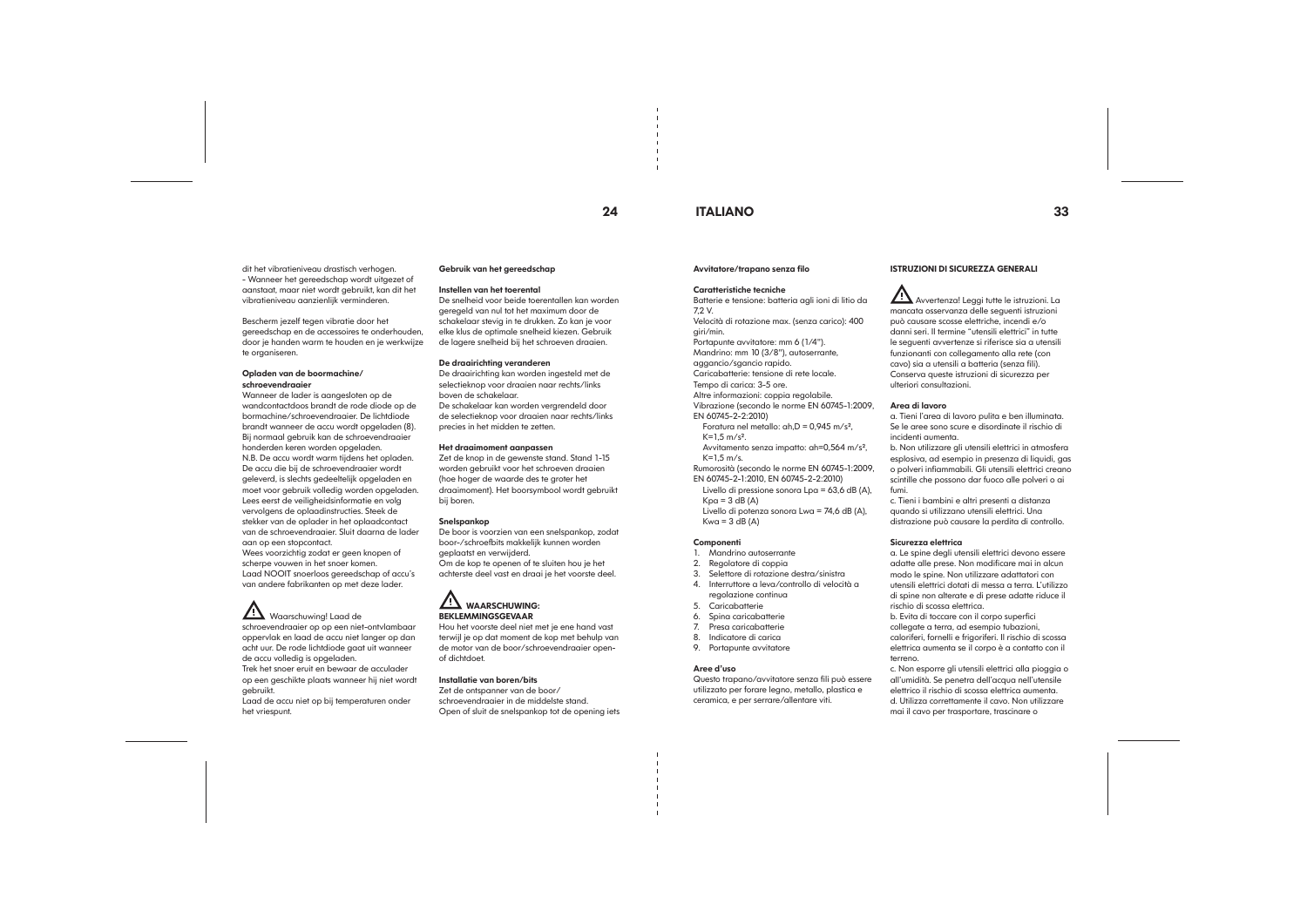#### DECLARACIÓN DE CONFORMIDAD CE

Declaramos bajo nuestra entera responsabilidad que este producto es conforme a las siguientes normas o documentos normativos: EN 60 745-1, EN 60 745-2-2, EN 55 014-1, EN 55 014-2, de acuerdo con las provisiones de las Directivas 2006/42/EC, 2004/108/EC, 2006/66/EC, 2002/96/EC, 2002/95/EC.

Documentación técnica disponible en: IKEA of Sweden AB, Box 702, Tulpanvägen 8, SE-343 81 Älmhult, Suecia.

El abajo firmante es responsable de la recopilación de la documentación técnica y realiza esta declaración en nombre de IKEA of Sweden AB.

Stefan Sjöstrand. Business Area Manager. IKEA of Sweden AB.

groter is dan het boortje dat je gaat gebruiken. Steek het boortje in de snelspankop. Draai de snelspankop volgens bovenstaande aanwijzing aan in de richting van de boor (Snelspankop).

#### Milieubescherming

Informatie (voor particuliere huishoudens) over het correct afvoeren van elektrisch en elektronisch afval in overeenstemming met de WEEE-richtlijn (Waste Electrical and Electronic Equipment).

# 凰

Dit symbool op producten en bijbehorende documentatie geeft aan dat afgedankte elektrische en elektronische apparatuur niet bij het huishoudelijk afval mag worden aangeboden. De producten dienen te worden ingeleverd op speciale afvalpunten, waar ze kosteloos worden ingenomen om op de juiste wijze te worden afgevoerd, behandeld, hergebruikt of gerecycled. In sommige landen kan men de producten ook inleveren bij de winkel bij aankoop van een overeenkomstig nieuw product. Door het product op de juiste wijze af te voeren, help je waardevolle bronnen te bewaren en de kans op schadelijke gevolgen voor de gezondheid of het milieu, die door foutief afdanken en hanteren van afval kunnen ontstaan, te verminderen. Neem contact op met de lokale overheid voor informatie over het dichtstbijzijnde afvalstation. Het foutief afdanken van dit soort afval kan wettelijk worden beboet.

Afdanken van afgekeurde of gebruikte accu's Gebruikte accu's mogen niet bij het gewone huishoudafval worden weggegooid. Lever accu's in bij het chemisch afval of bij een inzamelpunt voor accu's. In sommige landen is

het strafbaar om accu's bij het gewone vuil weg te gooien.

Voor gebruikers in bedrijven binnen de Europese Unie. Neem contact op met de dealer of leverancier voor meer informatie over hoe elektrische en elektronische apparatuur moet worden afgedankt.

Informatie over het afdanken in landen buiten de Europese Unie.

# $\tilde{\mathbb{X}}$

Dit symbool geldt uitsluitend binnen de Europese Unie. Neem contact op met de overheid of de dealer ter plaatse wanneer je dit product wilt afdanken en informatie wilt over de juiste methode hiervoor.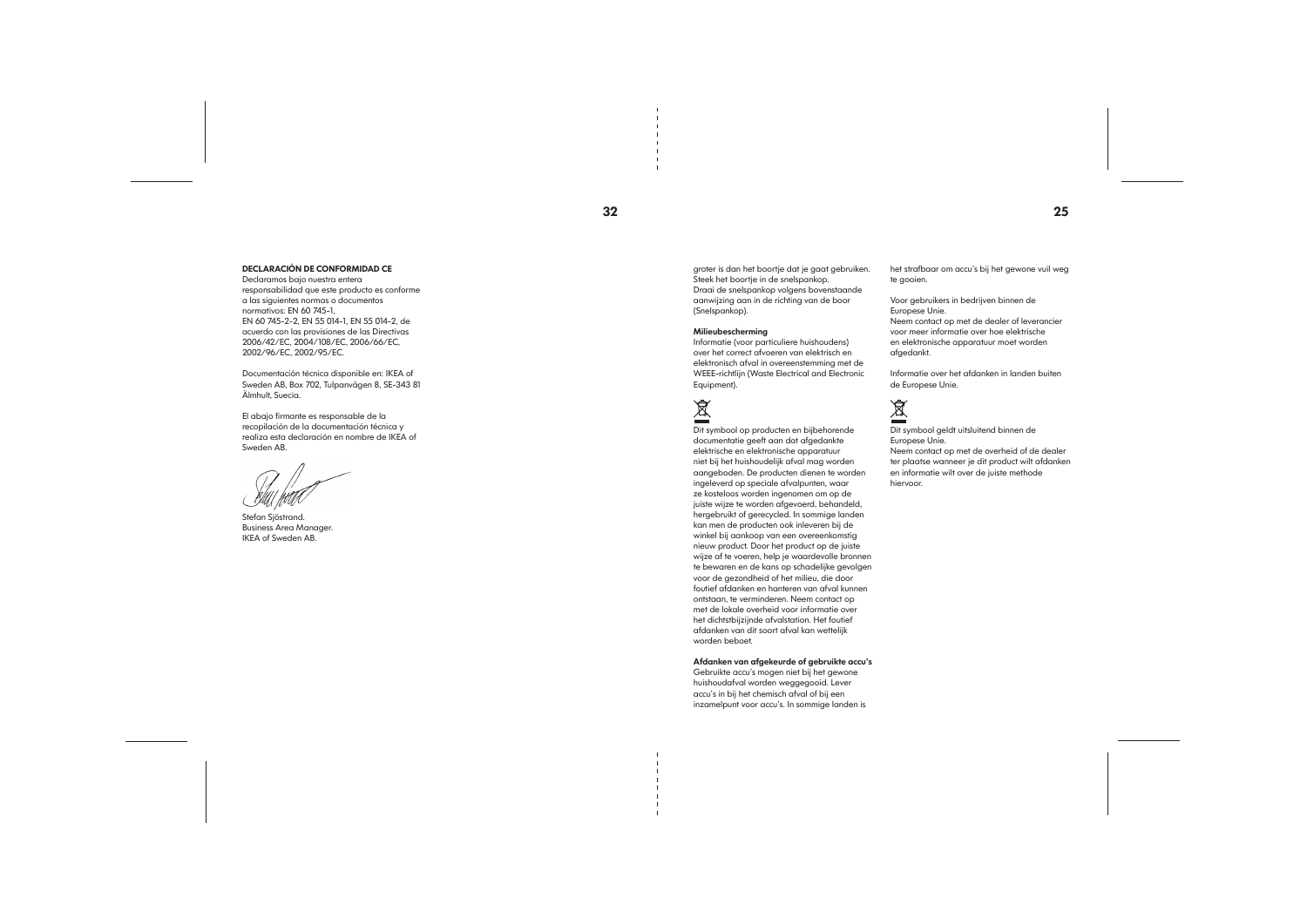#### CE CONFORMITEITSVERKLARING

We verklaren hierbij dat dit product voldoet aan de volgende normen en gestandaardiseerde documenten: EN 60 745-1, EN 60 745-2-2, EN 55 014-1, EN 55 014-2, volgens de bepalingen en richtlijnen 2006/42/ EC, 2004/108/EC, 2006/66/EC, 2002/96/EC, 2002/95/EC.

## ATENCIÓN: RIESGO DE ACCIDENTE No sujetes la solapa delantera del portabrocas

Technische documentatie verkrijgbaar bij: IKEA of Sweden AB, Box 702, Tulpanvägen 8, 343 81 Älmhult, ZWEDEN.

Ondergetekende is verantwoordelijk voor het samenstellen van de technische documentatie en ondertekent deze verklaring namens IKEA of Sweden AB.

Stefan Sjöstrand Business Area Manager IKEA of Sweden AB

 $26$  31

con una mano al mismo tiempo que abres o cierras el portabrocas con ayuda del motor del taladro/destornillador.

#### Montaje de las brocas

Coloca el interruptor del taladro/destornillador en la posición intermedia. Ajusta el protabrocas de manera que la abertura sea algo más grande que la broca que

vas a utilizar. Inserta la broca en el protabrocas.

Cierra el protabrocas como se ha descrito anteriormente (portabrocas sin llave).

#### Ayuda a proteger el medio ambiente

Información (para particulares) relativa al tratamiento de residuos de equipos eléctricos y electrónicos (Directiva REEE).

# 凤

El símbolo que aparece sobre los productos eléctricos y electrónicos y la documentación adjunta indican que estos productos no se pueden desechar junto con los residuos domésticos. Para un tratamiento, recuperación y reciclado adecuados deben llevarse a los puntos de recogida designados, donde se aceptan gratuitamente. En algunos países estos productos pueden llevarse a los puntos de venta cuando se compra un producto nuevo equivalente. Eliminando estos productos de forma adecuada, estás contribuyendo a economizar valiosos recursos naturales y a evitar los efectos negativos sobre la salud y el medio ambiente que podrían causar la mala gestión y la retirada irresponsable de los residuos. Ponte en contacto con las autoridades pertinentes para informarte sobre el punto

de recogida más cercano. No respetar la legislación local sobre la retirada de equipos eléctricos y electrónicos puede ser objeto de multa o sanción.

#### Retirada de baterías usadas o dañadas

No se deben desechar las baterías usadas junto con los residuos domésticos. Conforme a la normativa, hay que depositar las baterías dañadas o usadas en el punto de recogida más cercano. No respetar la legislación local puede acarrear sanciones o multas.

Para usuarios de empresas radicadas en estados miembros de la Comunidad Europea. Para información detallada sobre puntos en los que entregar equipos eléctricos y electrónicos para su recuperación, ponte en contacto con el distribuidor/proveedor del equipo.

Información sobre puntos verdes para usuarios de empresas en países fuera de la Comunidad Europea.

# 凤

Este símbolo sólo es válido en la Comunidad Europea. Para obtener información sobre cómo recuperar este producto de forma correcta, ponte en contacto con las autoridades correspondientes o

con el distribuidor en tu país.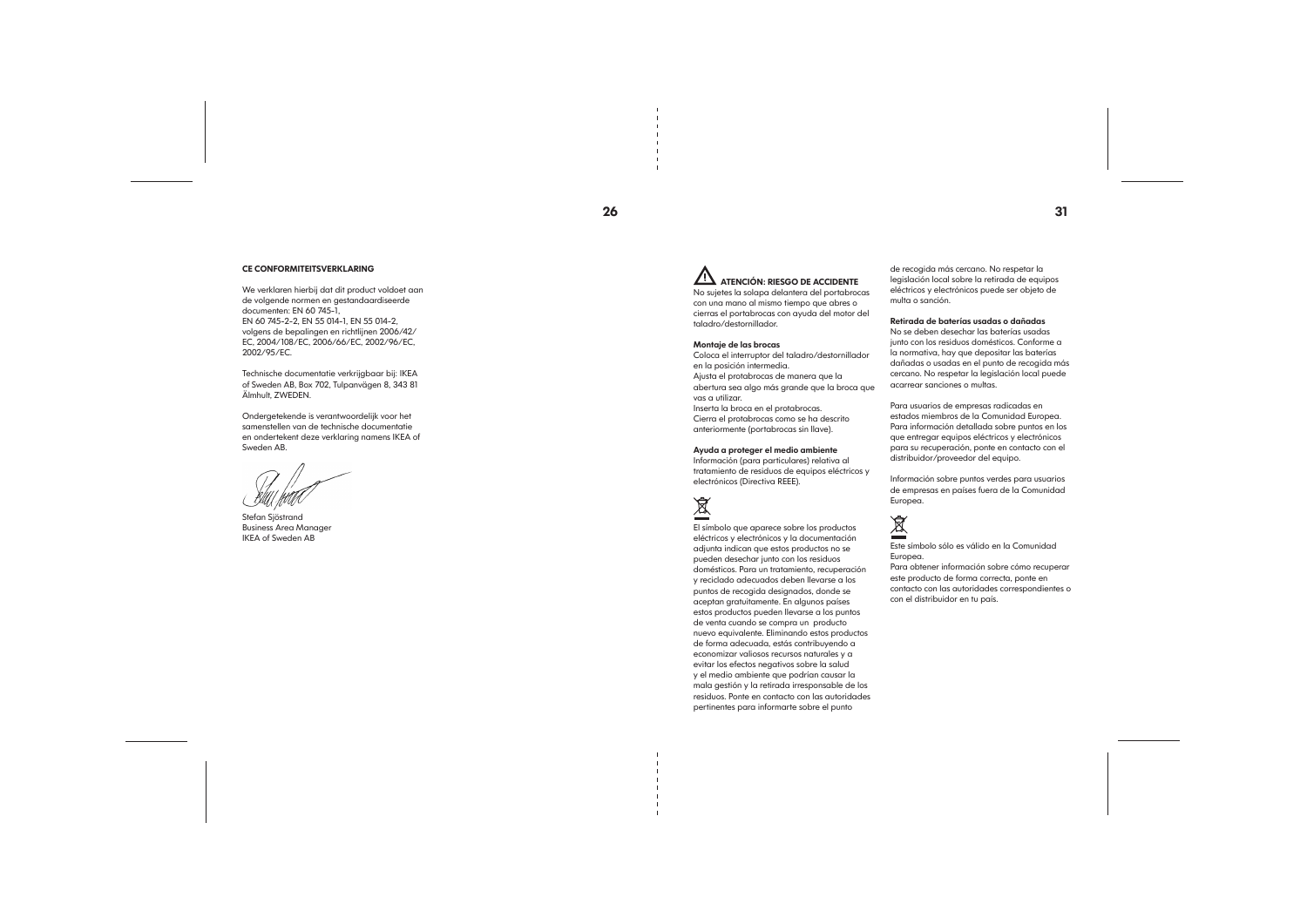## 30 ESPAÑOL 27

El nivel de exposición a las vibraciones puede reducirse significativamente cuando la herramienta está apagada o cuando está en marcha pero no se utiliza de manera efectiva para el trabajo.

Protégete del efecto de las vibraciones manteniendo adecuadamente la herramienta y sus accesorios, evitando tener las manos frías y organizando el trabajo.

#### Carga del taladro/destornillador

Cuando el cargador está conectado a la corriente eléctrica, se enciende el piloto rojo del taladro/destornillador. El diodo permanece encendido durante la carga de la batería (8).

En condiciones normales de uso el destornillador puede cargarse cientos de veces.

¡ATENCIÓN! La batería se calienta durante la recarga.

<sup>11</sup>/<sub>i</sub>Advertencia! Recarga la batería sobre una superficie no inflamable. No la recargues durante más de ocho horas. El piloto rojo se apaga cuando se ha completado la carga. Desenchufa el cable y guarda el cargador en un lugar adecuado cuando no lo utilices. No es aconsejable cargar la batería cuando la temperatura es inferior a 0ºC.

La batería que se suministra con el destornillador tiene una carga parcial sólo para pruebas y debe cargarse por completo antes de su utilización.

Consulta las instrucciones de seguridad antes de proceder a la carga de la batería. Inserta la clavija del cargador en la toma del taladro/ destornillador. Después conecta el cargador a la corriente eléctrica. Comprueba que el cable no tenga nudos ni

bucles.

NUNCA utilices este cargador para cargar otras herramientas sin cable o baterías de otros fabricantes.

- Nivel de presión acústica Lpa = 63,6 dB (A),  $Kpa = 3 dB (A)$ .
- Nivel de potencia de ruido Lwa = 74,6 dB (A),  $Kwa = 3 dB (A)$ .

#### **Componentes**

#### Cómo utilizar esta herramienta

#### Cómo regular la velocidad del taladro

Se puede regular la velocidad del taladro desde cero hasta el máximo variando la presión en el gatillo.

#### Cómo invertir la dirección del taladro

Puedes invertir la dirección de la rotación utilizando el selector que se encuentra sobre el gatillo.

Para fijar el gatillo, elige la posición central del selector entre las opciones de la derecha y la izquierda.

#### Ajuste de la potencia de tensión

Gira el regulador de tensión hasta la posición deseada. Las posiciones del 1 al 15 son para apretar/aflojar tornillos (cuanto más alto sea el número, mayor tensión). Selecciona el símbolo del taladro antes de utilizar la herramienta para taladrar.

#### Portabrocas sin llave

El taladro tiene un portabrocas sin llave que te permite aflojar/apretar fácilmente las brocas del taladro/destornillador. Para abrir/cerrar el portabrocas tira de la anilla posterior y gira la solapa delantera.

#### Destornillador/taladro sin cable

#### Especificaciones técnicas

Voltaje/tipo de batería: batería de litio ion de

7,2V.

Máx rpm (velocidad sin carga): 0-400 rpm. Soporte para cabezales del destornillador: 6 mm (1/4").

Portabrocas: 10 mm (3/8"), sin llave, ajuste rápido.

Cargador: voltaje local.

Tiempo de carga: 3-5 horas.

Otras informaciones: torsión regulable. Vibración (de acuerdo con EN 60745-1:2009, EN

60745-2-2:2010). Perforación en metal: ah,D = 0,945 m/s²,

 $K=1.5$  m/s<sup>2</sup>.

Atornillado sin impacto: ah=0,564 m/s²,

K=1,5 m/s. Ruido (de acuerdo con EN 60745-1:2009, EN

60745-2-1:2010, EN 60745-2-2:2010).

- 1. Portabrocas sin llave.
- 2. Regulador de torsión.
- 3. Selector del sentido de rotación derecha/ izquierda.
- 4. Interruptor/control de variación continua de velocidad.
- 5. Cargador.
- 6. Clavija del cargador.
- 7. Enchufe del cargador.
- 8. Indicador de carga.
- 9. Soporte para cabezales del destornillador.

Campos de utilización

Esta taladradora/destornillador sin cable se puede utilizar para taladrar en madera, metal, plástico y cerámica, así como para atornillar/

desatornillar tornillos.

#### INSTRUCCIONES DE SEGURIDAD GENERALES

 ¡Atención! Lee todas las instrucciones. El no observar las instrucciones siguientes puede causar descargas eléctricas, incendios y/o serios daños. El término "aparato eléctrico" de las instrucciones siguientes se refiere tanto

a dispositivos que funcionan conectados a la red eléctrica (con cables), como dispositivos a pilas (sin cables). Guarda estas instrucciones de seguridad para futuras consultas.

#### Área de trabajo

a. Mantén el área de trabajo limpia y bien iluminada. El riesgo de accidentes aumenta en zonas oscuras y desordenadas. b. No utilices herramientas eléctricas en entornos explosivos, por ejemplo en presencia de líquidos, gases o polvos inflamables. Las herramientas eléctricas despiden chispas que pueden prender el polvo o el humo. c. Mantén alejados a los niños y demás personas cuando utilices herramientas eléctricas. Una distracción puede causar la pérdida de control.

#### Seguridad eléctrica

a. El enchufe de la herramienta eléctrica debe encajar en la toma de corriente. Nunca modifiques el enchufe. No utilices adaptadores en herramientas eléctricas con toma de tierra. La utilización de enchufes sin alterar y de tomas de corrientes adaptadas reduce el riesgo de descarga eléctrica.